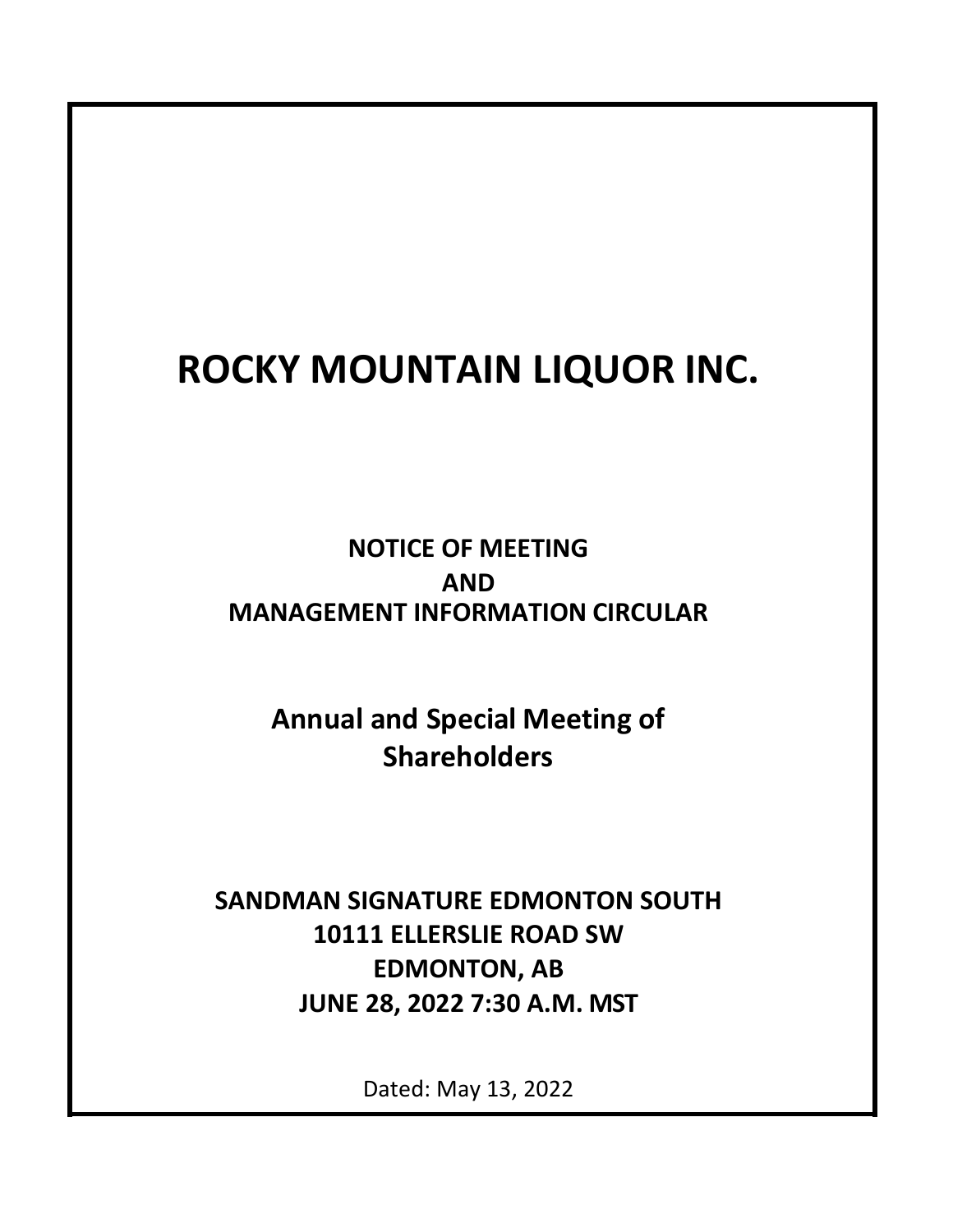# **NOTICE OF MEETING**

# **TO: THE SHAREHOLDERS OF ROCKY MOUNTAIN LIQUOR INC.**

**NOTICE** is hereby given that the annual and special meeting (the "Meeting") of the shareholders ("Shareholders") of common shares ("Common Shares") of Rocky Mountain Liquor Inc. (the "Corporation") will be held June 28, 2022, at the Sandman Signature Edmonton South, 10111 Ellerslie Road SW, Edmonton, AB at 7:30 a.m. (MST) for the following purposes:

- 1. to receive the audited consolidated financial statements of the Corporation for the year ended December 31, 2021, and the report of the auditors thereon;
- 2. to fix the number of directors to be elected at the Meeting, or any postponements thereof, at five (5);
- 3. to consider, and if deemed advisable, to pass a resolution electing the directors of the Corporation for the ensuing year;
- 4. to consider, and if deemed advisable, to pass a resolution appointing Grant Thornton LLP, Chartered Professional Accountants, as auditor of the Corporation, for the ensuing year and to authorize the directors to fix the auditors remuneration;
- 5. to consider, and if deemed advisable, to pass an ordinary resolution to amend, ratify and approve the Corporation's Stock Option Plan, as more particularly described in the accompanying Information Circular;
- 6. to consider, and if deemed advisable, to pass an ordinary resolution to confirm the adoption of By-Law No. 2, as more particularly described in the accompanying Information Circular; and
- 7. to transact such other business as may properly come before the Meeting or any adjournment or postponements thereof.

The form of proxy solicited by management is the form of proxy printed on the WHITE paper.

The specific details of the matters proposed to be put before the Meeting, or any adjournment or postponements thereof, are set forth in the Information Circular accompanying and forming part of this Notice of Meeting.

# COVID-19

Due to public health restrictions on mass gatherings, and to protect the health and safety of the Shareholders, associates and guests, the Corporation strongly recommends that Shareholders exercise their right to vote by proxy prior to the Meeting through any of the methods described on pages 4-7 of the Information Circular and forego attending the Meeting. The Corporation continues to closely monitor COVID-19 outbreak developments and requirements and reserves the right to take any additional precautionary measures it deems appropriate related to the Meeting.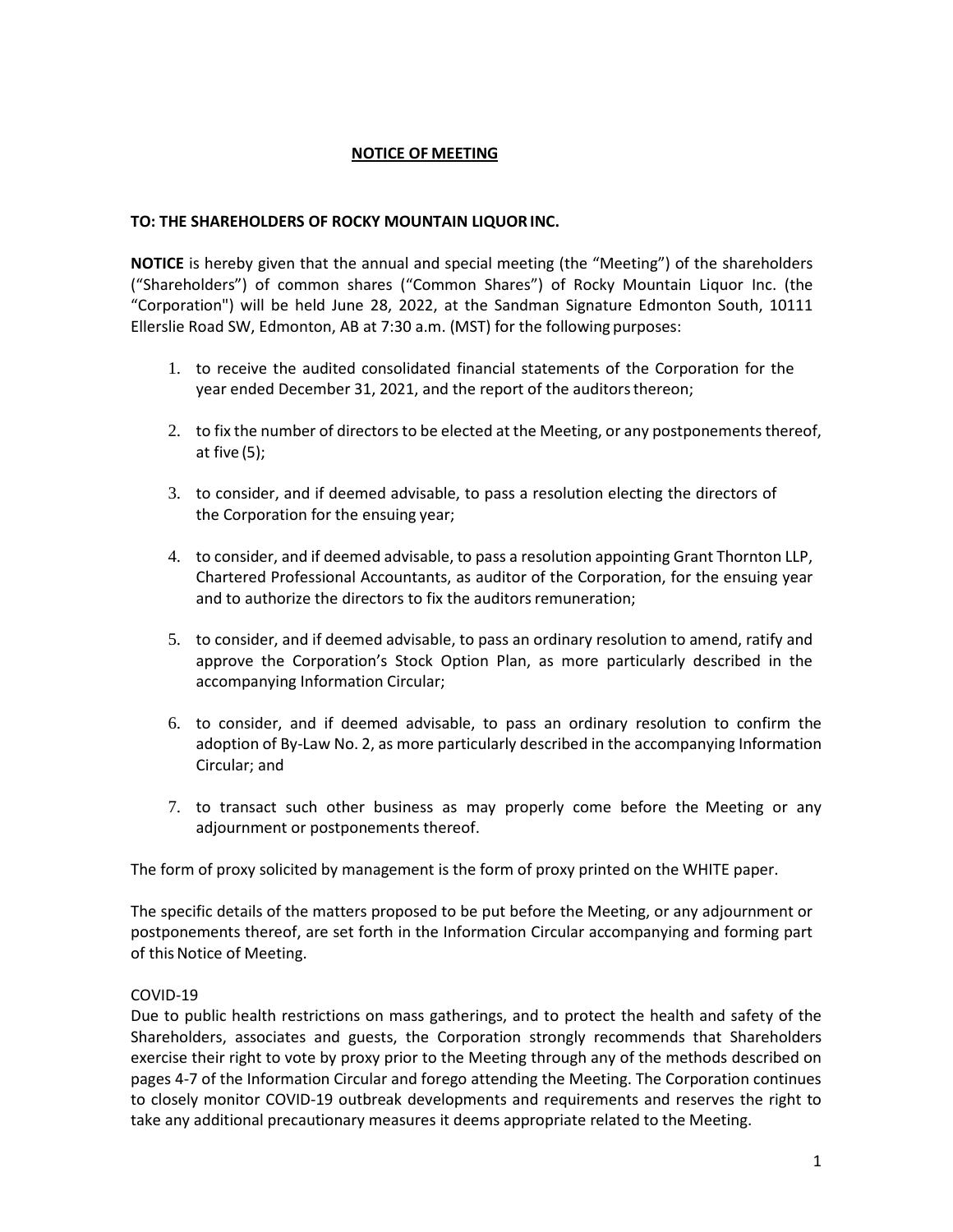Dear Fellow Shareholder,

On behalf of Rocky Mountain Liquor's Board of Directors, I am pleased to invite you to the 2022 annual and special meeting of Shareholders. The Meeting is on June 28, 2022, at 7:30 a.m. (MST), at the Sandman Signature Edmonton South, 10111 Ellerslie Road SW, Edmonton, Alberta. The form of proxy solicited by management is printed on WHITE paper. We encourage all Shareholders to vote early, and at the latest, by 7:30 a.m. June 24, 2022.

Your vote is important no matter how many common shares you own and even if you have never voted before. By becoming a voter, you can have a meaningful impact on the future of your Corporation. Vote the WHITE form of proxy today or no later than 7:30 a.m. (MST) Friday, June 24, 2022.

To ensure your proxy is received in time for the Meeting, we recommend that you vote as soon as possible.

*Peter J. Byrne, Executive Chairman Rocky Mountain Liquor Inc.* 

#### **Notice and Access System**

The Canadian Securities Administrators have adopted amendments to National Instrument 54-101 *Communication with Beneficial Owners of Securities of a Reporting Issuer* ("NI 54-101") and National Instrument 51-102 Continuous Disclosure Obligations ("NI 51-102") that are intended to improve communications between reporting issuers and shareholders in the proxy voting process. The amendments came into force on February 11, 2013, and highlights include: (i) the introduction of a "notice-and-access" system for sending proxy-related materials to registered and beneficial owners of securities; (ii) enhanced disclosure requirements regarding the beneficial owner voting process; and (iii) simplifying the process for appointing beneficial owners of securities as proxy holders for the purposes of attending and voting at shareholder meetings.

Under the notice-and-access provisions, reporting issuers are permitted to deliver proxy-related materials by posting them on the system for electronic document analysis and retrieval ("SEDAR") under the profile of the Corporation as well as a website other than SEDAR and sending a notice package to registered and beneficial owners. The notice package must include: (i) the relevant form of proxy or voting information form; (ii) basic information about the meeting and the matters to be voted on; (iii) instructions on how to obtain a paper copy of the Information Circular and other material disclosure documents if applicable; and (iv) a plain-language explanation of how the noticeand-access system operates and how proxy-related materials can be accessed online. Where prior consent has been obtained, a reporting issuer can send this notice package to registered and beneficial owners electronically (*eg*. electronic mail). This notice package must be mailed to registered and beneficial owners from whom consent to electronic delivery has not been received.

Under the amended rules, the notice-and-access system can also be used by reporting issuers to deliver annual financial statements and corresponding management's discussion and analysis ("MD&A") required under NI 51-102. Consistent with the period of time within which a reporting issuer must fulfill requests for paper copies of proxy-related materials, any person using the noticeand-access system must ensure that proxy-related materials are on the non-SEDAR website for a period of one year from the date of posting.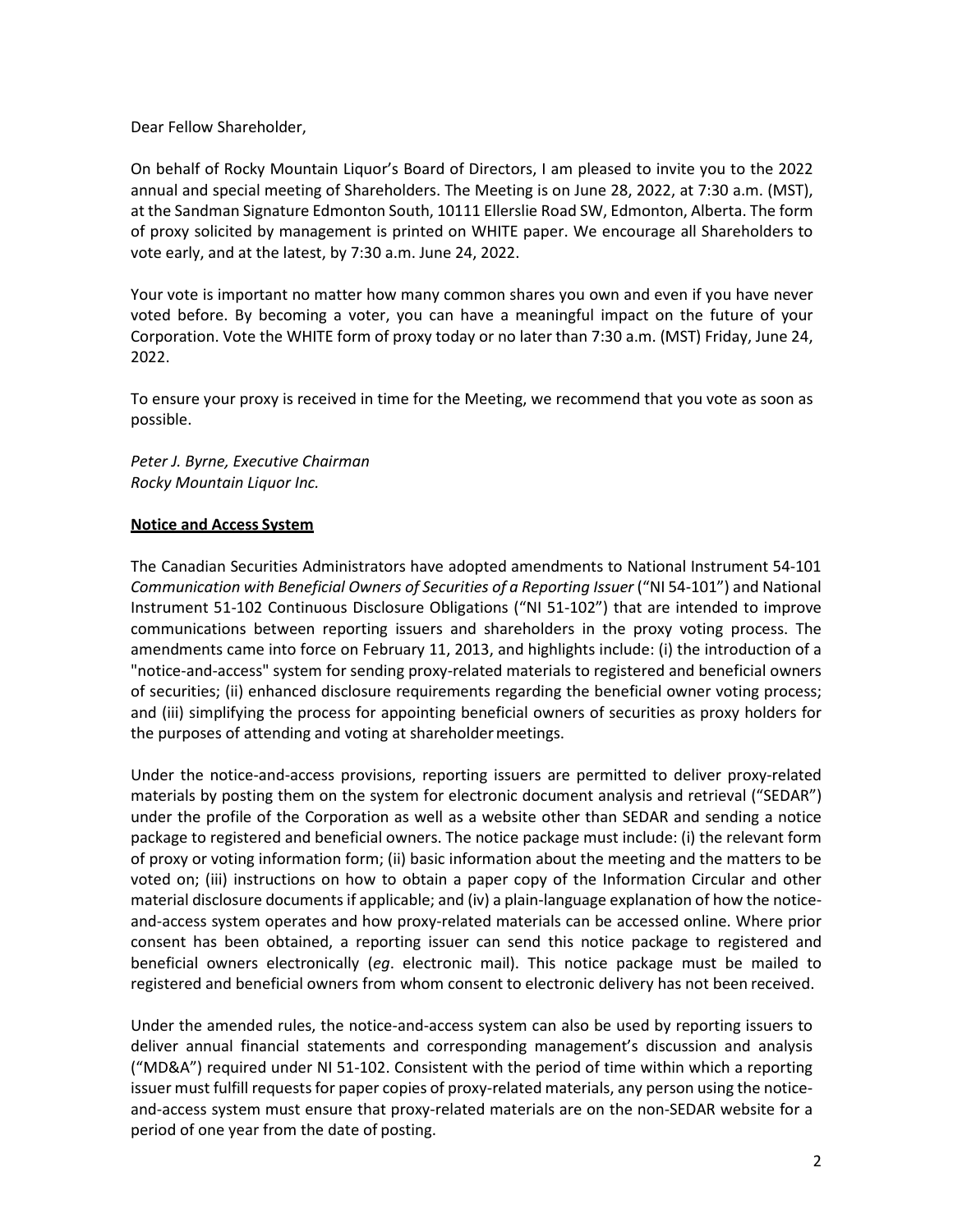The Corporation intends to use, to the fullest extent possible, notice-and-access for its proxyrelated communications with Shareholders.

The Corporation will be sending proxy-related materials directly to non-objecting beneficial owners under NI 54-101 other than in respect of Shareholders that have requested to receive paper copies of the materials. For further information, please see "Advice to Beneficial Holders", below.

Computershare Trust Company of Canada ("Computershare"), the Corporation's transfer agent the approved intermediary for mailing proxy-related materials to registered owners.

#### **Advice to Beneficial Shareholders**

**The information set forth in this section is of significant importance to many Shareholders, as a substantial number of Shareholders do not hold Common Shares in their own name.** Shareholders who hold their Common Shares through their brokers, intermediaries, trustees or other persons, or who otherwise do not hold their Common Shares in their own name (referred to in this Information Circular as "Beneficial Shareholders") should note that only proxies deposited by Shareholders who appear as registered Shareholders on the records maintained by the Corporation's registrar and transfer agent will be recognized and acted upon at the Meeting. If Common Shares are listed in an account statement provided to a Beneficial Shareholder by a broker, those Common Shares will, in all likelihood, not be registered in the Shareholder's name. Such Common Shares will more likely be registered under the name of the Shareholder's broker or an agent of that broker. In Canada, the vast majority of such shares are registered under the name of CDS & Co. (the registration name for CDS Clearing and Depository Services Inc., which acts as nominee for many Canadian brokerage firms). Common Shares held by brokers (or their agents or nominees) on behalf of a broker's client can only be voted (for, against or withhold) at the direction of the Beneficial Shareholder. Without specific instructions, brokers and their agents and nominees are prohibited from voting shares for the broker's clients. **Therefore, each Beneficial Shareholder should ensure that voting instructions are communicated to the appropriate person well in advance of the Meeting.**

Existing regulatory policy and law requires brokers and other intermediaries to seek voting instructions from Beneficial Shareholders in advance of Shareholders' meetings. The various brokers and other intermediaries have their own mailing procedures and provide their own return instructions to clients, which should be carefully followed by Beneficial Shareholders in order to ensure that their Common Shares are voted at the Meeting. The form of proxy supplied to a Beneficial Shareholder by its broker (or the agent of the broker) is substantially similar to the Instrument of Proxy provided directly to registered Shareholders by the Corporation. However, its purpose is limited to instructing the registered Shareholder (i.e., the broker or agent of the broker) how to vote on behalf of the Beneficial Shareholder. **A Beneficial Shareholder who receives a voting instruction form cannot use that form to vote Common Shares directly at the Meeting. The voting instruction form must be returned to Broadridge (or instructions respecting the voting of Common Shares must otherwise be communicated to Broadridge) well in advance of the Meeting in order to have the Common Shares voted. If you have any questions respecting the voting of Common Shares held through a broker or other intermediary, please contact that broker or other intermediary for assistance.** 

Although a Beneficial Shareholder may not be recognized directly at the Meeting for the purposes of voting Common Shares registered in the name of his, her or its broker, a Beneficial Shareholder may attend the Meeting as proxy holder for the registered Shareholder and vote the Common Shares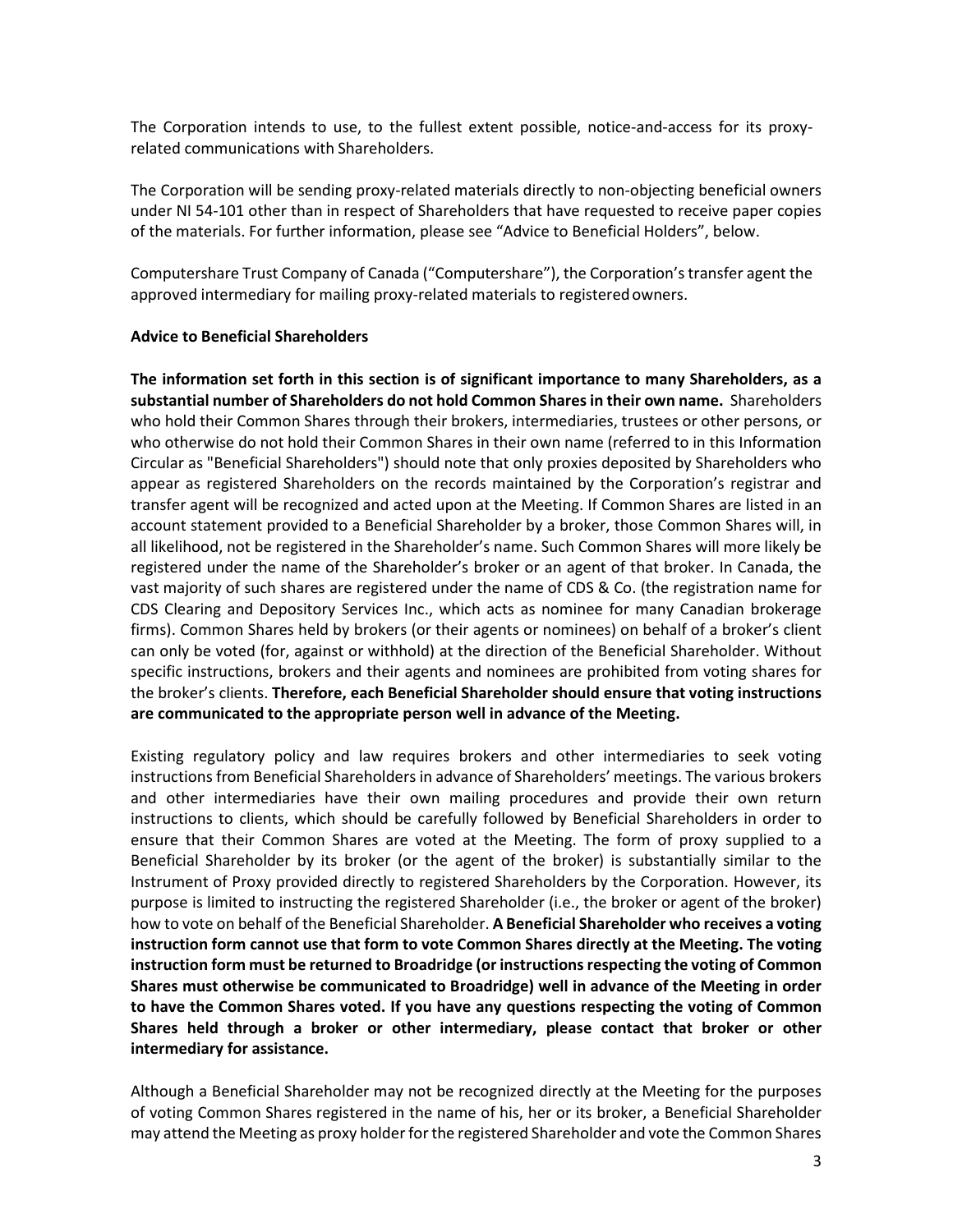in that capacity. **Beneficial Shareholders who wish to attend the Meeting and indirectly vote their Common Shares as proxy holder for the registered Shareholder should enter their own names in the blank space on the form of proxy provided to them and return the same to their broker (or the broker's agent) in accordance with the instructions provided by such broker.**

Notwithstanding the notice-and-access system, the Canada Business Corporations Act ("CBCA") subjects the Corporation to two additional requirements. First, the Corporation must deliver the annual financial statements to registered shareholders unless such registered shareholders inform the issuer in writing that they do not want a copy of the annual financial statements. A registered shareholder that does not waive the delivery of the annual financial statements must be provided with a written copy of such statements unless they provide written consent to electronic delivery. Second, the Corporation is required to deliver a printed copy of the Information Circular to a registered shareholder unless such shareholder provides written consent to electronic delivery. To ensure compliance with the CBCA, registered Shareholders will be mailed a copy of this Information Circular unless the Corporation has received written consent to the electronic delivery hereof.

All references to Shareholders in this Information Circular and the accompanying Instrument of Proxy and Notice of Meeting are to registered Shareholders unless specifically stated otherwise.

The Corporation will pay for the costs of Broadridge to deliver proxy-related materials to Beneficial Shareholders.

# **Solicitation of Proxies**

**This proxy circular is distributed within the framework of the solicitation by the management of the Corporation** of proxies to be used at the Meeting. The Meeting will be held at the time and place and for the purposes specified in the notice of the annual and special meeting and any adjournment or postponements thereof. The solicitation of proxies will be done by mail and the cost will be borne by the Corporation. The form of proxy solicited by management is the form of proxy printed on WHITE paper.

In light of the current COVID-19 health measures, Shareholders are strongly encouraged to not attend the Meeting and to complete the enclosed form of proxy printed on WHITE paper and sent it to: Proxy Dept., Computershare Trust Company of Canada, 8th Floor, Proxy Department, 100 University Avenue, Toronto, Ontario, M5J 2Y1 or submit their vote via Internet Voting as described below no later than 7:30 a.m. MST, June 24, 2022. Unless otherwise stated, the information contained in this information circular is given as of May 13, 2022.

# **Appointment of Proxy**

The proxy must be signed by the Shareholder or his/her attorney duly authorized in writing or, if the Shareholder is a legal entity, by an executive officer or attorney so authorized in writing. The proxy must be accompanied by a certified copy of the resolution authorizing the signature, and filed with the Chief Executive Officer of the Corporation, at 11478-149 Street, Edmonton, AB T5M 1W7, ("Registered Office") or with Computershare, 8th Floor Proxy Department, 100 University Avenue, Toronto, Ontario, M5J 2Y1 or via Internet Voting as described in the next section no later than 7:30 a.m. MST, June 24, 2022 or in case of adjournment or postponement no later than 7:30 a.m. MST on the last business day preceding the day of resumption of the Meeting and at the same location.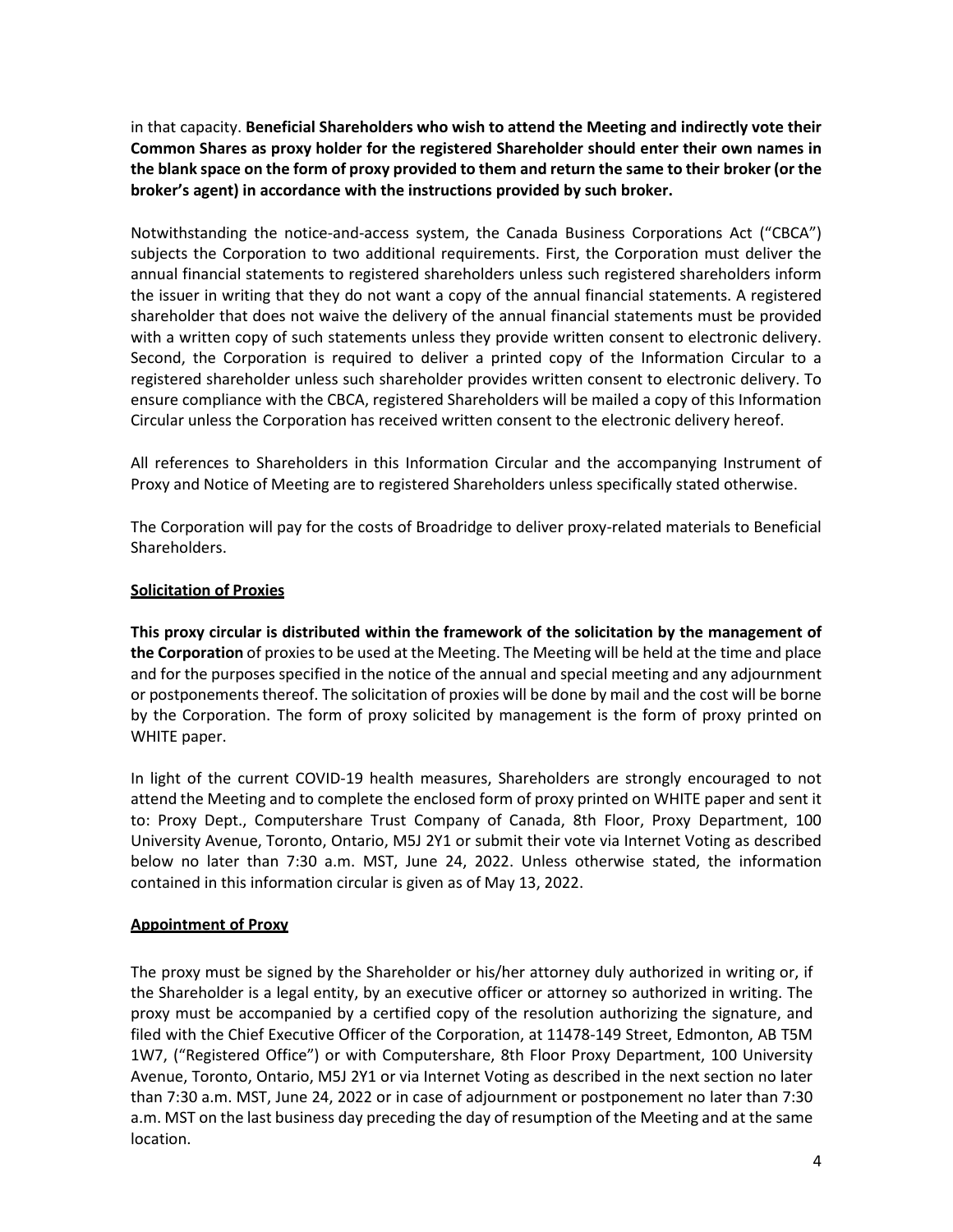The persons named in the enclosed form of proxy as proxy are directors and/or officers of the Corporation. **Any Shareholder has the right to appoint a proxy to represent him or her at the Meeting other than the persons whose name appears as proxy in the enclosed form of proxy by striking out the names printed on the form of proxy and by inserting the name of the proxy of his, her choice in the blank space provided.** A person thus appointed as proxy need not be a shareholder of the Corporation. A person thus appointed as proxy can be revoked if the Shareholder attends the Meeting in person and applies therefore.

The persons named in the enclosed proxy will have discretionary authority with respect to any amendments or variations of the matters of business to be acted on at the meeting or any other matters properly brought before the meeting or any adjournment or postponement thereof, in each instance, to the extent permitted by law, whether or not the amendment, variation or other matter that comes before the meeting is routine and whether or not the amendment, variation or other matter that comes before the meeting is contested. **A non-registered shareholder who wishes to appoint another person to represent him at the Meeting shall carefully follow the instructions of his, her intermediary, including those regarding when and where to send the voting instruction form or proxy to be delivered with directions concerning the appointment of another person to represent him or her at the Meeting.** 

#### **Internet Voting**

Shareholders may use the internet site at www.investorvote.com to transmit their voting instructions. Shareholders should have the form of proxy in hand when they access the website and will be prompted to enter their Control Number, which is located on the form of proxy. If Shareholders vote by internet, their vote must be received no later than **7:30** a.m. MST, June 24, 2022, or 48 hours prior to the time of any adjournment or postponement of the Meeting. **The website may be used to appoint a proxy holder to attend and vote on a Shareholder's behalf at the Meeting and to convey a Shareholder's voting instructions. Please note that if a Shareholder appoints a proxy holder and submits their voting instructions and subsequently wishes to change their appointment, a Shareholder may resubmit their proxy and/or voting direction, prior to the deadline noted above. When resubmitting a proxy, the most recently submitted proxy will be recognized as the only valid one, and all previous proxies submitted will be disregarded and considered as revoked, provided that the last proxy is submitted by the deadline noted above.**

#### **Discretionary Powers Conferred by Proxies**

The right to vote conferred by properly executed proxies in the accompanying form, duly signed on behalf of the persons designated therein shall be exercised on any ballot that may be called during the Meeting. Management of the Corporation agrees to respect the instructions given by the shareholder in the form of proxy. **If no instructions are given, the votes shall be cast in favour of the resolutions set forth in the Notice of Meeting. The enclosed form of proxy confers discretionary authority upon the persons named therein in respect of amendments to or variations of the matters identified in the Notice of Meeting and any other matters that may properly come before the Meeting, except for the election of directors.** At the date of this Information Circular, the Management of the Corporation is not aware of such amendments, or other items that may come before the Meeting. The Common Shares represented by the proxy will be voted or withheld from voting in accordance with the instructions of the Shareholder on any ballot that may be called for. If the Shareholder specifies a choice with respect to any matter to be acted upon, the Common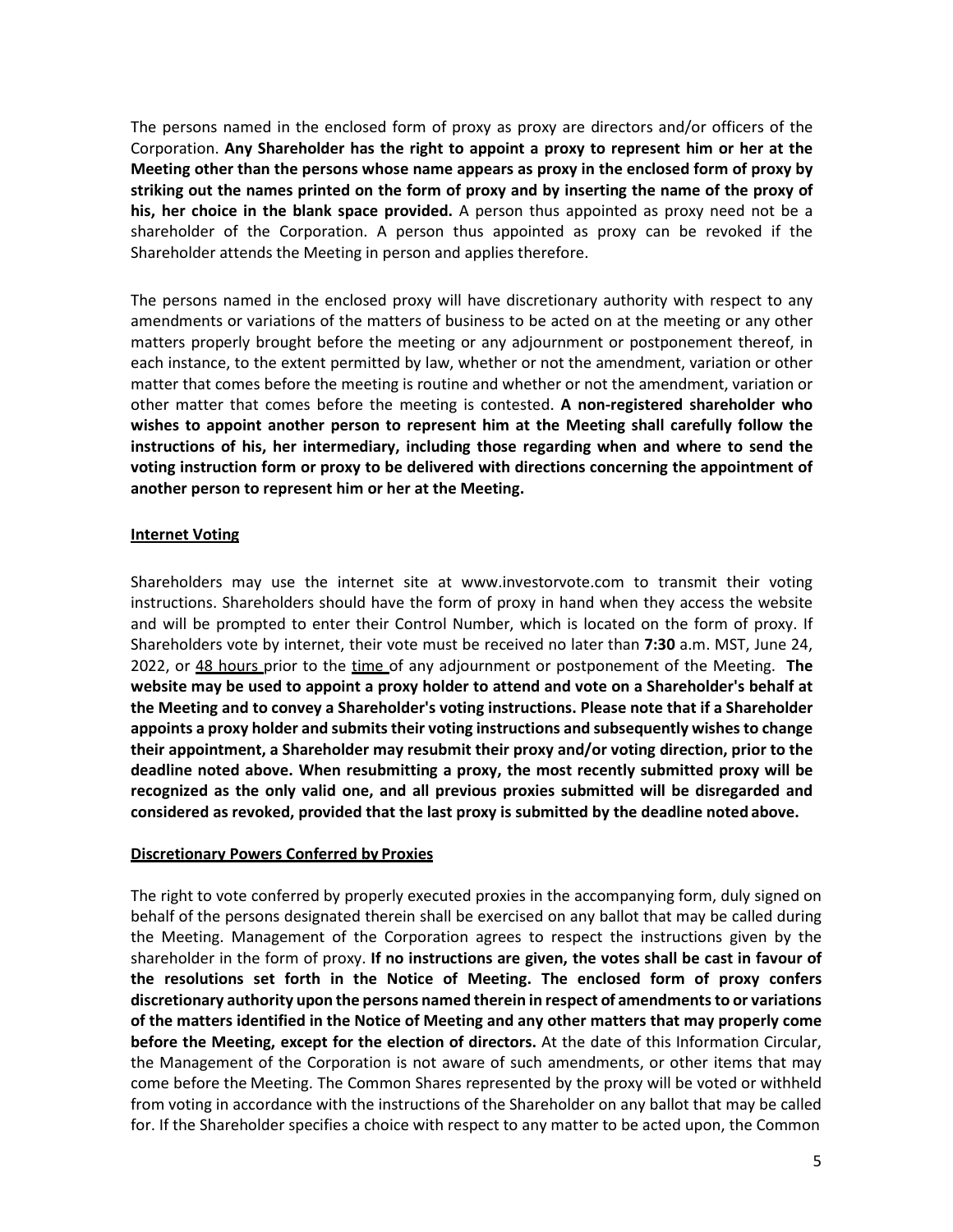Shares will be voted accordingly.

# **Right of Revocation of Proxies**

A Shareholder who grants a proxy may, at any time, revoke such proxy by filing a written notice, signed by the Shareholder or his or her attorney duly authorized in writing or, if the Shareholder is a legal entity, this written notice must be signed by an officer or duly authorized attorney and must be accompanied by a certified copy of the resolution authorizing the signature, either: (i) with the Registered Office of the Corporation, or with Computershare Trust Company of Canada, Proxy Department, 8<sup>th</sup> Floor, 100 University Avenue, Toronto, Ontario, M5J 2Y1, no later than 7:30 a.m. MST, June 24, 2022, or in case of adjournment or postponement no later than 7:30 a.m. MST on the last business day preceding the day of resumption of the Meeting and at the same location, or (ii) with the Chairman of the Meeting on the day of the Meeting or the day of its resumption before the said Meeting starts.

# **Interest of Certain Persons in Matters to be Acted Upon**

To the knowledge of the Corporation, except for the information herein disclosed, none of the members of the board of directors of the Corporation (the "Board") or management of the Corporation or any applicants for a position of director or any associate or affiliate of any of the above-mentioned persons has an interest in any matters to be acted upon at the Meeting.

# **Voting Shares and Principal Holders Thereof**

The authorized share capital of the Corporation consists of an unlimited number of Common Shares without par value.

On May 9, 2022 (the "Record Date"), which is the record date for the Meeting, there were 47,489,937 Shares of the Corporation issued and outstanding, giving the holders the right to one vote per Common Share. Only the Shareholders registered in the books of the Corporation as at the Record Date, are entitled to vote.

To the knowledge of management of the Corporation, the only persons exercising directly or indirectly control or direction over more than 10% of the voting rights enclosed to the Common Shares of the Corporation other than Peter J. Byrne (jointly with Joan Byrne) is:

| Shareholder                          | <b>Common Shares</b> | Percentage of Outstanding        |
|--------------------------------------|----------------------|----------------------------------|
|                                      | Owned                | Common Shares on a Fully Diluted |
|                                      |                      | <b>Basis</b>                     |
| Jonathan Armoyan                     | 5,150,000            | 10.8                             |
| Camac Partners, LLC & Camac Fund, LP | 6,047,000            | 12.7                             |

Details relating to percent ownership by Peter J. Byrne (jointly with Joan Byrne) can be found on page 7 of this document.

# **MATTERS TO BE ACTED UPON AT THE MEETING**

# **1. Presentation of Audited Financial Statements**

The audited consolidated financial statements of the Corporation for the 12 month period ending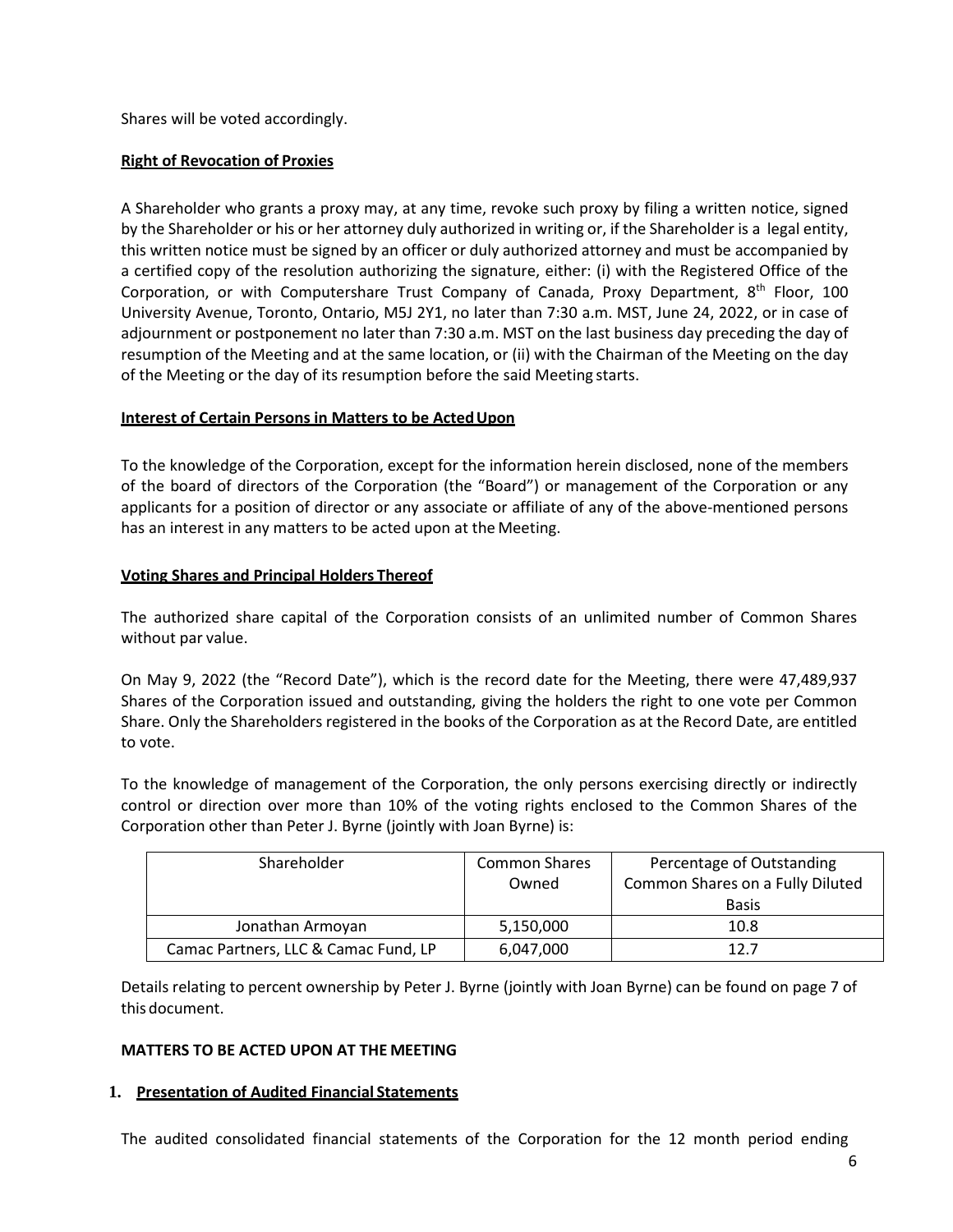December 31, 2021, and the report of the auditors on those financial statements will be presented by management. Copies can be viewed on SEDAR at www.sedar.com. No formal action will be taken at the Meeting to approve the financial statements. The Board has approved the financial statements upon the recommendation of the Audit Committee prior to filing and delivery to shareholders.

# **2. Fix Number of Directors of the Corporation**

Shareholders of the Corporation will be asked to consider and, if deemed appropriate, to approve and fix the number of directors to be elected at the Meeting, or any adjournment or postponements thereof, to five (5) directors to hold office until the next annual general meeting or until their successors are elected or appointed.

**Unless otherwise directed, it is the intention of the persons designated in the enclosed form of proxy, to vote proxies in favour of setting the number of directors to be elected at the Meeting at five (5).** 

# **3. Election of the Directors of the Corporation**

We are nominating the Company's current four (4) Directors that are currently serving on the Board in addition to new nominee, Courtney Burton, resulting in a total of five (5) Directors standing for election at our Meeting. Shareholders are invited to elect the five (5) persons mentioned in the table below as directors of the Corporation or if not included in the table below a registered Shareholder may nominate a director for election. Each director elected at the Meeting shall hold office until the following annual general meeting or until the election of his/her replacement unless he/she resigns or his/her office becomes vacant through to death or any reason stated per the by-laws of the Corporation.

# **The persons designated in the enclosed form of proxy, unless instructed otherwise, intend to vote FOR the election of the nominees listed below to the Board of Directors.**

Management of the Corporation does not contemplate that any of the nominees will, for any reason, become unable or unwilling to serve as a director. However, if any change should occur prior to the Meeting, the persons mentioned in the enclosed form of proxy reserve the right to vote for other nominees of their choice. Profiles of the persons named below can be found under the heading "Corporate Governance" on page 17 of this Information Circular.

| <b>Name and Position Held</b><br>in the Corporation | Place of<br><b>Residence</b> | <b>Primary Occupation</b>                                 | Date of<br>Appointment<br>to the Board of<br><b>Directors</b> | Number of<br><b>Common Shares</b><br><b>Held/Controlled as</b><br>at May 9, 2022 | Percentage of<br>Common<br><b>Shares Issued</b><br>and<br><b>Outstanding(4)</b> |
|-----------------------------------------------------|------------------------------|-----------------------------------------------------------|---------------------------------------------------------------|----------------------------------------------------------------------------------|---------------------------------------------------------------------------------|
| Peter J. Byrne, Executive<br>Chairman (2)           | Alberta, Canada              | Executive Chairman of<br>the Corporation                  | December 1,<br>2008                                           | 10,638,790                                                                       | 22.4                                                                            |
| Frank Coleman, Lead<br>Director $(1)$ $(2)$         | Newfoundland,<br>Canada      | President and CEO of<br>the Coleman Group of<br>Companies | November 14.<br>2007                                          | 978,490                                                                          | 2.1                                                                             |
| Robert<br>Normandeau,<br>Director $(1)$ $(2)$       | Nova Scotia,<br>Canada       | President of<br>SeaFort Capital                           | November 14,<br>2007                                          | 50,000                                                                           | 0.1                                                                             |
| Allison Radford, Director<br>(1)(2)                 | Alberta, Canada              | Former CEO of the<br>Corporation                          | June 15, 2009                                                 | 484,853                                                                          | 1.0                                                                             |
| Courtney Burton (3)                                 | Alberta, Canada              | Partner at Dentons LLP                                    | <b>NA</b>                                                     | nil                                                                              | nil                                                                             |

<sup>(1)</sup> Member of the Audit Committee.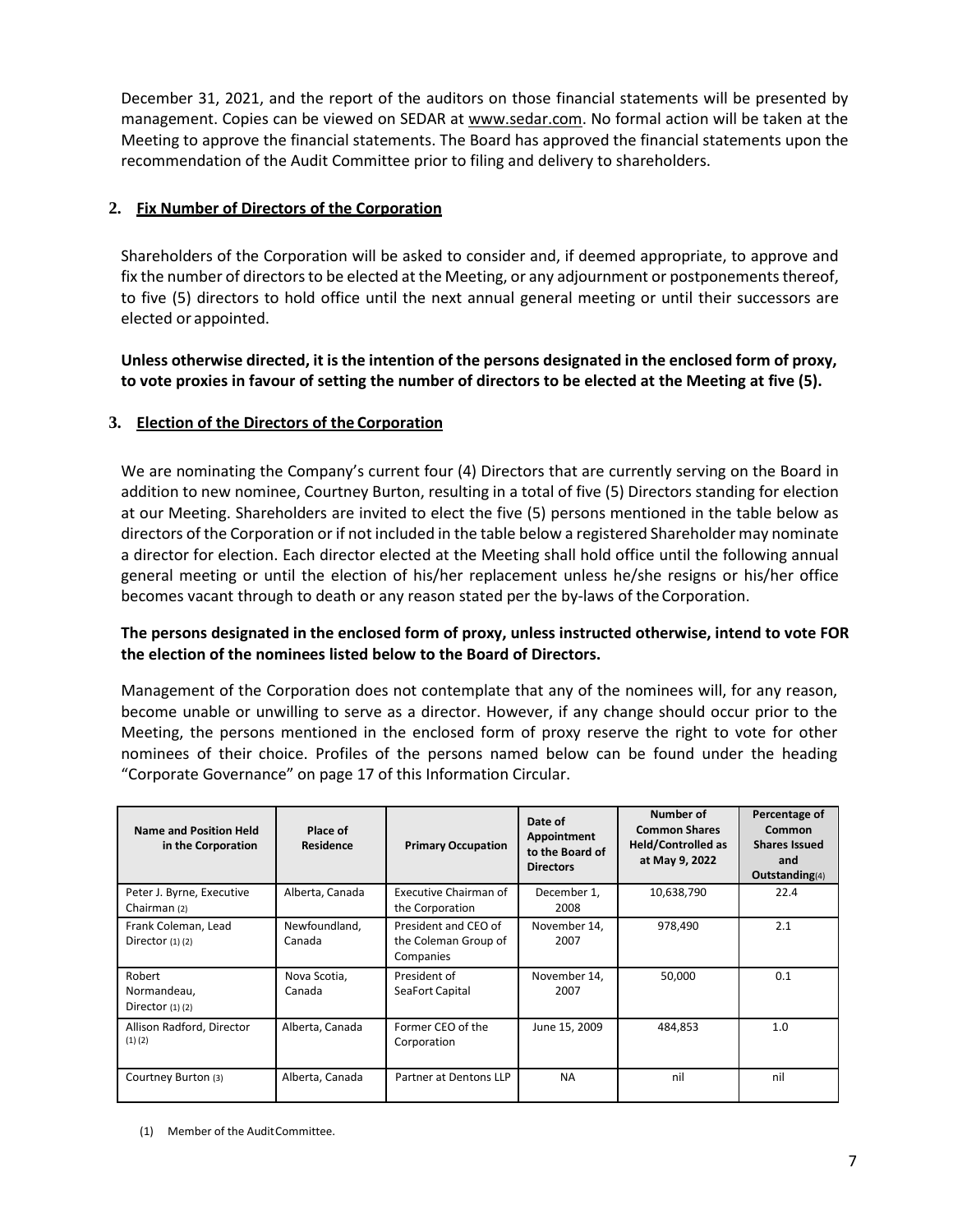- (2) Returning Director
- (3) Director nominee
- (4) This calculation is based on the number of shares issued and outstanding on record May 9, 2022, 47,489,937

#### *Additional Disclosure Relating to Proposed Directors*

To the knowledge of the directors and executive officers, other than as provided below, no proposed director is, as of the date hereof, or was within ten years before the date hereof, a director, chief executive officer or chief financial officer of any company (including the Corporation), that was subject to a cease trade order (including a management cease trade order), an order similar to a cease trade order or an order that denied the relevant company access to any exemption under securities legislation, in each case that was in effect for a period of more than 30 consecutive days that was issued while the director was acting in the capacity as director, chief executive officer or chief financial officer or was subject to such an order that was issued after the director ceased to be a director, chief executive officer or chief financial officer and which resulted from an event that occurred while that person was acting in the capacity as director, chief executive officer or chief financial officer.

To the knowledge of the directors and executive officers, other than a provided below, no proposed director is, as of the date hereof, or has been within the ten years before the date hereof, a director or executive officer of any company (including the Corporation) that, while that person was acting in that capacity, or within a year of that person ceasing to act in that capacity, became bankrupt, made a proposal under any legislation relating to bankruptcy or insolvency or was subject to or instituted any proceedings, arrangement or compromise with creditors or had a receiver, receiver manager or trustee appointed to hold its assets or has, within the ten years before the date hereof, become bankrupt, made a proposal under any legislation relating to bankruptcy or insolvency, or become subject to or instituted any proceedings, arrangement or compromise with creditors, or had a receiver, receiver manager or trustee appointed to hold the assets of the director, executive officer or shareholder. Robert Normandeau was on the Board of Directors of Distinct Infrastructure Group Inc. (TSXV-listed: DIG) from November 2017 to March 2019. In March 2019 the company went into receivership.

# **4. Appointment of the Auditors of the Corporation**

Management proposes that Grant Thornton LLP, Chartered Professional Accountants be appointed as auditors of the Corporation for the fiscal year ending December 31, 2021, and to authorize the Board of Directors to fix their remuneration.

**The persons designated in the enclosed form of proxy, unless instructed otherwise, intend to vote FOR the appointment of Grant Thornton LLP, Chartered Professional Accountants as auditors of the Corporation.** 

# **5. Amendment to Stock Option Plan**

Pursuant to the policies of the TSX Venture Exchange (the "TSXV"), a "rolling" stock option plan must be approved and ratified annually by the Shareholders. The Corporation's stock option plan (the "Stock Option Plan") was most recently approved at the Corporation's last Annual and Special Meeting held on December 10, 2021. At the Meeting, Shareholders will be asked to approve the Stock Option Plan, which has been amended to comply with the policies of the TSXV, in particular in respect of the provisions described in section 7, 9, 11 and 13 below. The details of the amended Stock Option Plan are set forth below.

The following information is intended as a brief description of the Stock Option Plan. Terms used but not defined in this section have the meaning ascribed to them in the Stock Option Plan. The complete form of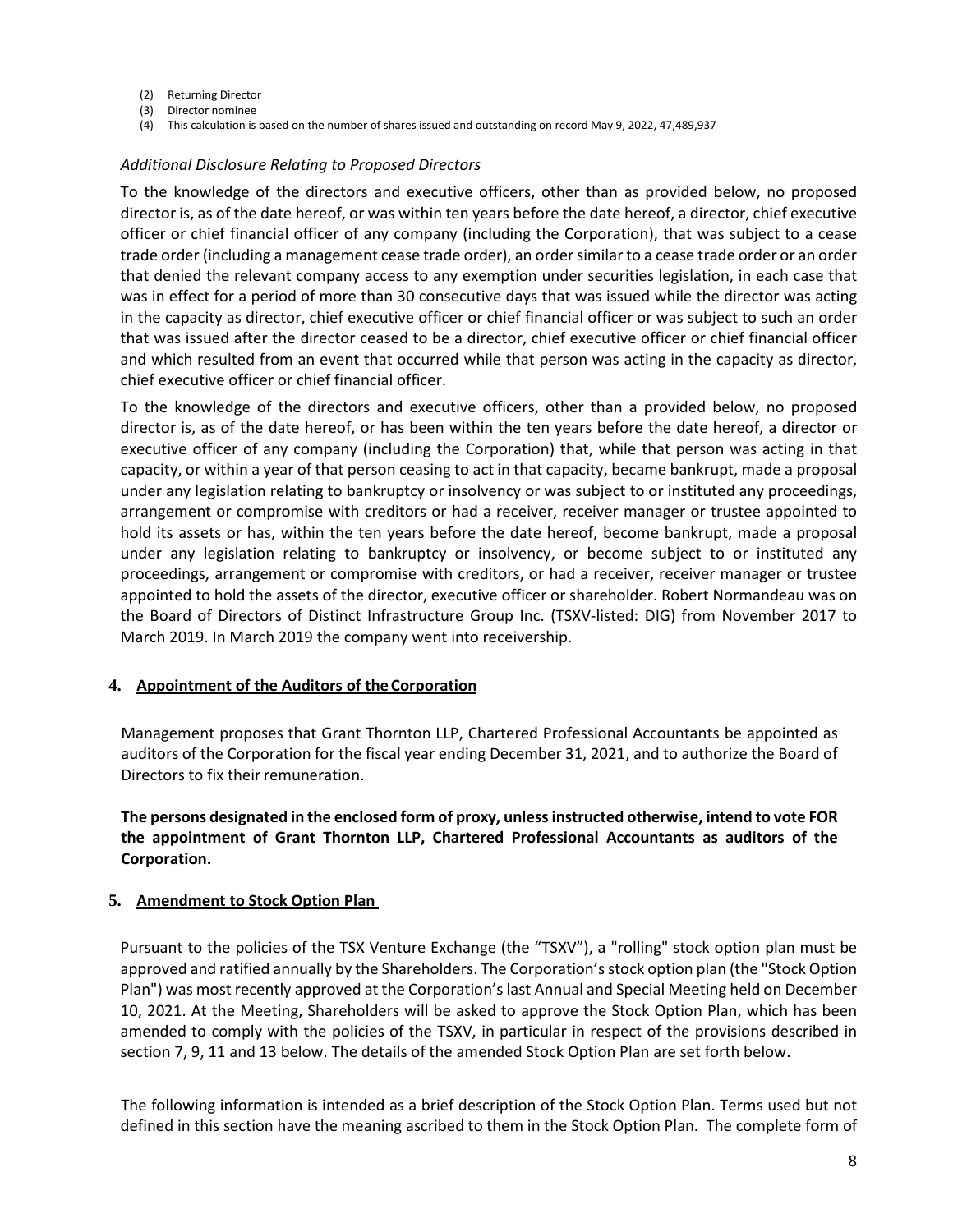the Stock Option Plan to be approved is attached hereto as Appendix "B".

- 1. Participants to whom Options may be granted must be a director, officer, Employee or Consultant of the Corporation and, subject to any required regulatory approvals and conditions, such person may include a Company that is wholly-owned by the person, a registered retirement savings plan established by or for the person, or a registered retirement income fund established by or for the person.
- 2. The aggregate maximum number of Common Shares reserved for issuance on exercise of all Options issued under the Stock Option Plan at any given time shall not exceed 10% of the number of Outstanding Shares.
- 3. The aggregate number of Common Shares reserved for issuance to directors is 1,250,000 Coommon Shares.
- 4. The aggregate number of Common Shares reserved for issuance to officers, Employees and Consultants is 1,250,000 Common Shares.
- 5. The Common Shares reserved for issuance to any one Participant (other than a Consultant) in a 12 month period shall not exceed 2% of the number of Outstanding Shares. Under Exchange rules, the maximum aggregate number of Outstanding Shares issuable pursuant to share based compensation grant to any one Eligible Person in any 12 month period must not exceed 5% of the Outstanding Shares of the Issuer, calculated on the date the Option is granted or issued to the Eligible Person, unless disinterested shareholder approval is obtained.
- 6. The Common Shares reserved for issuance to any one Consultant in a 12-month period shall not exceed 2% of the number of Outstanding Shares.
- 7. (i) The maximum aggregate number of Shares reserved for issuance to Insiders (as a group) in a 12-month period shall not exceed 10% of the number of Outstanding Shares, calculated as at the date any Option is granted unless the issuer has obtained the requisite disinterested shareholder approval.

(ii) The maximum aggregate number of Shares that are issuable pursuant to all Options granted or issued to Insiders (as a group) must not exceed 10% of the issued and outstanding at any point in time unless the Issuer has obtained the requisite disinterested shareholder approval.

- 8. The exercise price of any options granted under the Stock Option Plan will be determined by the Administrators, provided that such price shall not be less than an Exercise Price established in accordance with Policy 4.4 of the TSXV. The Administrators may establish an Escalating Exercise Price Mechanism, subject to TSXV policies.
- 9. The term of any options granted under the Stock Option Plan will be fixed by the Administrators at the time of grant, provided that no Option may be exercised beyond three (3) years from the date of grant, and no Option may have a term greater than ten (10) years.
- 10. The Administrators may, in their sole discretion, determine the time during which Options shall vest and the method of vesting, acceleration of vesting (including, without limitation, in the case of a takeover bid), or that no vesting restriction shall exist.
- 11. All Options are non-assignable and non-transferrable.
- 12. The Administrators may suspend, discontinue or terminate the Stock Option Plan at any time without the consent of the Participants or other Eligible Persons, in the Administrators sole and absolute discretion.
- 13. Disinterested Shareholder Approval will be required to be obtained for any reduction in (i) the exercise price of an Option, or (ii) the extension of the term of a Option, if such Option is held by an Insider at the time of the proposed amendment.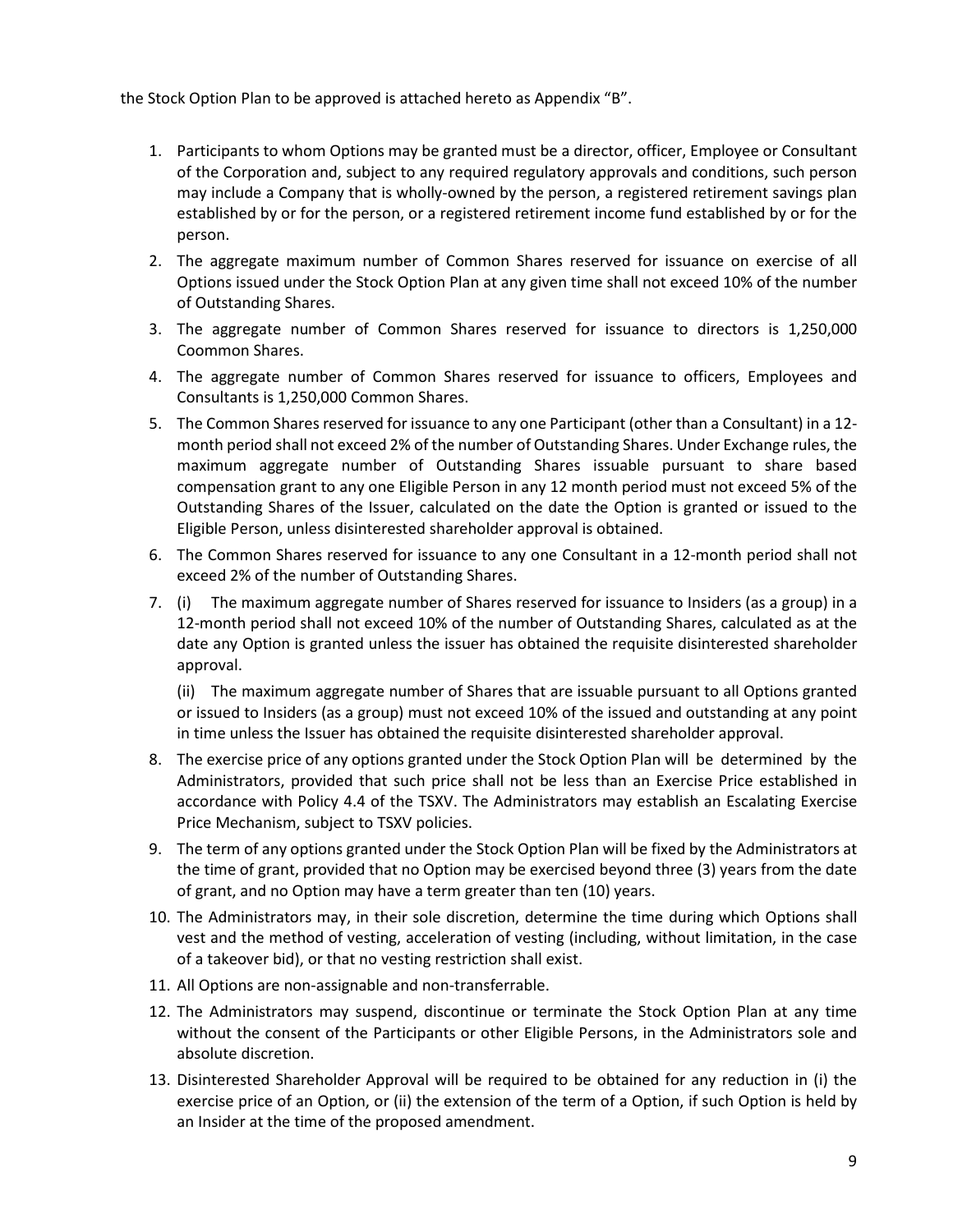In accordance with the requirements of the TSXV, at the Meeting, Shareholders will be asked to consider, and if deemed advisable, pass the following ordinary resolution.

"**BE IT RESOLVED**, as an ordinary resolution, that:

- 1. the Stock Option Plan of the Corporation, including the amendments thereto, as described in the Information Circular, is hereby ratified, confirmed and approved, subject to any amendments the directors of the Corporation may deem necessary or advisable, provided that such amendments are consistent with the requirements or requests of any regulatory authority or stock exchange; and
- 2. any director or officer of the Corporation be and is hereby authorized and directed, for and on behalf of the Corporation, to execute and deliver all such documents and to do all such other acts and things as such director or officer may determined to be necessary or advisable to give effect to the foregoing resultions."

**The persons designated in the enclosed proxy form, unless instructed otherwise, intend to vote FOR of the resolution authorizing the amendment, ratification and approval of the Stock Option Plan.** 

# **6. Advance Notice By-Law**

On April 14, 2022, the Board passed a resolution, adopting By-Law No. 2 of the Corporation (the "Advance Notice By-Law"), relating to the advance notice requirements for director elections. A copy of the Advance Notice By-Law can be found under the Corporation's issuer profile on SEDAR at www.sedar.com and attached as Appendix "C" to this Information Circular. The Advance Notice By-Law sets out, among other things, the framework by which Shareholders must submit director nominations to the Corporation prior to any annual or special meeting of Shareholders at which directors are to be elected, in each case in accordance with the CBCA*.* 

In particular, the Advance Notice By-Law establishes the deadline by which Shareholders must submit director nominations and sets forth the information that a Shareholder must include in such notice for a valid nomination to occur. The Advance Notice By-Law is consistent with the advance notice by-laws adopted by numerous other Canadian public companies. The purpose of the Advance Notice By-Law is to provide Shareholders, directors, and management of the Corporation with guidance on the nomination of directors. Specifically, the Advance Notice ByLaw is intended to: (i) facilitate an orderly and efficient annual or, where the need arises, special meeting process, (ii) ensure that all Shareholders, including those participating in a meeting by proxy rather than in person, receive adequate notice of director nominations and sufficient information with respect to all director nominees; (iii) allow the Corporation and the Shareholders to evaluate all nominees' qualifications and suitability as a director of the Corporation; and and (iv) allow Shareholders to cast an informed vote with respect to the election of directors having been afforded a resonable time for appropriate deliberation.

The following information is intended as a brief description of the Advance Notice By-Law. Terms used but not defined in this section have the meaning ascribed to them in the Advance Notice By-Law. The complete form of the Advance Notice By-Law to be approved is attached hereto as Appendix "C".

Subject to the CBCA and the articles of the Corporation, only persons who are nominated in accordance with the Advance Notice By-Law shall be eligible for election as directors of the Corporation. A Nominating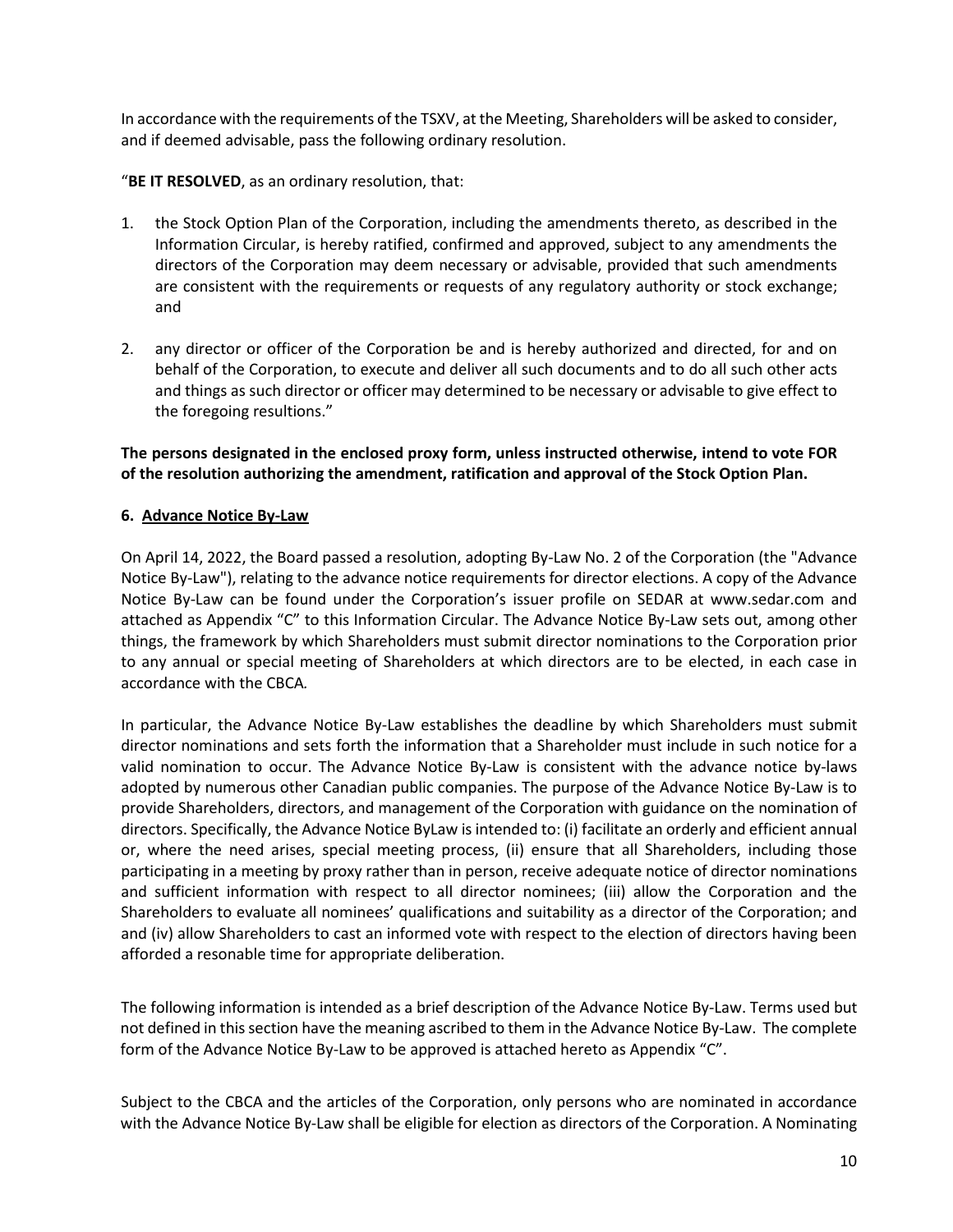Shareholder must give timely notice of the nomination in proper written form to the Chief Financial Officer of the Corporation.

To be timely, a Nominating Shareholder's notice must be given:

- 1. in the case of an annual meeting of shareholders (and including an annual and/or special meeting), not less than 30 days (or 40 days where notice and access is to be used) prior to the date of the annual meeting of shareholders; provided, however, that in the event that the annual meeting of shareholders is to be held on a date that is less than 50 days after the date on which the first public announcement (the "Notice Date") of the date of the annual meeting was made by the Corporation, notice by the Nominating Shareholder must be made not later than the close of business on the tenth (10th) day following the Notice Date; and
- 2. in the case of a special meeting that is not also an annual meeting of shareholders called for the purpose of electing directors (whether or not called for other purposes), not later than the close of business on the fifteenth (15th) day following the day on which the first public announcement of the date of the special meeting of shareholders was made.

To be in proper written form, a Nominating Shareholder's notice must set forth:

- 1. as to each person whom the Nominating Shareholder proposes to nominate for election as a director (each, a "Proposed Nominee"): (A) the name, age, business and residential address of the person; (B) the principal occupation or employment of the person for the last five years; (C) the status of such person as a "resident Canadian" as defined in the CBCA; (D) the class or series and number of shares in the capital of the Corporation which are controlled, directed or owned, beneficially or of record, by the person or any other person the Proposed Nominee is acting jointly or in concert with respect to the Corporation or its securities, as of the record date for the meeting of shareholders (if such date shall then have been made publicly available and shall have occurred) and as of the date of such notice; and (E) any other information relating to the person that would be required to be disclosed in a dissident's proxy circular in connection with solicitations of proxies for election of directors or other filings pursuant to the CBCA, applicable securities laws or any stock exchange rules that may be applicable to the Corporation; and
- 2. as to the Nominating Shareholder giving the notice: (A) the name, age, business and residential address of such Nominating Shareholder; (B) the class or series and number of shares in the capital of the Corporation which are controlled, directed or owned, beneficially or of record, by the Nominating Shareholder or any other person the Nominating Shareholder is acting jointly or in concert with respect to the Corporation or its securities, as of the record date for the meeting of shareholders (if such date shall then have been made publicly available and shall have occurred) and as of the date of such notice; (C) their interests in, or rights or obligations associated with any agreement, arrangement or understanding, the purpose or effect of which is to alter, directly or indirectly, the person's economic interest in a security of the Corporation or the person's economic exposure to the Corporation; (D) any proxy, contract, arrangement, understanding or relationship pursuant to which such Nominating Shareholder or any affiliate or associate has a right to vote any shares of the Corporation; and (E) any other information relating to such Nominating Shareholder that would be required to be made in a dissident's proxy circular in connection with solicitations of proxies for election of directors or other filings pursuant to the CBCA, applicable securities laws or any stock exchange rules that may be applicable to the Corporation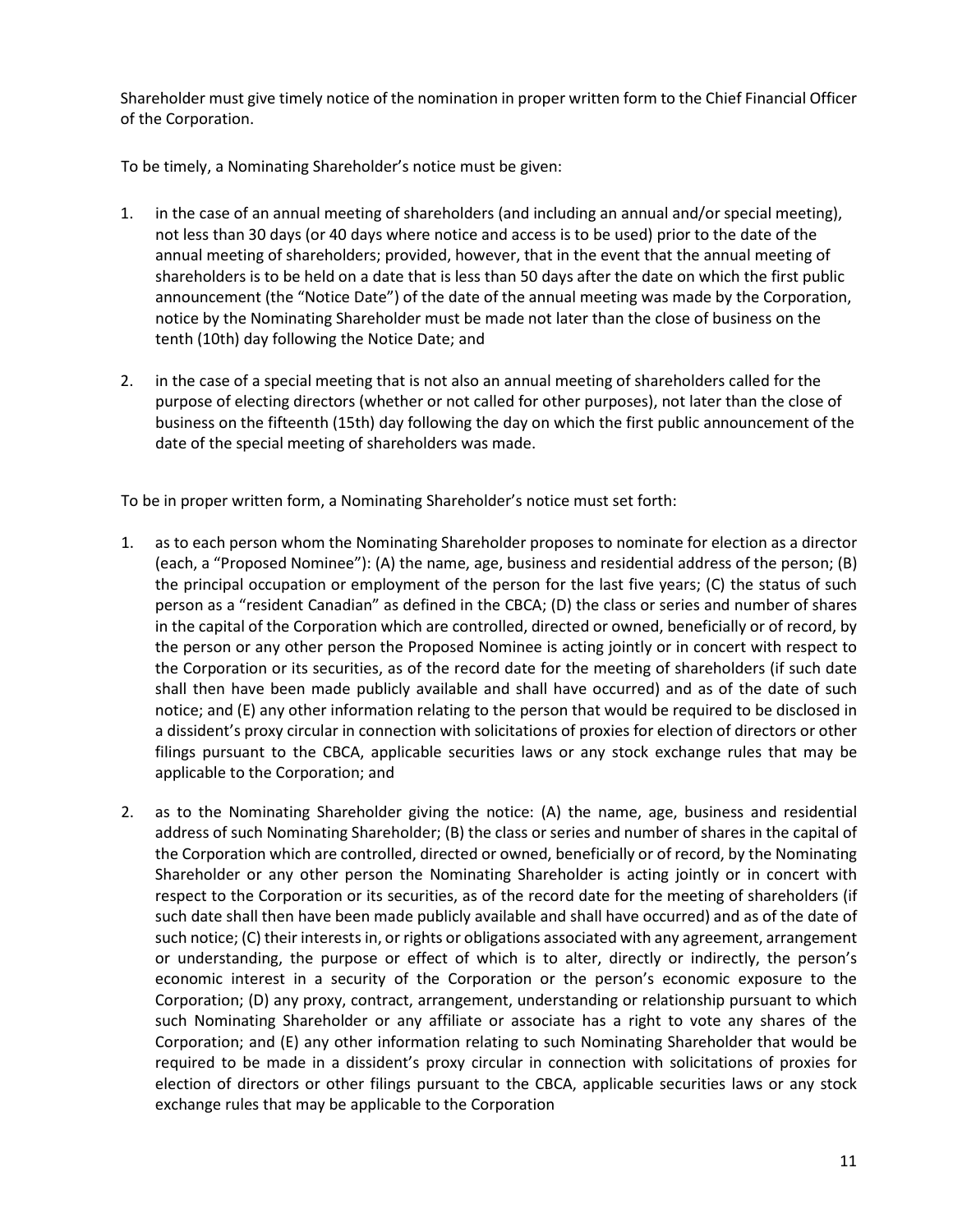The Advance Notice By-Law is effective as of April 14, 2022 and continues in effect if confirmed by the Shareholders at the Meeting by ordinary resolution. If the Advance Notice By-Law is not confirmed by Shareholders, the Advance Notice By-Law will terminate and be of no further force and effect following the termination of the Meeting. Accordingly, the Shareholders will be asked at the Meeting to consider and, if deemed advisable, pass the following ordinary resolution confirming the adoption of the Advance Notice By-Law.

"**BE IT RESOLVED**, as an ordinary resolution, that:

- 1. the Advance Notice By-Law, in the form adopted by the Board of Directors of the Corporation on April 14, 2022 and attached as Appendix C to this Information Circular, be and is hereby confirmed as by-laws of the Corporation; and
- 2. any director or officer of the Corporation be and is hereby authorized and directed, for and on behalf of the Corporation, to execute and deliver all such documents and to do all such other acts and things as such director or officer may determine to be necessary or advisable to give effect to the foregoing resultions."

**The person(s) designated in the enclosed form of proxy, unless instructed otherwise, intend to vote FOR approval of the resolution confirming the Advance Notice By-Law.** 

# **7. Other Business**

Management of the Corporation is not aware of any amendment to the matters on the agenda as stated in the Notice of the Meeting or of any matter to be brought before the Meeting other than those mentioned in the Notice of Meeting. Should amendments or other matters be brought before the Meeting, the enclosed form of proxy confers to persons thereby named a discretionary right to vote as they deem it sound on amendments concerning the matters on the agenda as stated in the Notice of Meeting or any other matters.

# **MATTERS RELATING TO THE CORPORATION**

At the date of this circular, May 13, 2022, there are 47,827,775 common shares issued and outstanding. On a fully diluted basis there would be 48,020,083 common shares issued and outstanding. The following schedule sets out the terms with respect to options or warrants to acquire Common Shares of the Corporation.

| <b>Description of Rights to Acquire</b><br><b>Common Shares</b>  | Price (\$)            | <b>Expiry Date</b> | # of Common<br><b>Shares</b> | Common<br><b>Shares</b> |
|------------------------------------------------------------------|-----------------------|--------------------|------------------------------|-------------------------|
| Issued and Outstanding - December 31, 2021                       |                       |                    |                              | 47,489,937              |
| Issued from Treasury May 10, 2022 (1)                            | \$0.148               | <b>NA</b>          | 337,838                      |                         |
| Total Issued and outstanding May 13, 2022                        |                       |                    |                              | 47,827,775              |
| Employee Options issued and outstanding May 9.<br>2022           | $$0.105 -$<br>\$0.121 | May 8, 2025        | 192,308                      |                         |
| <b>Issued and Outstanding on a Diluted Basis May 13,</b><br>2022 |                       |                    |                              | 48,020,083              |

(1) Under TSX Venure Policy 4.4, Section 6.4 and approved by the TSX Exchange on May 10, 2022, 168,919 shares were issued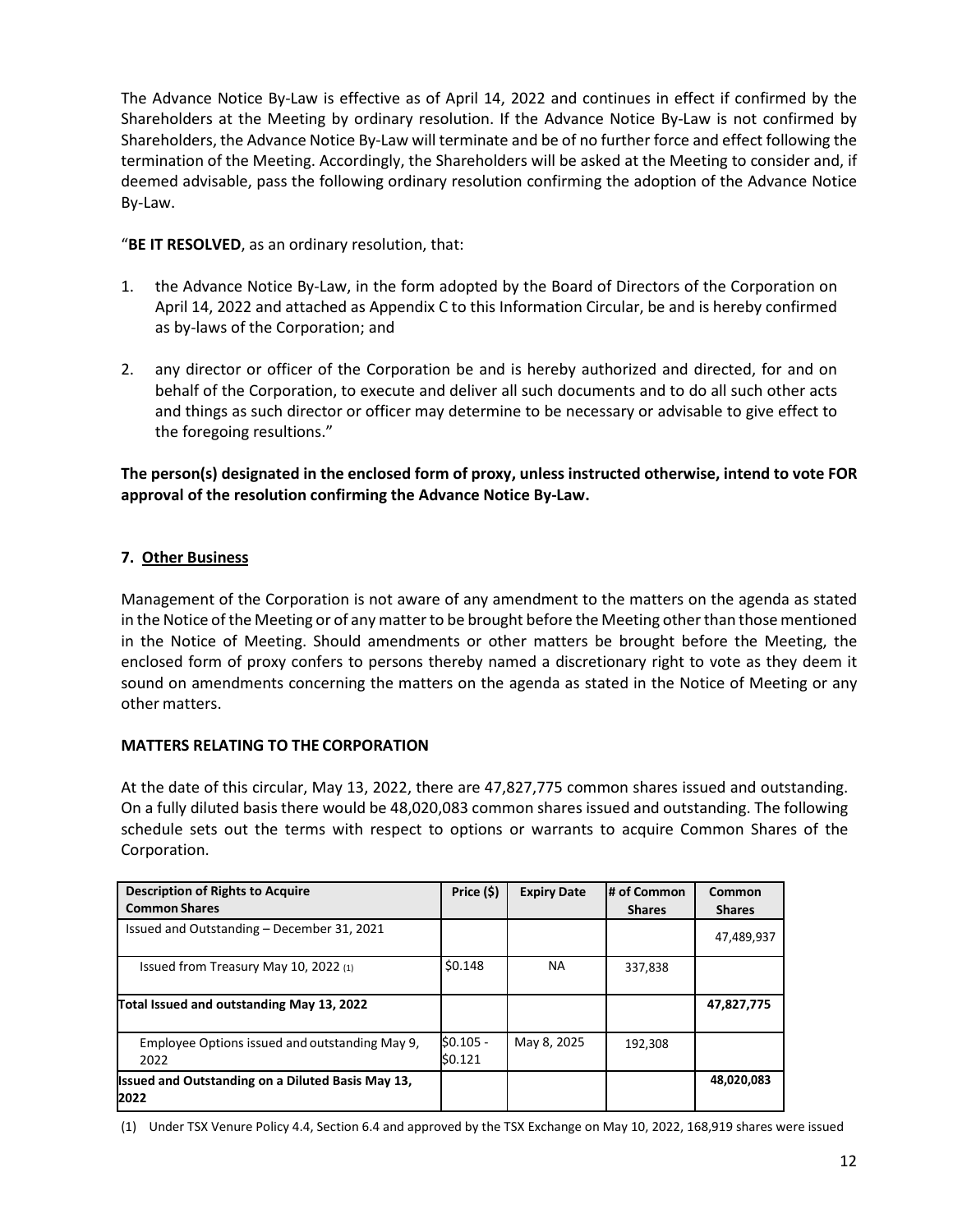to each Allison Radford and Scott Morrow for a total of 337,838.

As a group, the officers, current elected directors, and related parties of the Corporation own or control 12,489,971 Common Shares (26.1%) and, they have the rights to acquire up to 192,308 common shares and assuming they exercise all options the officers, directors and related parties would own 12,682,279 common shares (26.4%) on a fully diluted basis as of May 13, 2022.

# **Executive Compensation**

For the purposes of Form 52-102F6, "Named Executive Officer" or "NEO" refers to the Chief Executive Officer, the Chief Financial Officer and the Corporation's most highly compensated executive officers, other than the Chief Executive Officer and the Chief Financial Officer, who were serving as executive officers as at the end of the most recently completed financial year and whose total compensation exceeded \$150,000. Based on the foregoing, during the year ended December 31, 2021, the Corporation had three NEOs:

Allison Radford, Chief Executive Officer ("**CEO**") Peter J. Byrne, Executive Chairman ("**EC**") Sarah Stelmack, Chief Financial Officer ("**CFO**")

# *Compensation Discussion and Analysis*

The Corporation's compensation program is comprised of two primary elements: base salary and annual incentive plan; and option-based awards, in the form of participation in the Corporation's Stock Option Plan.

NEOS and directors are not permitted to purchase financial instruments, including, for greater certainty, prepaid variable forward contracts, equity swaps, collars, or units of exchange funds, that are designed to hedge or offset a decrease in market value of equity securities granted as compensation or held, directly or indirectly, by the NEO or director.

# *Base Salary/Annual Incentive*

Although a formal process has not been adopted, as a general rule for establishing base salaries or consulting fees, the Board reviews competitive market data for each of the executive positions and determines placement at an appropriate level.

Compensation levels are typically negotiated with the candidate for the position prior to his or her selection as an executive officer. Salaries for the executive officers are reviewed annually to reflect external factors such as inflation as well as overall corporate performance and the executive's performance.

Beginning in 2015, the annual incentive is based on the officer's ability to achieve performance targets as set by the members of the Board on an annual basis. No annual incentive was approved or paid for 2016 - 2019. The annual incentive was approved and paid for 2020 and 2021.

# *Option Based Awards*

The Corporation has a Stock Option Plan for the granting of stock options to the directors, officers, employees and consultants. The purpose of granting such stock options is to assist the Corporation in compensating, attracting, retaining and motivating such persons. The allocation of options under the Stock Option Plan is determined by the Board which, in determining such allocations, considers such factors as previous grants to individuals, the Corporation's overall performance, share price performance, the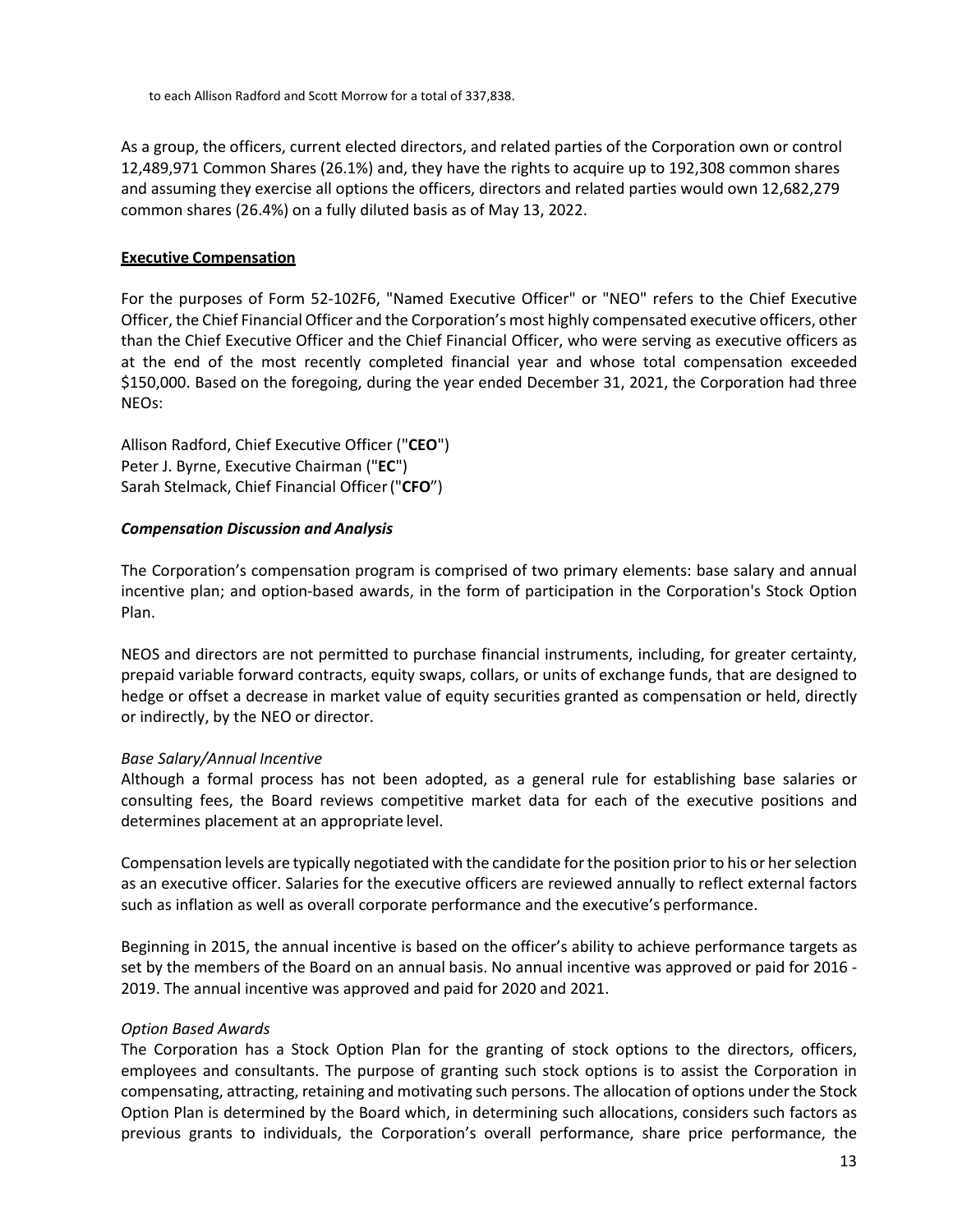business environment and labour market, the role and performance of the individual in question and, in the case of grants to non-executive directors, the amount of time directed to the Corporation's affairs.

The Corporation believes that participation by the NEOs in the Stock Option Plan aligns the interests of the NEOs with those of the Corporation's shareholders, as the NEOs are rewarded for the Corporation's performance.

# *General Discussion*

Where NEOs receive other perquisites, they reflect competitive practices, business needs and objectives. The Corporation recognizes the need to provide compensation packages that will attract and retain qualified and experienced executives, as well as align the compensation level of each executive to that executive's level of responsibility. The objectives of base salary are to recognize market pay and acknowledge the competencies and skills of individuals. The objectives of the annual incentive plan in the form of cash payments are designed to add a variable component of compensation, based on corporate and individual performances for executive officers and employees. Incentive plan payments were granted in 2021. The total cash compensation amounts included herein includes all salary paid in 2021.

The CEO and the Board review the terms of the compensation arrangements for each NEO. The Board, in the absence of the CEO, reviews the terms of the CEO's compensation arrangements. The Board, in the absence of the CEO and Executive Chairman, reviews the terms of the Executive Chairman's compensation arrangements.

The Corporation has no other forms of compensation, although payments may be made from time to time to arm's length individuals or companies that provide consulting services. No non-arm's length consulting contract was established for any person or company in the most recently completed year. In the case that a non-arm's length consulting contract is established in the future, the CEO is responsible to ensure the payments to such consultants are at competitive industry rates for work of a similar nature by reputable arm's length service providers.

The Board approves all changes to the compensation arrangements of the NEOs. It is the practice of the Board to establish compensation for board members in advance of annual meetings. This is to ensure that each new member of the Board as they assume office after each Annual General Meeting will not be charged with setting their level of compensation. NEO's are not paid any additional compensation if they are also elected to serve as members of the Board. The Corporation has not retained any third-party advisors to conduct compensation reviews of its competitors' pay levels and practices and has not used a benchmark tool to assess its executive compensation levels.

# *Option-Based Awards*

Stock options are granted to provide an incentive to the directors, officers, employees and consultants of the Corporation to achieve the longer-term objectives of the Corporation; to give suitable recognition to the ability and industry of such persons who contribute materially to the success of the Corporation; and to attract and retain persons of experience and ability, by providing them with the opportunity to acquire an increased proprietary interest in the Corporation. Previous grants of incentive stock options are taken into account when considering new grants.

The objectives of the Stock Option Plan are to reward achievement of long-term financial and operating performance and focus on key activities and achievements critical to the ongoing success of the Corporation. Implementation of a new incentive Stock Option Plan and amendments to the existing plan is the responsibility of the Board of Directors. The CEO, EC and CFO declined stock options in the most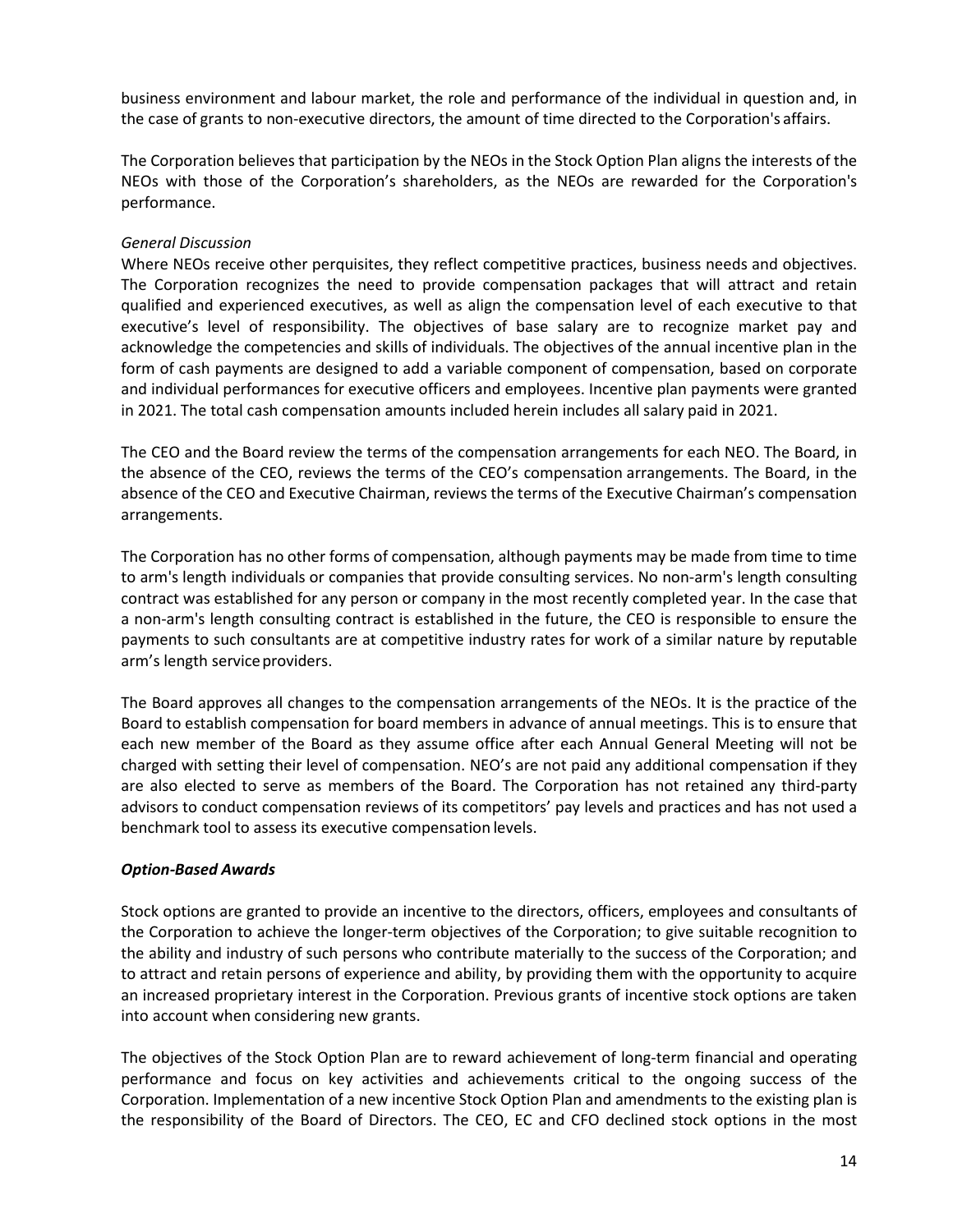recently completed year, however, management may be entitled to receive option-based awards, if considered, approved and granted by the Board, in future years.

# *Summary Compensation Table*

The following table sets forth the total compensation paid to or earned by the NEOs for the Corporation's fiscal year ended December 31, 2021.

| Name and<br>Principal<br><b>Position</b>     | Year<br><b>Ended</b><br><b>Dec</b><br>31 | <b>Salary</b><br>(5) | Share-<br><b>Based</b><br><b>Awards</b><br>(5) | Option-<br><b>Based</b><br><b>Awards</b><br>(\$) |                              | <b>Non-Equity Incentive</b><br><b>Plan Compensation</b><br>(\$) | Pension<br>Value<br>(\$) | All Other (1)<br>Compensation<br>(\$) | <b>Total</b><br>Compensation<br><u>(\$)</u> |
|----------------------------------------------|------------------------------------------|----------------------|------------------------------------------------|--------------------------------------------------|------------------------------|-----------------------------------------------------------------|--------------------------|---------------------------------------|---------------------------------------------|
|                                              |                                          |                      |                                                |                                                  | Annual<br>Incentive<br>Plans | Long-<br><b>Term</b><br>Incentive<br>Plans                      |                          |                                       |                                             |
| Allison Radford,                             | 2021                                     | 200,000              | N/A                                            | nil                                              | 68,950                       | N/A                                                             | N/A                      | 1,409                                 | 270,359                                     |
| <b>Chief Executive</b><br>Officer (2)        | 2020                                     | 190,000              | N/A                                            | nil                                              | 70,490                       | N/A                                                             | N/A                      | 1,141                                 | 261,631                                     |
|                                              | 2019                                     | 180,000              | N/A                                            | nil                                              | nil                          | N/A                                                             | N/A                      | 1,406                                 | 181,406                                     |
|                                              |                                          |                      |                                                |                                                  |                              |                                                                 |                          |                                       |                                             |
| Sarah Stelmack,                              | 2021                                     | 148,000              | N/A                                            | nil                                              | 38,295                       | N/A                                                             | N/A                      | 1,409                                 | 187,704                                     |
| Chief Financial<br>Officer                   | 2020                                     | 143,000              | N/A                                            | nil                                              | 37,895                       | N/A                                                             | N/A                      | 1,141                                 | 182,036                                     |
|                                              | 2019                                     | 135,000              | N/A                                            | nil                                              | nil                          | N/A                                                             | N/A                      | 110                                   | 135,110                                     |
|                                              |                                          |                      |                                                |                                                  |                              |                                                                 |                          |                                       |                                             |
| Peter J. Byrne,<br>Executive<br>Chairman (3) | 2021                                     | 125,000              | N/A                                            | nil                                              | 30,313                       | N/A                                                             | N/A                      | 1,395                                 | 156,708                                     |
|                                              | 2020                                     | 125,000              | N/A                                            | nil                                              | 32,188                       | N/A                                                             | N/A                      | 1,128                                 | 158,316                                     |
|                                              | 2019                                     | 141,667              | N/A                                            | nil                                              | nil                          | N/A                                                             | N/A                      | 1,377                                 | 143,044                                     |

#### **Notes:**

(1) All Other Compensation, being the value of perquisites received by NEOs, including personal benefits provided to the NEOs that are not available to other employees, was not greater than \$50,000 or 10% of his or her salary for the financial year. The value of perquisites is based on the actual cost to the Corporation for items such as employee health and dental benefit plan payments.

(2) Allison Radford was appointed as CEO on April 25, 2019 and resigned April 4, 2022. Prior to 2019, Mrs. Radford served as COO.

(3) Peter J. Byrne was appointed as Executive Chairman on April 25, 2019. Prior to that date, Mr. Byrne served as CEO.

#### *Incentive Plan Awards*

# *Outstanding Share-Based Awards and Option-Based Awards*

There were no options granted to the NEOs to purchase or acquire securities of the Corporation during 2021. There are no outstanding options at the end of the financial year ended December 31, 2021, for NEOs.

# *Incentive Plan Awards – Value Vested or Earned during the Year*

No option-based awards, share-based awards were paid to NEOs, nor was any value vested or earned by NEOs during the financial year ended December 31, 2021. Non-equity incentive compensation was paid in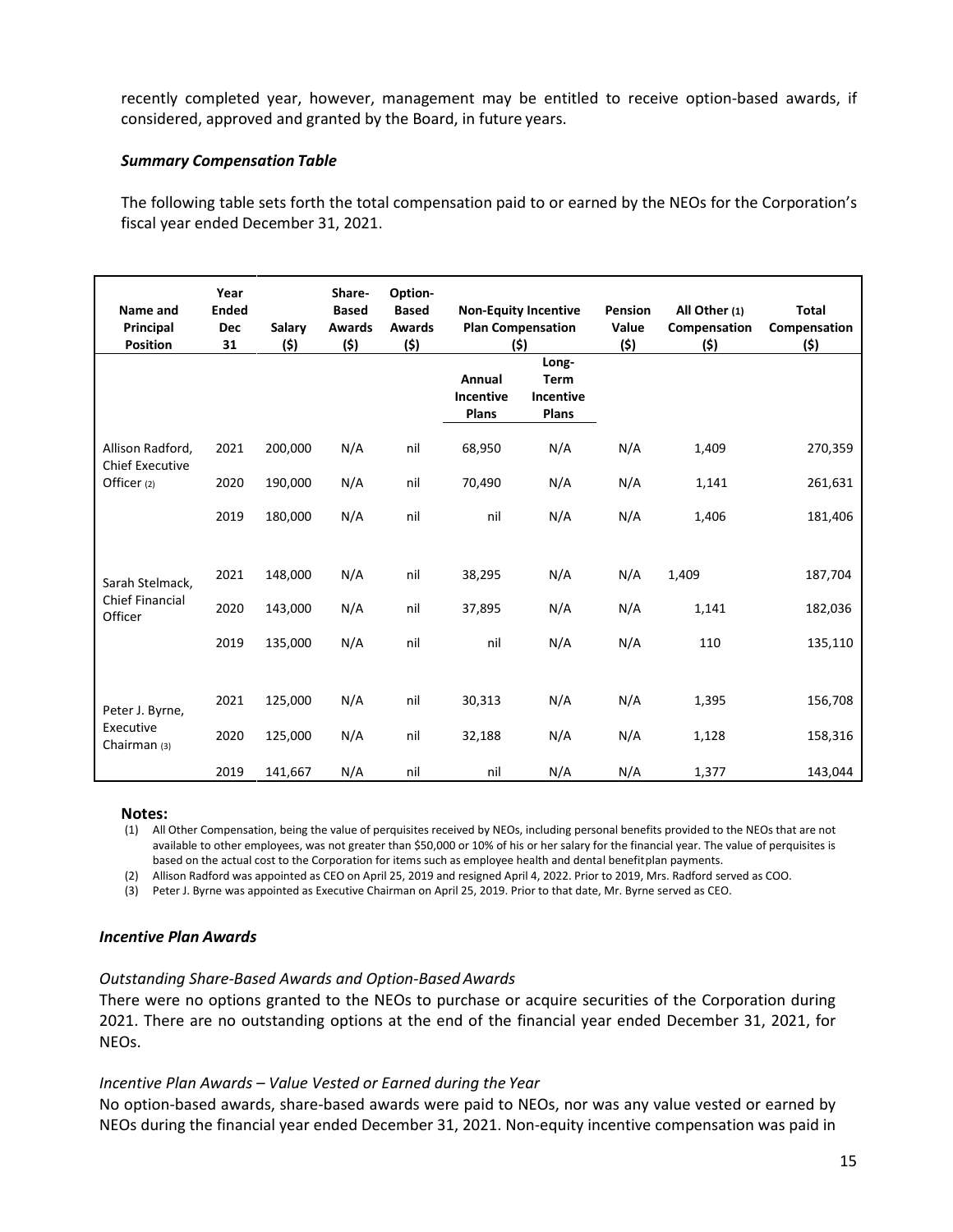2020 and 2021.

# *Pension and Retirement Plans and Payments Made Upon Termination of Employment*

The Corporation does not have in place any pension or retirement plans. The Corporation has not provided compensation, monetary or otherwise, during the preceding fiscal year, to any person who now acts or has previously acted as a NEO of the Corporation, in connection with or related to the retirement, termination or resignation of such person and the Corporation has provided no compensation to such persons as a result of a change of control of the Corporation, its subsidiaries or affiliates.

# *Termination and Change of Control Benefits*

The CEO, CFO and EC have entered into employment agreements (the "Agreements") as of May 12, 2015, and amended November 25, 2021 with revolving terms. The respective Agreements provide that, if employment is terminated Without Just Cause or as a result of a Change in Control Event of the Corporation (as defined in the employment agreements), the executive will be entitled to a termination payment equal to 200% (in the case of the CEO and EC) and 150% (in the case of the CFO) of the sum of their respective current base salary plus the amount of the most recently-received bonus, the costs of all sums to be borne by the Corporation.

The following table sets forth the estimated incremental payouts that would be made to each of the Corporation's NEOs that were NEOs on December 31, 2021 assuming that a change of control event occurred on December 31, 2021.

| Name and<br><b>Principal Position</b>              | <b>Salary</b><br>(\$) | <b>Bonus</b><br>(\$) | <b>Total Incremental</b><br>Compensation (\$) |
|----------------------------------------------------|-----------------------|----------------------|-----------------------------------------------|
| Allison Radford, Chief<br><b>Executive Officer</b> | 400,000               | 137,900              | 537,900                                       |
| Sarah Stelmack, Chief<br><b>Financial Officer</b>  | 222,000               | 57,443               | 279,443                                       |
| Peter J. Byrne, Executive<br>Chairman              | 250,000               | 60,626               | 310,626                                       |

# *Confidentiality, Non-Solicitation and Non-Competition*

The Agreements contain terms for the protection and return of confidential information. The Agreements contain a term of non-solicitation of customers, employees, and affilates of the Corporation, for a period of twenty-four (24) months following termination of employment for any reason for the purpose of soliciting business or soliciting the employee to leave their employment with the Corporation.

The Agreements contain terms of non-compeition during employment with the Corporation and for twentyfour (24) months following termination for any reason other than Just Cause, be engaged in or have a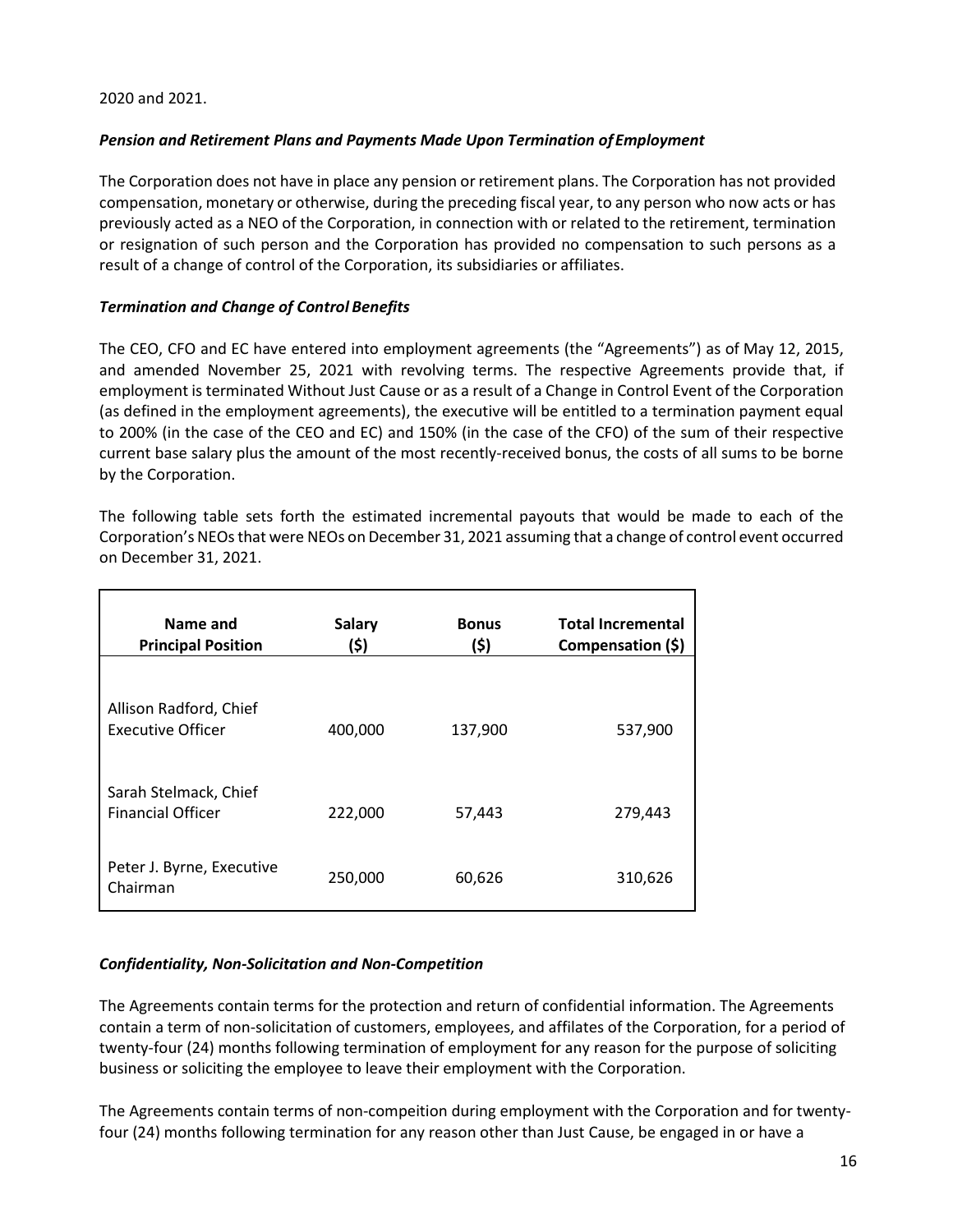financial or other interest in, advise, lend money to, guarantee the debt of, or permit the use of their name to a business that is substantilally the same as, or competes with the Corporation within a 50km radius of the Corporation's geographic operating locations.

# **Director Compensation**

The main objectives of the Corporation's compensation plan for directors are to attract and retain the services of the most qualified individuals and to compensate the directors in a manner that is commensurate with the risks and responsibilities assumed in board and committee membership and at a level that is similar to the compensation paid to directors of our peers.

# *Director Compensation Table*

The following table sets forth the value of all compensation provided to directors, not including those directors who are also NEOs, for the Corporation's most recently completed financial year ended December 31, 2021 for involvement on the Board of Directors and Audit Committee. The Corporation does not pay any compensations to NEOs for acting as a director.

| Name                    | Fees<br>Earned<br>(\$) | Share-<br><b>Based</b><br>Awards<br>(\$) | Option-<br><b>Based</b><br>Awards<br>(\$) | <b>Non-Equity</b><br><b>Incentive Plan</b><br>Compensation<br>(\$) | <b>Pension</b><br>Value<br>(\$) | <b>All Other</b><br>Compensation<br>(\$) | <b>Total</b><br>Compensation<br>(\$) |
|-------------------------|------------------------|------------------------------------------|-------------------------------------------|--------------------------------------------------------------------|---------------------------------|------------------------------------------|--------------------------------------|
| Frank Coleman<br>Robert | 22.000                 | N/A                                      | nil                                       | 5,867                                                              | N/A                             | N/A                                      | 27,867                               |
| Normandeau              | 22,000                 | N/A                                      | nil                                       | 5.867                                                              | N/A                             | N/A                                      | 27,867                               |

# *Outstanding Share-Based Awards and Option-Based Awards*

There remain no options previously granted to the directors of the Corporation to purchase or acquire securities of the Corporation outstanding at the end of the most recently completed financial year, December 31, 2021.

# *Incentive Plan Awards – Value Vested or Earned during the Year*

There were no options or share-based awards for which the value vested or earned during the year of option-based awards, share-based awards and non-equity incentive plan compensation paid to directors of the Corporation, not including those directors who are also NEOs, during the most recently completed financial year, December 31, 2021.

# **Employment Contracts**

As of the fiscal year ended December 31, 2021, the Corporation had signed employment contracts with Peter J. Byrne, Allison Radford and Sarah Stelmack with revolving terms.

# **Other Compensation**

Other than as set forth herein, the Corporation did not pay any other compensation to executive officers or directors (including personal benefits and securities or properties paid or distributed which compensation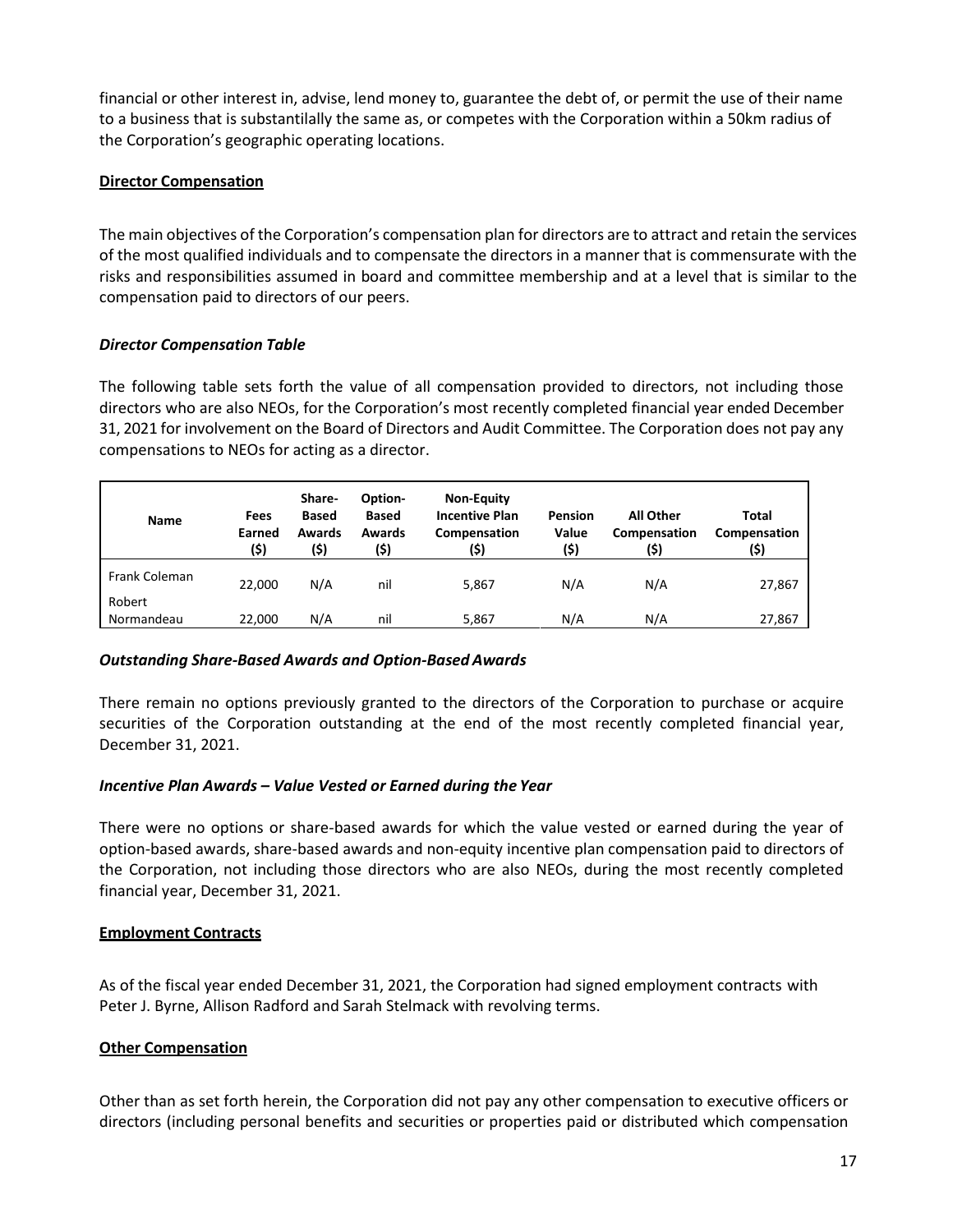was not offered on the same terms to all full-time employees) during the last completed fiscal year other than benefits and perquisites which did not amount to \$50,000 and ten (10%) percent of the total of the annual salary and bonus of the executive officers or directors or greater per individual.

# **Indebtedness of Directors and Executive Officers**

No director, officer or Associate or Affiliate of any director or officer has been indebted at any time to the Corporation in the most recently completed fiscal year.

# **Directors and Officers Liability Insurance**

The Corporation maintains liability insurance for its directors and officers acting in their respective capacities in an aggregate amount of \$2,000,000 subject to a \$25,000 deductible/retention by the Corporation. The total premium paid by the Corporation for this coverage for 2021 was \$11,100.

# **Interests of Informed Persons in Material Transactions**

The directors, officers and principal shareholders of the Corporation have no direct or indirect interest in any material transaction involving the Corporation other than:

Andersons Liquor Inc. ("Andersons"), a subsidiary 100% owned by the Corporation has entered into three commercial leasing agreements with a company of which Byrne Alberta Ltd is a significant shareholder. The properties leased through these agreements are located at 3 Superior Street, Devon, 4413-50 Street, Sylvan Lake, and 4808-50 Street, Athabasca for a total of \$7,425 per month. Additionally, Andersons has entered into a commercial sub-leasing agreement with Byrne Alberta Ltd. for a property located at 4515 - 47 Avenue, Rocky Mountain House for \$1,600 per month. These rental amounts are subject to change based on rental escalations in the leases/sub-lease and do not include common area or occupancy costs, which are also paid by Andersons. Byrne Alberta Ltd. does not collect any other fees or additional charges.

Copies of the agreement and undertakings will be available for inspection at the registered office of the Corporation.

# **Auditors**

The Corporation's auditors are Grant Thornton LLP, Chartered Professional Accountants, Suite 1600, 333 Seymour Street, Vancouver BC V6B 0A4. Grant Thornton was first appointed as auditors of the Corporation in 2018.

# **Securities Authorized For Issuance Under Equity Compensation Plans**

The following table sets forth securities of the Corporation that are authorized for issuance under equity compensation plans as at the end of the Corporation's most recently completed fiscal year.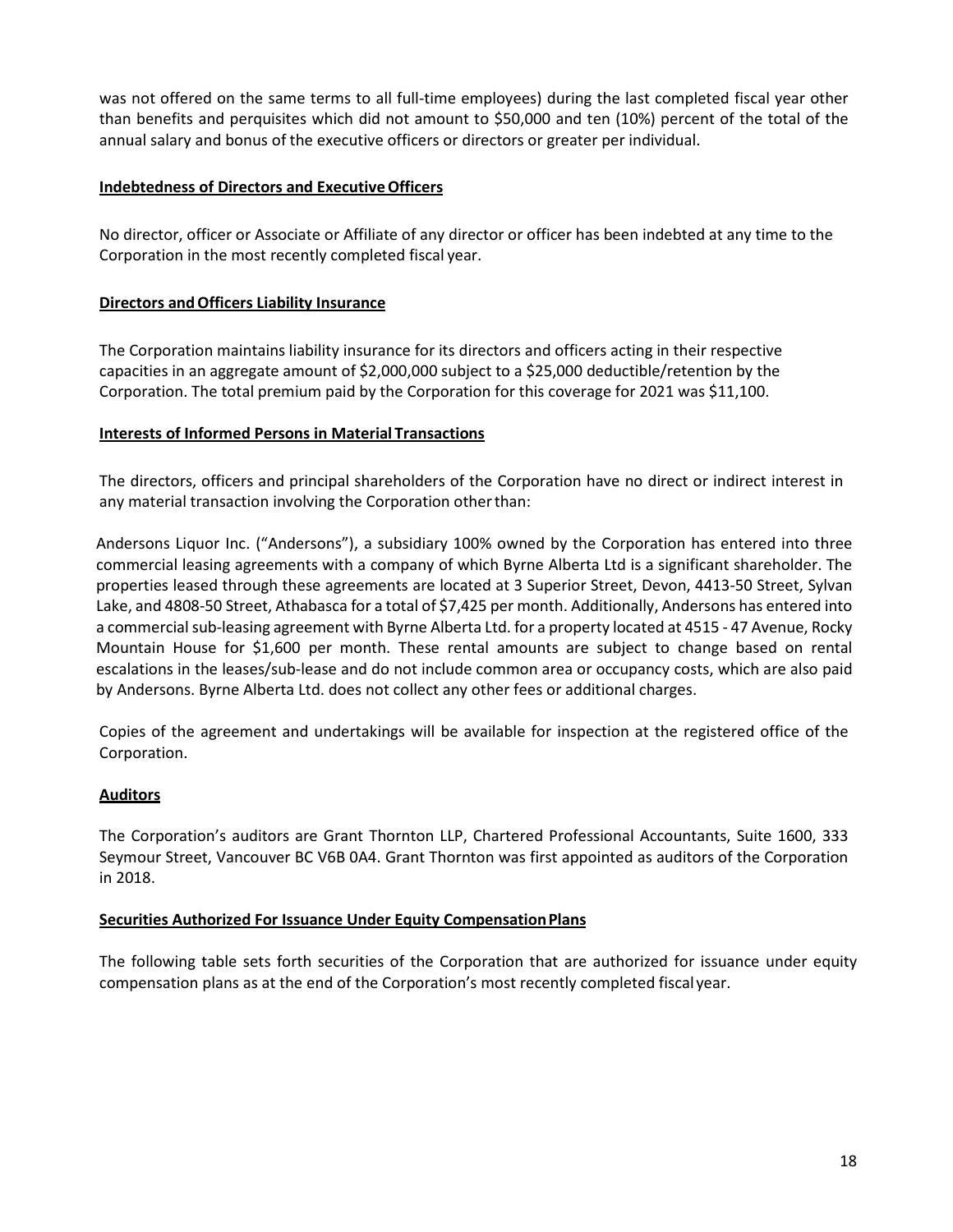| <b>Plan Category</b>                                            | Number of<br>Securities to be<br>issued upon<br>exercise of<br>outstanding<br>options,<br>warrants and<br>rights | Weighted-average<br>exercise price of<br>outstanding options,<br>warrants and rights at<br>December 31, 2021 | <b>Number of securities remaining</b><br>available for issuance under equity<br>compensation plans (including<br>outstanding securities reflected in<br>the first Column) (1) |
|-----------------------------------------------------------------|------------------------------------------------------------------------------------------------------------------|--------------------------------------------------------------------------------------------------------------|-------------------------------------------------------------------------------------------------------------------------------------------------------------------------------|
| Equity compensation<br>plans approved by<br><b>Shareholders</b> | 0                                                                                                                | N/A                                                                                                          | 2,500,000                                                                                                                                                                     |
|                                                                 |                                                                                                                  |                                                                                                              |                                                                                                                                                                               |

#### **Note:**

(1) The aggregate number of Common Shares that may be reserved for issuance under the Stock Option Plan shall not exceed 10% of the Corporation's issued and outstanding Common Shares. At December 31, 2021, the Corporation had 47,489,937 Common Shares issued and outstanding. While 10% of the outstanding Common Shares at December 31, 2021, was 4,748,994, there is a further limitation in the proposed Stock Option Plan. Whereby, the maximum permitted options available for Directors is 1,250,000 and the maximum permitted options for officers, employees, and consultants are 1,250,000 for an aggregate maximum of 2,500,000 options, each whole option entitling the holder thereof to acquire one Common Share in accordance with the terms of such option.

#### **Audit Committee**

#### *Charter and Composition of the Audit Committee*

The Charter of the Audit Committee is annexed to this Information Circular as Appendix "A". The members of the Audit Committee are Frank Coleman, Robert Normandeau, and Allison Radford. If the vote for the new directors is passed by the Shareholders, then the Audit Committee will remain as Frank Coleman, Robert Normandeau, and Allison Radford.

The following are the members of the Audit Committee:

| <b>Frank Coleman</b> | Independent $(1)$     | Financially literate <sup>(1)</sup> |
|----------------------|-----------------------|-------------------------------------|
| Robert Normandeu     | Independent $(1)$     | Financially literate <sup>(1)</sup> |
| Allison Radford, CPA | Not-Independent $(1)$ | Financially literate <sup>(1)</sup> |

#### **Note:**

(1) As definition in National Instrument 52-110 *Audit Committees* ("NI 52-110").

All members of the Audit Committee by their experience and training as directors of public companies are financially literate to act as a member of the Audit Committee as defined in National Instrument 52-110 A*udit Committees*. ("NI 52-110"). The education and related experience of each of the members of the Audit Committee that is relevant to the performance of his or her responsibilities as a member of the Audit Committee is set out under the heading "Corporate Governance".

#### *Audit Committee Oversight*

At no time since the commencement of the Corporation's fiscal year ended December 31, 2008, was a recommendation of the Audit Committee to nominate or compensate an external auditor not adopted by the Board of Directors of the Corporation.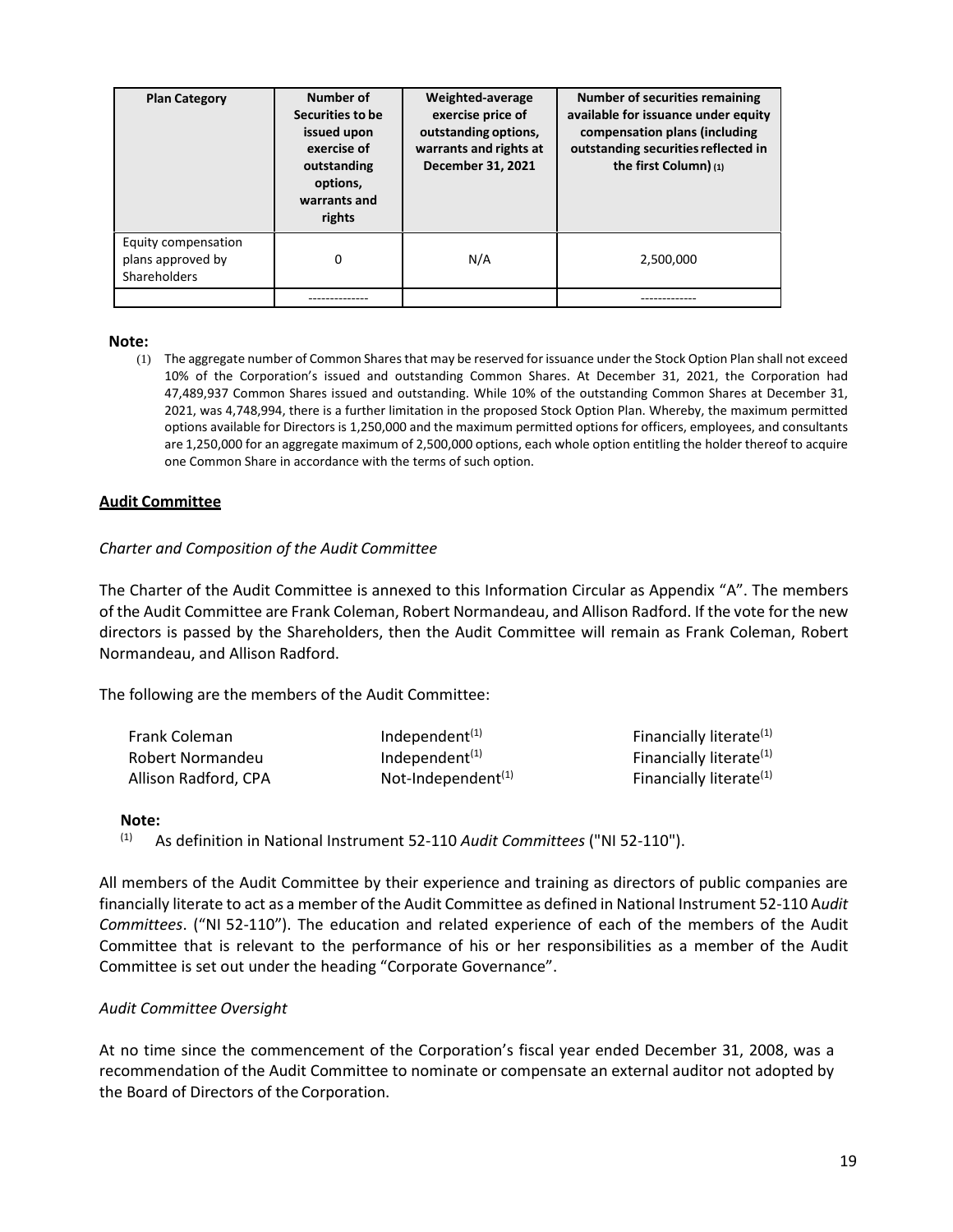# *Reliance on Certain Exemptions*

At no time since the commencement of the Corporation's fiscal year ended December 31, 2008, has the Corporation relied on an exception provided under section 2.4 of NI 52-110 (*De minimis* Non-Audit Services) or an exemption from NI 52-110, in whole or in part, granted under Part 8 of NI 52-110 (Exemptions). The Corporation is exempted from certain applications of Part 3 (Composition of the Audit Committee) and Part 5 (Reporting Obligations) of NI 52-110 under the exemption in section 6.1 of NI 52- 110.

# *Pre-Approval Policies and Approval*

The Audit Committee of the Corporation has adopted specific policies and procedures for the engagement of non-audit services, as described in the Charter of the Audit Committee annexed in this Information Circular as Schedule "A".

# *External Auditor Services Fees*

The aggregate fees billed during the below periods by the Corporation's external auditors in the last three (3) fiscal years are as follows.

| <b>Fiscal Year Ending</b> | Audit Fees (\$) | Audit Related Fees (\$) | Tax Fees (\$) | All Other Fees (\$) |
|---------------------------|-----------------|-------------------------|---------------|---------------------|
| December 31, 2021         | 63.000          | 2.500                   | 5.250         | 2.462               |
| December 31, 2020         | 69.400          | Nil                     | 5.000         | 1.629               |
| December 31, 2019         | 63,000          | Nil                     | 5.000         | 2.604               |

# **Corporate Governance**

Below are the profiles of the director nominees.

# Peter J. Byrne

Mr. Byrne is the EC and a director of Rocky Mountain Liquor Inc. and Andersons, a company for which he was a co-founder. He previously held the role of CEO for both companies until 2019. Mr. Byrne has previously been CEO and Chairman of the Board of Channel Drugs Limited, a private company that owned and operated the PharmaCare franchise until its sale in 2004.

# Frank Coleman

Mr. Coleman is the President and CEO of the Coleman Group of Companies ("Colemans"), a retail food, home furnishings and clothing company based in Newfoundland and Labrador. Before joining Colemans in 1986, he was President of Atlantic Consulting Economists, a private consultancy firm based in St. John's, NL. Mr. Coleman also served as Chief Economist with Newfoundland and Labrador Hydro from 1976- 1983. Mr. Coleman holds a Bachelor of Arts degree from St. Francis Xavier University and a Master's Degree in economics from Dalhousie University and is a director of the North West Company.

#### Robert Normandeau

Mr. Normandeau is President and Managing Partner of SeaFort Capital, a private equity firm based in Halifax, Nova Scotia. Prior to co-founding SeaFort Capital in May 2012, Mr. Normandeau was the President and CEO of Clarke Inc. Mr. Normandeau previously practiced law in the Toronto office of a major New York-based law firm, where he specialized in corporate finance and mergers and acquisitions. Mr. Normandeau holds a Bachelor of Arts degree (Scholar's Electives) from the University of Western Ontario, a Master of Business Administration degree from the University of Toronto, and a Bachelor of Laws degree from the University of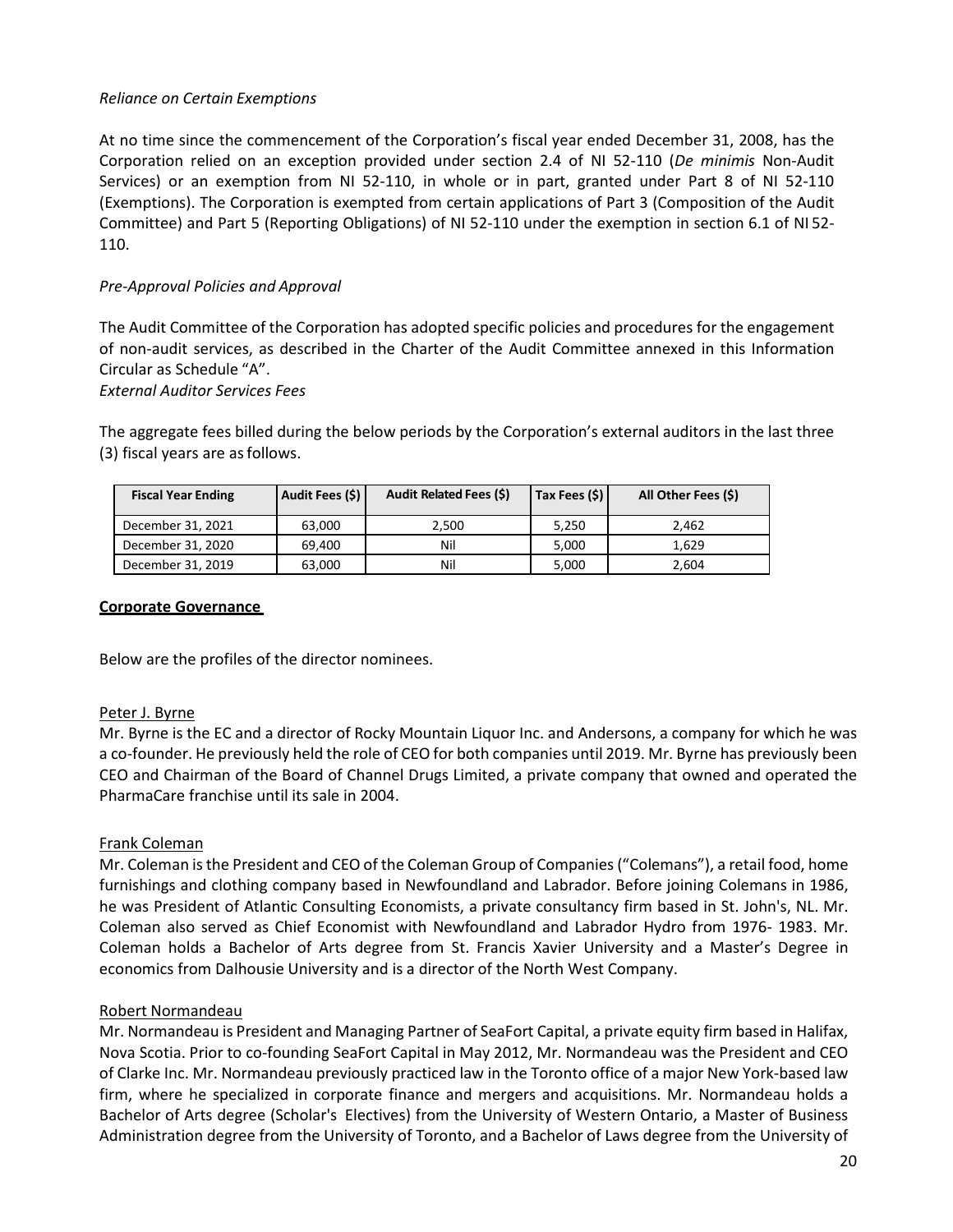Toronto. Mr. Normandeau is admitted to the practice of law in Ontario, Nova Scotia and New York.

# Allison Radford

Mrs. Radford is the former CEO of Rocky Mountain Liquor Inc. and Andersons. She was Chief Operating Officer from February 2009 to April 2019, and Vice President of Operations at Andersons from April 2007 to February 2009. Before joining Andersons, she worked at Deloitte & Touche LLP, receiving her Chartered Accountant designation in 2005. Mrs. Radford is a Director and Chair of the Governance and HR Committee on the board of the Edmonton Humane Society. Mrs. Radford holds a Bachelor of Commerce degree from Memorial University and the ICD.D designation from the Institute of Corporate Directors.

# Courtney Burton

Courtney Burton is a corporate/commercial partner at Dentons Canada LLP. Her practice involves advising public and private companies on governance, M&A transactions, corporate structuring/reorganizations, and regulatory compliance. She regularly assists her clients with risk management and strategic decision-making. Courtney is a trustee (director), corporate secretary, and governance committee member for the Calgary Philharmonic Orchestra Foundation. She has experience sitting on private corporation boards and not-forprofit boards.

National Instrument 58-101 Disclosure of Corporate Governance Practices ("NI 58- 101") which came into force on June 30, 2005, set out a series of guidelines for effective corporate governance. The following describes the Corporation's approach to corporate governance respecting Form 58-101 F2 of NI 58-101 for the venture issuers such as the Corporation.

# Board Mandate:

The Board is responsible for the overall stewardship of the Corporation. It may delegate certain duties and responsibilities to committees and management and reserve certain powers to itself. Nevertheless, it has plenary power over the affairs of the Corporation.

# Composition of the Board of Directors:

Two of the four current directors, Mr. Peter J. Byrne and Mrs. Allison Radford are not independent within the meaning of NI 58-101 because of their Officer duties for the Corporation (Mr. Byrne is the EC and Mrs. Radford is the former CEO). Mr. Frank Coleman and Mr. Robert Normandeau, are both independent within the meaning of NI 58-101. It is proposed at the Meeting that the Board be comprised of five directors and if approved by Shareholders, Frank Coleman, Robert Normandeau and Courtney Burton will be considered independent within the meaning of NI 58-101.

# Diversity:

The Company believes that employing and engaging a diverse workforce improves the organization's success with a wide array of experiences, skills, talents and knowledge. The Company recognizes the benefits of creating and maintaining a diverse and inclusive culture within our workforce. While opportunities are primarily based on experience, performance, skill and merit, consideration is given to diversity and designated groups in all aspects of employment. For clarity, "designated groups" are women, Aboriginal Peoples, persons with disabilities and members of visible minorities.

The Corporation has a written Diversity Policy for the identification and nomination of members of a designated group for Executive Officers and Board appointments. The Board reviews the representation of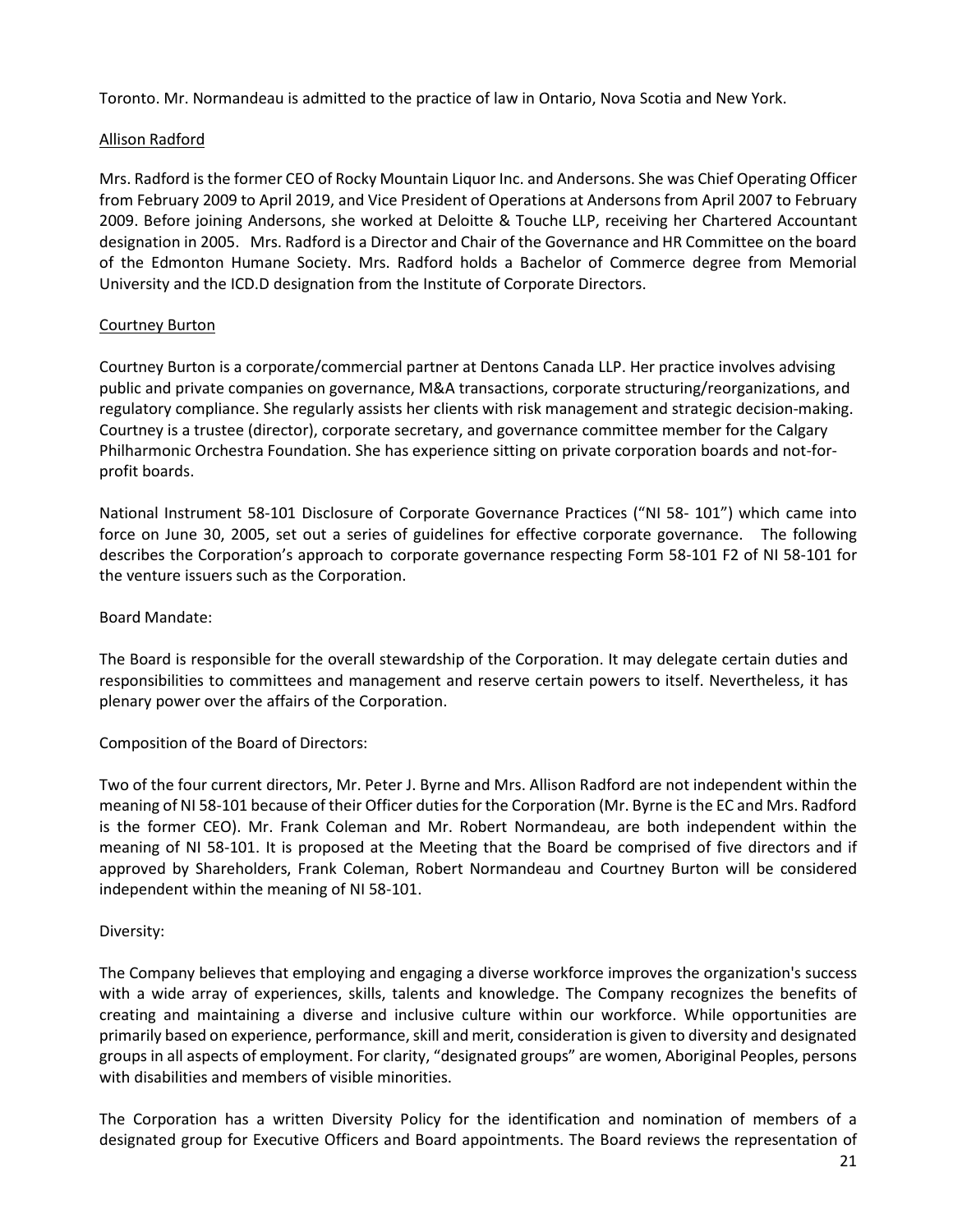designated groups annually to determine if the current composition accomplishes ideal diversity or if additional targets are necessary. Management and the Board take a similar approach for the recruitment of Executive Officers.

The Corporation believes in the benefits diversity brings and it recognizes that diversity of thought makes prudent business sense. Having Executive Officers and a Board composed of men and women with diverse skills, experience, backgrounds and perspective means:

- Robust understanding of opportunities, issues and risks;
- Inclusion of different concepts, idea, and relationships;
- Enhanced decision-making and dialogue;
- Improved financial performance and innovation;
- Heightened capacity for oversight of the organization and its governance; and
- Competitive advantage

For the purposes of Board and Executive composition, diversity includes, but is not limited to, business and industry skills and experience, gender, and ethnicity.

The primary objective of this Policy is to strengthen Diversity among Executive Officers and the Board in order to increase effectiveness by ensuring diversity of thought and experiences and contribute to achieving corporate goals. This Policy is also intended to:

- Promote an environment conducive to the recruitment of well-qualified Executive and Board candidates with diverse backgrounds, including maintaining a Board composition of at least 25% women, and an Executive composition of at least 33% women, subject to any special circumstances;
- Ensure that the Corporations commitment to Diversity is regularly reviewed, assessed for effectiveness and publicly disclosed.

The Board and Executive recruitment processes are an opportunity for the Board to seek eligible, qualified candidates who possess determined competencies, together with the backgrounds identified in this Policy to ensure diversity of thought and experiences. The Board works with the Executives and third-party search firms to ensure that the process and tools being used facilitate obtaining a diverse candidate pool. The Board will identify suitable candidates considering merit against objective criteria, and with due regard for the benefits of Diversity.

The Company has not adopted a term limit policy for Directors, as we see term limits as having a negative impact on the continuity and experience of the Board. The Board is of the opinion that term limits may disadvantage the Corporation through the loss of beneficial contributions of directors who have developed increasing knowledge of the Corporation, its operations, and the industry over a period of time. Currently, the Company continues to favour recruitment and promotion based on abilities and contributions.

Currently, our Board includes one woman, which represents 25% of the current Board members. There is one Executive Officer of the Company that is a women, representing 50% of Executive Officers.

At the administrative head office, 81% of staff are members of designated groups. 63% are women; 13% are Aboriginal Peoples; 19% are members of visible minorities; 6% are persons with disabilities.

At our retail stores, approximately 86% are members of designated groups. Approximately; 82% are women; 14% are Aboriginal Peoples; 6% are members of visible minorities; 10% are persons with disabilities.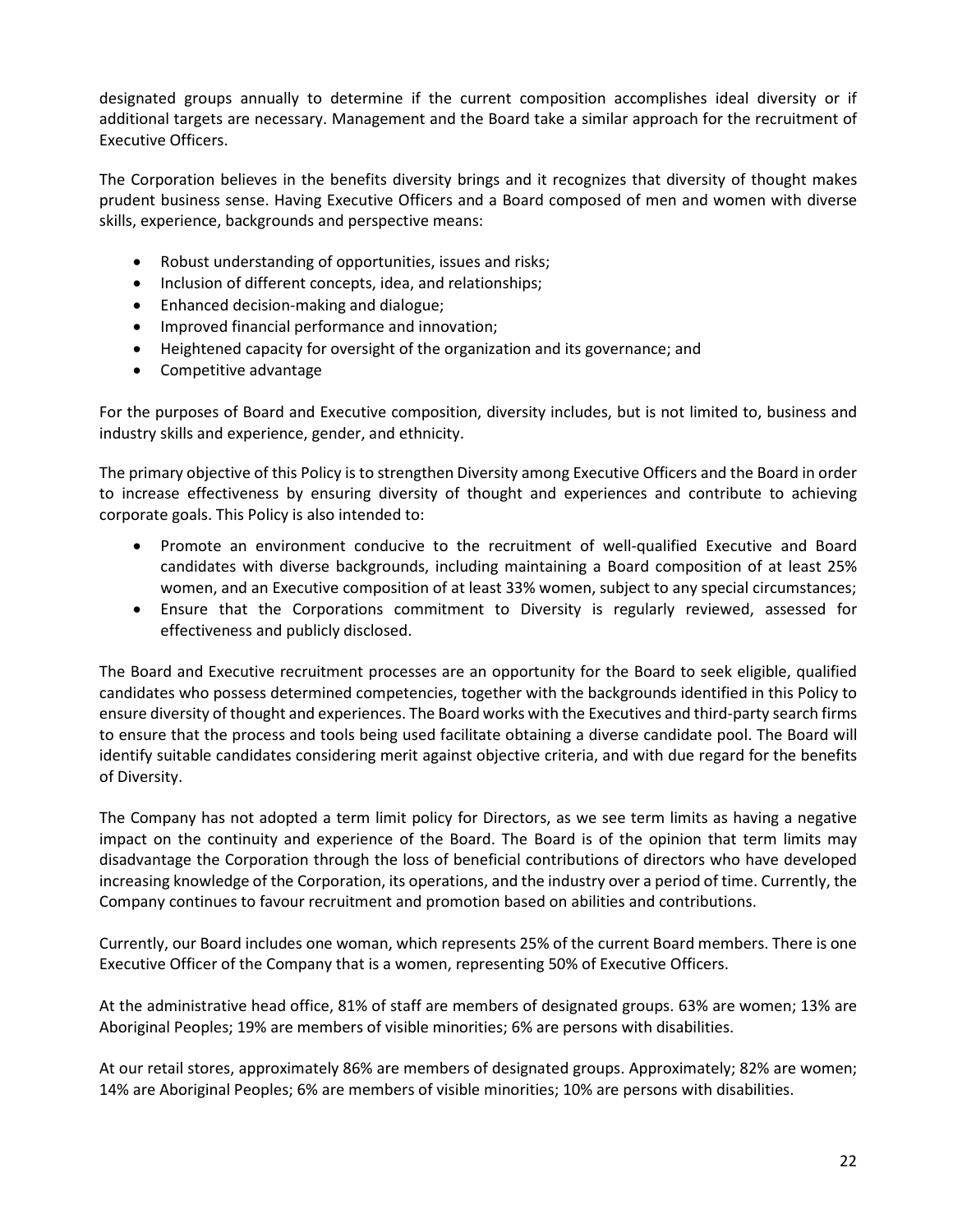# Directorships:

The following current directors of the Corporation are or have been named officers, directors and/or trustees of other issuers:

| <b>Name</b>       | Name of Reporting Issuer                                                                         | Name of<br><b>Exchange of</b><br><b>Market</b> | <b>Position</b>      |
|-------------------|--------------------------------------------------------------------------------------------------|------------------------------------------------|----------------------|
| Frank Coleman     | The North West Company Inc.                                                                      | <b>TSX</b>                                     | Director             |
|                   | Emera Newfoundland & Labrador<br>Holding Inc. (wholly owned<br>subsidiary of Emera Incorporated) | <b>TSX</b>                                     | <b>Past Director</b> |
|                   | FP Resources Limited                                                                             | <b>TSX</b>                                     | <b>Past Director</b> |
|                   | Newfoundland Light and Power Co.<br>Ltd                                                          | Montreal<br>Exchange                           | <b>Past Director</b> |
| Robert Normandeau | Clarke Inc.                                                                                      | <b>TSX</b>                                     | <b>Past Director</b> |
|                   | Shermag Inc.                                                                                     | $TSX^*$                                        | <b>Past Director</b> |
|                   | Distinct Infrastructure Group Inc.                                                               | <b>TSXV</b>                                    | Past Director        |
|                   | Versacold Income Fund                                                                            | TSX*                                           | Past Trustee         |
|                   | Art In Motion Income Fund                                                                        | $TSX^*$                                        | Past Trustee         |
|                   | Cinram International Income Fund                                                                 | $TSX^*$                                        | Past Trustee         |
|                   | General Donlee Income Fund                                                                       | $TSX*$                                         | <b>Past Trustee</b>  |
|                   | TerraVest Income Fund                                                                            | <b>TSX</b>                                     | Past Trustee         |

\* Delisted following privatization

Orientation and Continuing Education:

In 2015 Mrs. Radford completed the ICD-Rotman Directors Education Program, earning her ICD.D.

The Board does not provide mandatory continuing education for the directors. The Board is comprised of persons skilled in retailing, financing and governance, and is, therefore, able to perform efficiently.

# Ethical Business Conduct:

The Corporation has adopted various corporate policies that enhance the awareness and importance of ethical business conduct and provide both employees and non-employees with a mechanism for reporting unethical or questionable acts, including the Whistleblower Policy and the Disclosure, Confidentiality and Trading Policy. The chair of the Audit Committee directly receives, along with Management, any "Whistleblower/Tip Line" complaints. Management presents all such complaints to the Board on a quarterly basis.

Directors and nominees must fully disclose their relationships with the Corporation and update and provide relevant information annually. Further, on a quarterly basis, the Board reviews and considers any potential conflicts of interest that could interfere with a Director's exercise of his or her independent judgment.

The Board encourages a culture of ethical conduct by appointing officers of high integrity and monitoring their performance so as to set an example for all employees. Given the regulated nature of the Company's business operations, a culture of compliance is fostered and promoted throughout the entire organization. Management reports to the Board quarterly on all regulatory issues and deviations from material policies,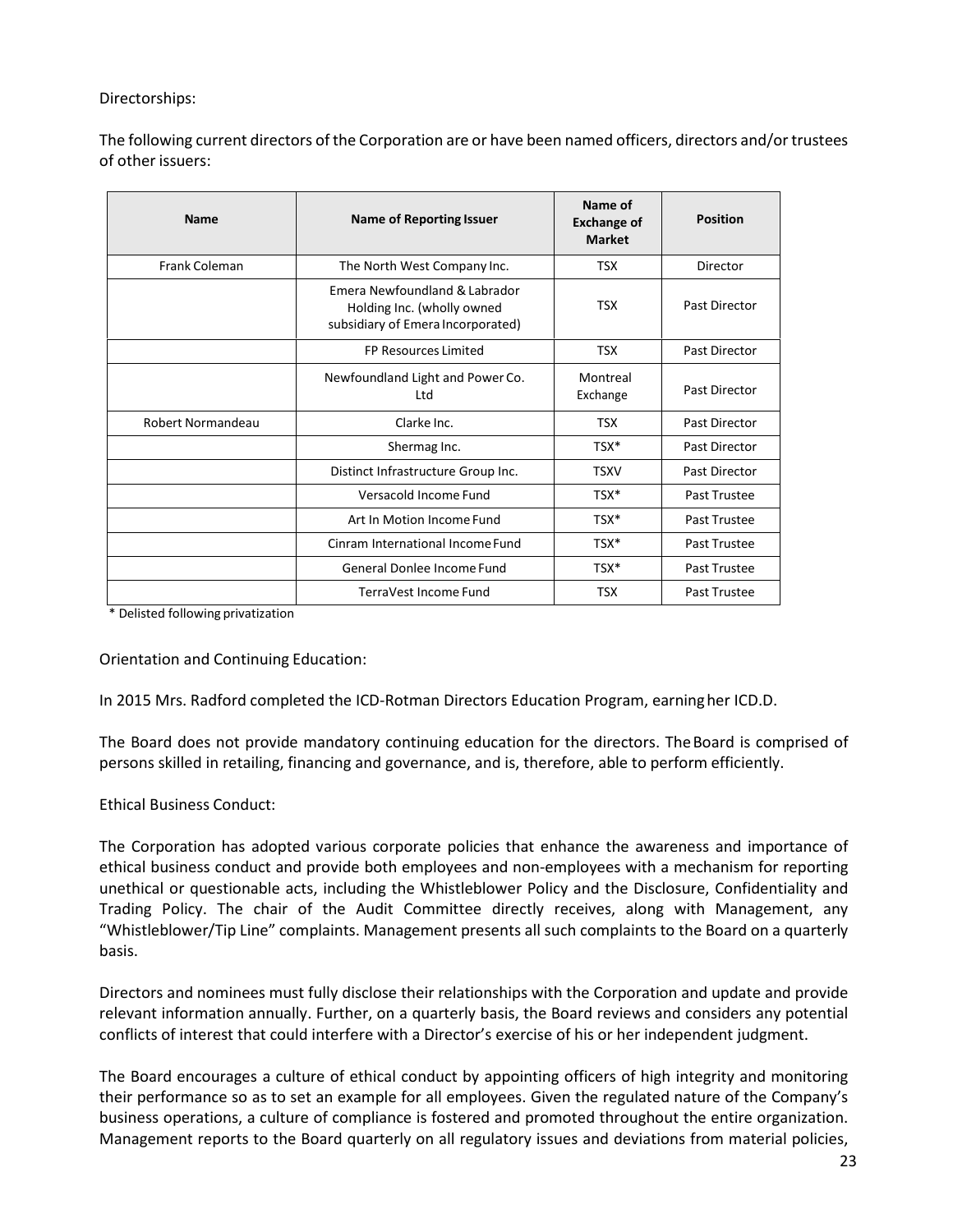together with actions taken to address any issues. The Corporation does not have a written code of ethics for the directors and officers.

Nomination of Directors:

The Corporation does not have a Nominating Committee. Recruitment of new directors is principally the responsibility of the existing Board, often with recommendations from shareholders. Prior to standing for election, new nominees to the Board are reviewed by the entire Board.

# Compensation Committee:

The Board does not have a Compensation Committee. The independant directors take the responsibility for considering compensation for the Corporation's executive officers. The entire board is respoisble for determining compensation for independent directors.

Assessments:

Management and the directors regularly talk with shareholders and receive their comments concerning the efficiency of the Board and management. The independent directors hold separate scheduled meetings. The Board also conducts regular assessments of its effectiveness and the effectiveness of each of its members.

# **Additional Information**

Financial information on the Corporation is included in its comparative annual financial statements and the accompanying notes for the 12 month period ending December 31, 2021. These documents and other financial information about the Corporation may be obtained on SEDAR's website at www.sedar.com. Shareholders may also request copies of the Corporation's financial statements and MD&A to the Chief Financial Officer of the Corporation, at 11478-149 Street, Edmonton, Alberta, T5M 1W7.

# **Approval of Management Proxy Circular**

The Board has approved the contents of this Information Circular and that it shall be forwarded to the Shareholders.

> *"Scott Morrow" (signed)* Scott Morrow, CEO

Edmonton, May 13, 2022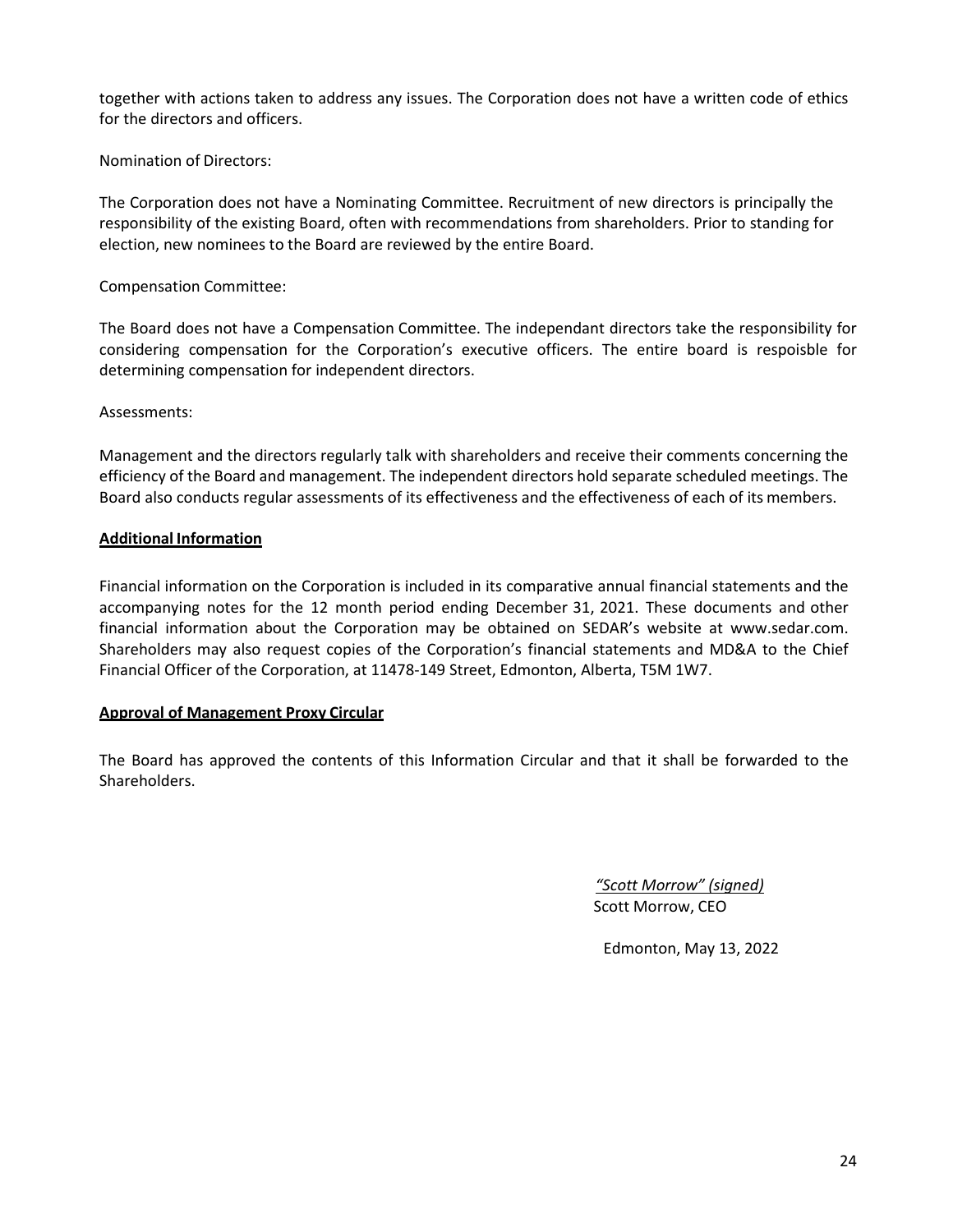# **APPENDIX "A"**

# **ROCKY MOUNTAIN LIQUOR INC**  *AUDIT COMMITTEE CHARTER*

# **1. Purpose**

The Audit Committee (the "Committee") is appointed by the board of directors (the "Board") of Rocky Mountain Liquor Inc (the "Corporation") to assist in the oversight and evaluation of:

- the quality and integrity of the financial statements of the Corporation;
- the internal control and financial reporting systems of the Corporation;
- the compliance by the Corporation with legal and regulatory requirements in respect of financial disclosure;
- the qualification, independence and performance of the Corporation's independent auditors;
- the performance of the Corporation's Chief Financial Officer; and
- any additional duties set out in this charter or otherwise delegated to the Committee by the Board.

In addition, the Committee provides an avenue for communication between the independent auditor, financial management, other employees and the Board concerning accounting and auditing matters.

The Committee is directly responsible for the appointment, compensation, retention (and termination) and oversight of the work of the independent auditor (including oversight of the resolution of any disagreements between management and the independent auditor regarding financial reporting) for the purpose of preparing audit reports or performing other audit, review or attest services for the Corporation.

The Committee is not responsible for:

- planning or conducting audits,
- certifying or determining the completeness or accuracy of the Corporation's financial statements or that those financial statements are in accordance with generally accepted accounting principles, or
- guaranteeing the report of the Corporation's independent auditor.

The fundamental responsibility for the Corporation's financial statements and disclosure rests with management. It is not the duty of the Committee to conduct investigations, to itself resolve disagreements (if any) between management and the independent auditor or to ensure compliance with applicable legal and regulatory requirements.

# **2. Reports**

The Committee shall report to the Board on a regular basis and, in any event, before the public disclosure by the Corporation of its quarterly and annual financial results. The reports of the Committee shall include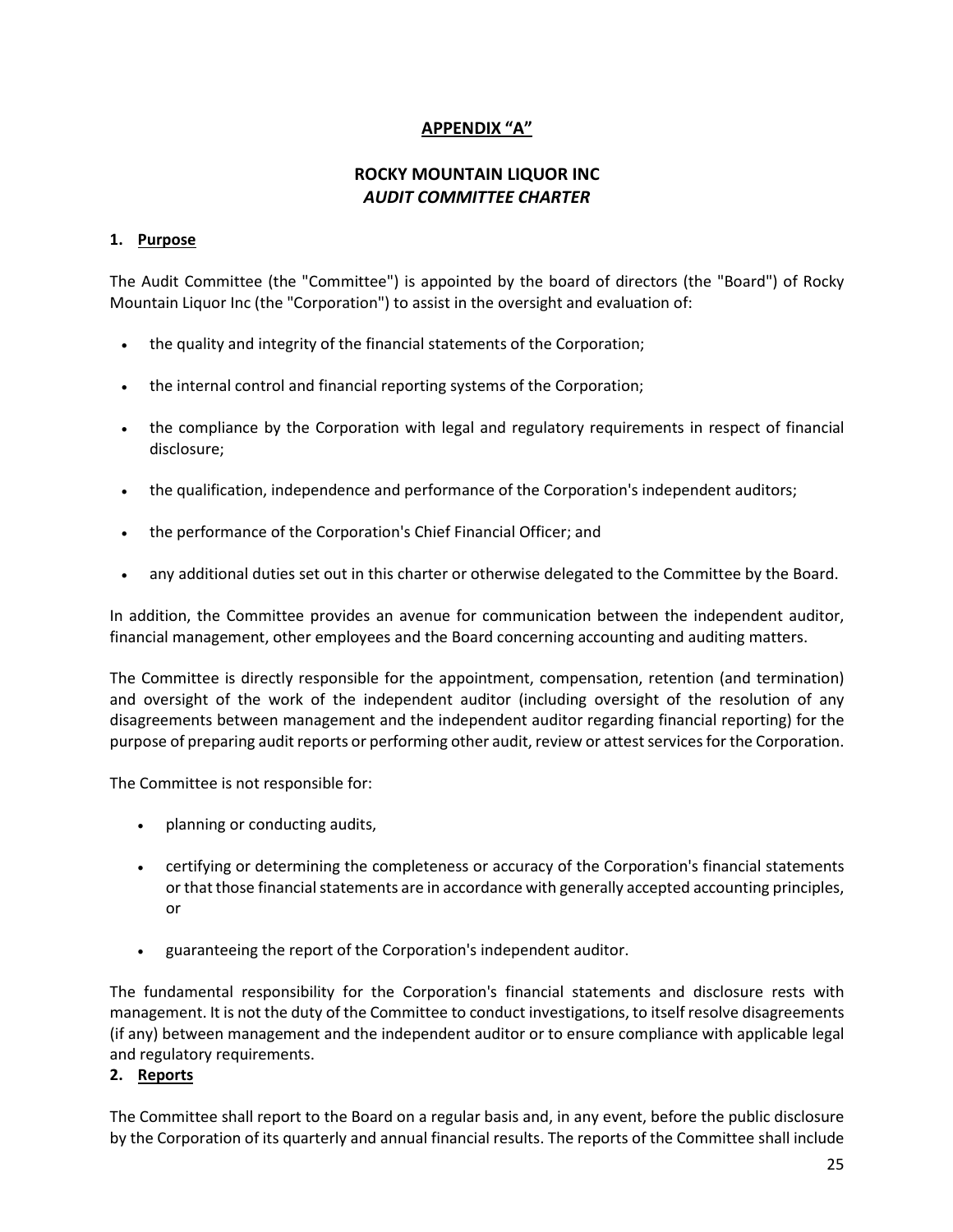any issues of which the Committee is aware with respect to:

- the quality or integrity of the Corporation's financial statements;
- compliance by the Corporation with legal or regulatory requirements in respect of financial matters and disclosure;
- the performance and independence of the Corporation's independent auditor;
- the effectiveness of systems of control (including risk management) established by management to safeguard the assets (real and intangible) of the Corporation; and
- the proper maintenance of accounting and other records.

The Committee shall also prepare, as required by applicable law, any audit committee report required for inclusion in the Corporation's publicly filed documents.

# **3. Composition**

*The members of the Committee shall be three or more individuals who are appointed by the Board (and may be replaced) by the Board. As per Policy 3.1 of National Instrument 52-110 and the TSX Venture Exchange, the majority of the Committee members shall be "independent directors" (in accordance with the definition of "independent director" from time to time under the requirements or guidelines for audit committee service under applicable securities laws and the rules of any stock exchange on which the Corporation's shares are listed for trading);* 

Each of the independent directors of the Committee shall meet the standards for independence required by applicable regulatory, stock exchange and securities law requirements and, without limitation, and all of the committee members shall be financially literate (or acquire that familiarity within a reasonable period after appointment). This shall, at a minimum, include the ability to read and understand a set of financial statements that present a breadth and level of complexity of accounting issues that are generally comparable to the breadth and complexity that can reasonably be expected to be raised by the Corporation's financial statements. No member of the Committee shall accept (directly or indirectly) any consulting, advisory or other compensatory fee from the Corporation (other than remuneration for acting in his or her capacity as a director or employee). Without the approval of the board, no member of the Committee shall concurrently serve on the audit committee of more than two other public companies or on the audit committee of a competitor or client.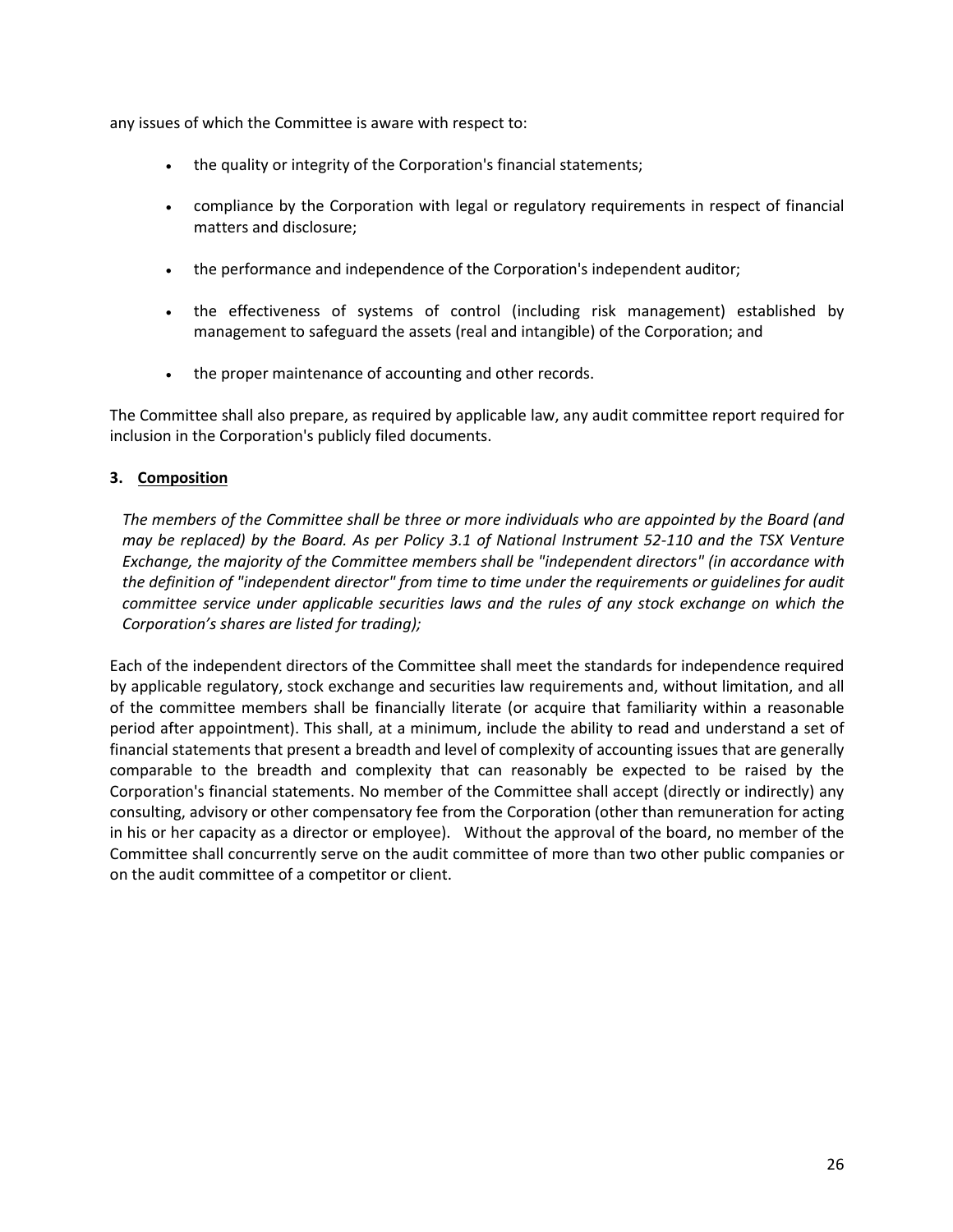# **4. Responsibilities**

# A. Independent Auditors

The Committee shall:

- Recommend to the Board the independent auditor to be nominated for the purpose of preparing or issuing an auditor's report or performing other audit, review or attestation services for the Corporation.
- Establish the compensation of the independent auditor.
- Obtain confirmation from the independent auditor that it ultimately is accountable, and will report directly, to the Committee and the Board.
- Oversee the independent auditor and, in the context thereof, require the independent auditor to report to the Committee (among other things) any disagreement between management and the independent auditor regarding financial reporting and the resolution of each such disagreement.
- Adopt policies and procedures for the pre-approval of the retention of the Corporation's independent auditor for all audit and permitted non-audit services (subject to any restrictions on such services imposed by applicable legislation), including procedures for the delegation of authority to provide such approval to one or more members of the Committee.
- At least annually, review the qualifications, performance and independence of the independent auditor. In doing so, the Committee should, among other things, undertake the measures set forth in Schedule" A".

# B. The Audit Process, Financial Statements and Related Disclosure

The Committee shall, as it determines to be appropriate:

- Review with management and the independent auditor:
	- the planning and staffing of the audit by the independent auditor;
	- before public disclosure, the Corporation's annual audited financial statements and quarterly unaudited financial statements, the Corporation's accompanying disclosure of Management's Discussion and Analysis ("MD&A") and earnings press releases and make recommendations to the Board as to the approval and dissemination of those statements and disclosure;
	- the adequacy of the procedures for the review of the Corporation's public disclosure of financial information extracted or derived from the Corporation's financial statements, other than the public disclosure referred to in the immediately preceding paragraph;
	- financial information and any earnings guidance provided to analysts and rating agencies, recognizing that this review and discussion may be done generally (consisting of a discussion of the types of information to be disclosed and the types of presentations to be made) and need not take place in advance of the disclosure of each release or provision of guidance;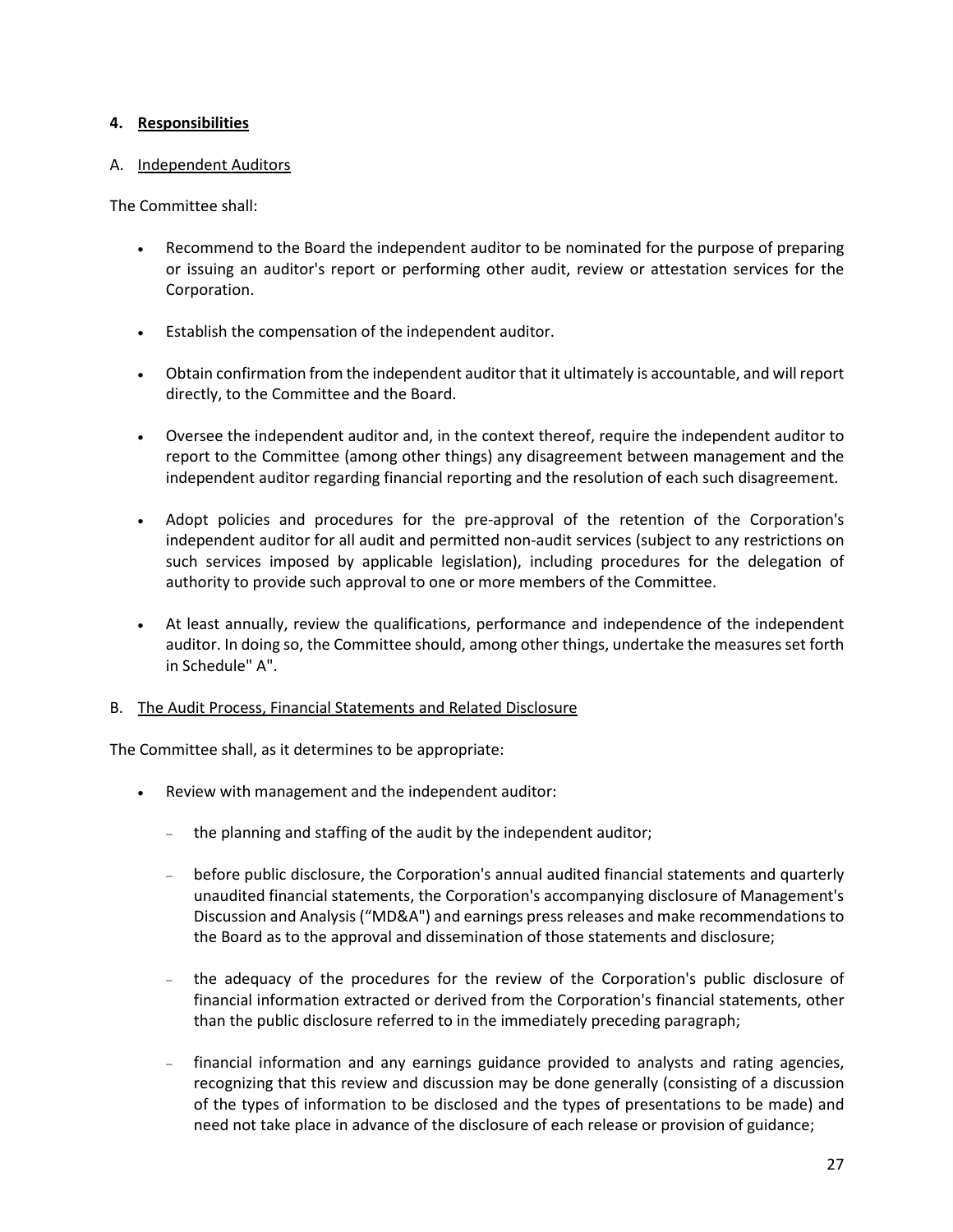- any significant financial reporting issues and judgments made in connection with the preparation of the Corporation's financial statements, including any significant changes in the selection or application of accounting principles, any major issues regarding auditing principles and practices, and the adequacy of internal controls that could significantly affect the Corporation's financial statements;
- all critical accounting policies and practices used;
- all alternative treatments of financial information within GAAP that have been discussed with management, ramifications of the use of such alternative disclosures and treatments, and the treatment preferred by the independent auditor;
- the use of "pro forma" or "adjusted" non-GAAP information;
- the effect of regulatory and accounting initiatives, as well as any off-balance sheet structures, transactions, arrangements and obligations (contingent or otherwise), on the Corporation's financial statements;
- any disclosures concerning any weaknesses or any deficiencies in the design or operation of internal controls or disclosure controls made to the Committee by the Chief Executive Officer and the Chief Financial Officer during their certification process in documents filed with applicable securities regulators;
- the adequacy of the Corporation's internal accounting controls and management information systems and its financial, auditing and accounting organizations and personnel and any special steps adopted in light of any material control deficiencies; and
- the establishment, and periodic review, of procedures for the review of financial information extracted or derived from the Corporation's consolidated financial statements.
- Review with management the Corporation's guidelines and policies with respect to risk assessment and the Corporation's major financial risk exposures and the steps management has taken to monitor and control such exposures.
- Review with the independent auditor:
	- the quality as well as the acceptability of the accounting principles that have been applied;
	- any problems or difficulties the independent auditor may have encountered during the provision of its audit -related services, including any restrictions on the scope of activities or access to requested information and any significant disagreements with management, any management letter provided by the independent auditor or other material communication (including any schedules of unadjusted differences) to management and the Corporation's response to that letter or communication; and
	- any changes to the Corporation's significant auditing and accounting principles and practices suggested by the independent auditor and members of management.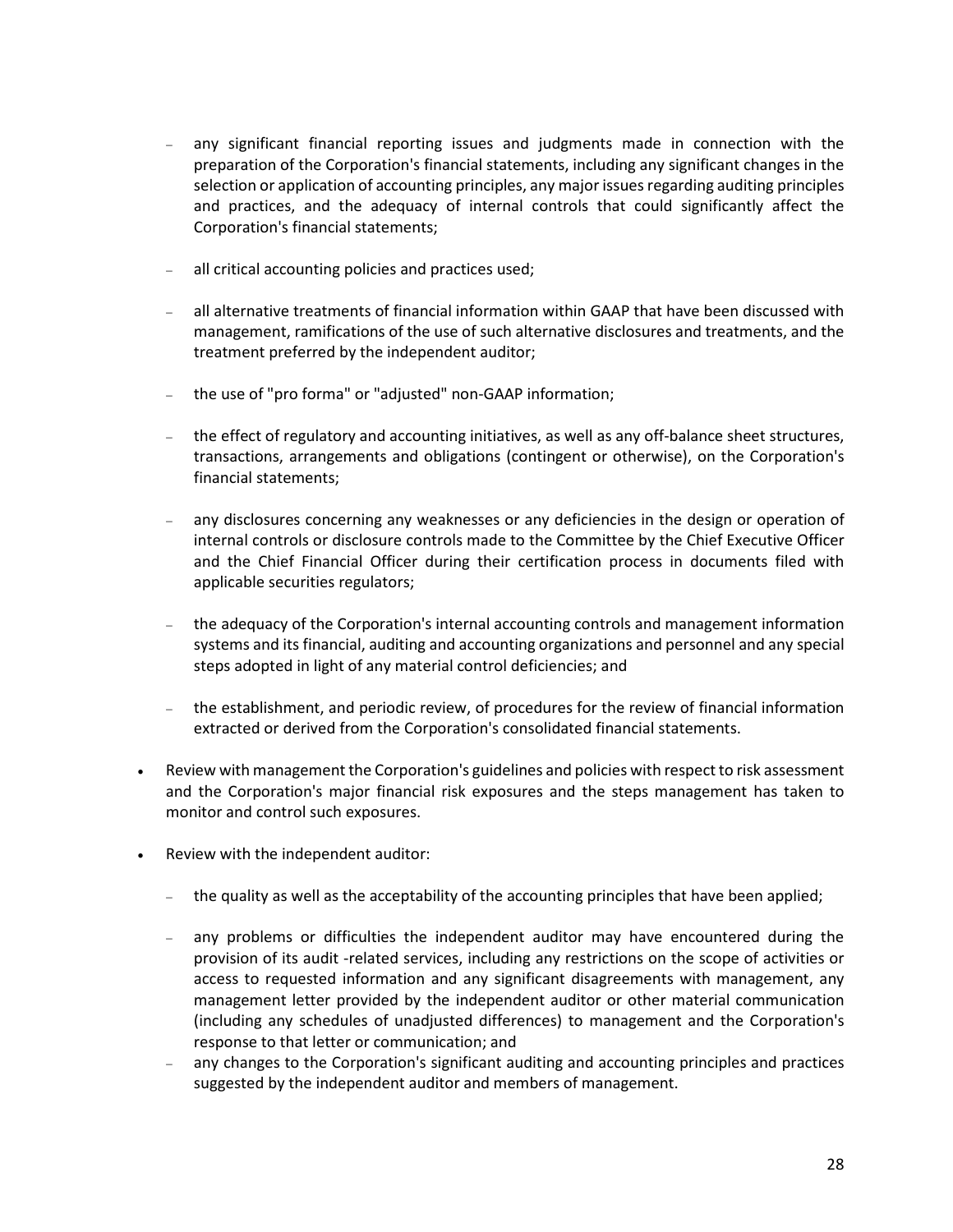- Review with management all related party transactions and the development of policies and procedures related to those transactions.
- Oversee appropriate disclosure of the Committee's charter, and other information required to be disclosed by applicable legislation in the Corporation's public disclosure documents, including any management information circular distributed in connection with the solicitation of proxies from the Corporation's security holders.

# C. Compliance

The Committee shall, as it determines appropriate:

- Review with the Corporation's Chief Financial Officer, other members of management and the independent auditor any correspondence with regulators or governmental agencies and any employee complaints or published reports, which raise material issues regarding the Corporation's financial statements or accounting policies.
- Review with the Corporation's Chief Financial Officer legal matters that may have a material impact on the financial statements or accounting policies.
- Establish procedures for:
	- the receipt, retention and treatment of complaints regarding accounting, internal accounting controls or auditing matters; and
	- the confidential, anonymous submission by employees of the Corporation with concerns regarding any accounting or auditing matters.
- Periodically review with management the need for an internal audit function.

# D. Insurance

Review periodically insurance programs relating to the Corporation and its investments.

E. Delegation

To avoid any confusion, the Committee responsibilities identified above are the sole responsibility of the Committee and may not be delegated to a different committee.

# **5. Meetings**

The Committee shall meet at least quarterly and more frequently as circumstances require. All members of the Committee should strive to be at all meetings. The Committee shall meet separately, periodically, with management and the independent auditors and may request any officer or employee of the Corporation or the Corporation's outside counselor independent auditor to attend meetings of the Committee or with any members of, or advisors to, the Committee. The Committee also may meet with the investment bankers, financial analysts and rating agencies that provide services to, or follow, the Corporation. The Committee may form and delegate authority to individual members and subcommittees where the Committee determines it is appropriate to do so.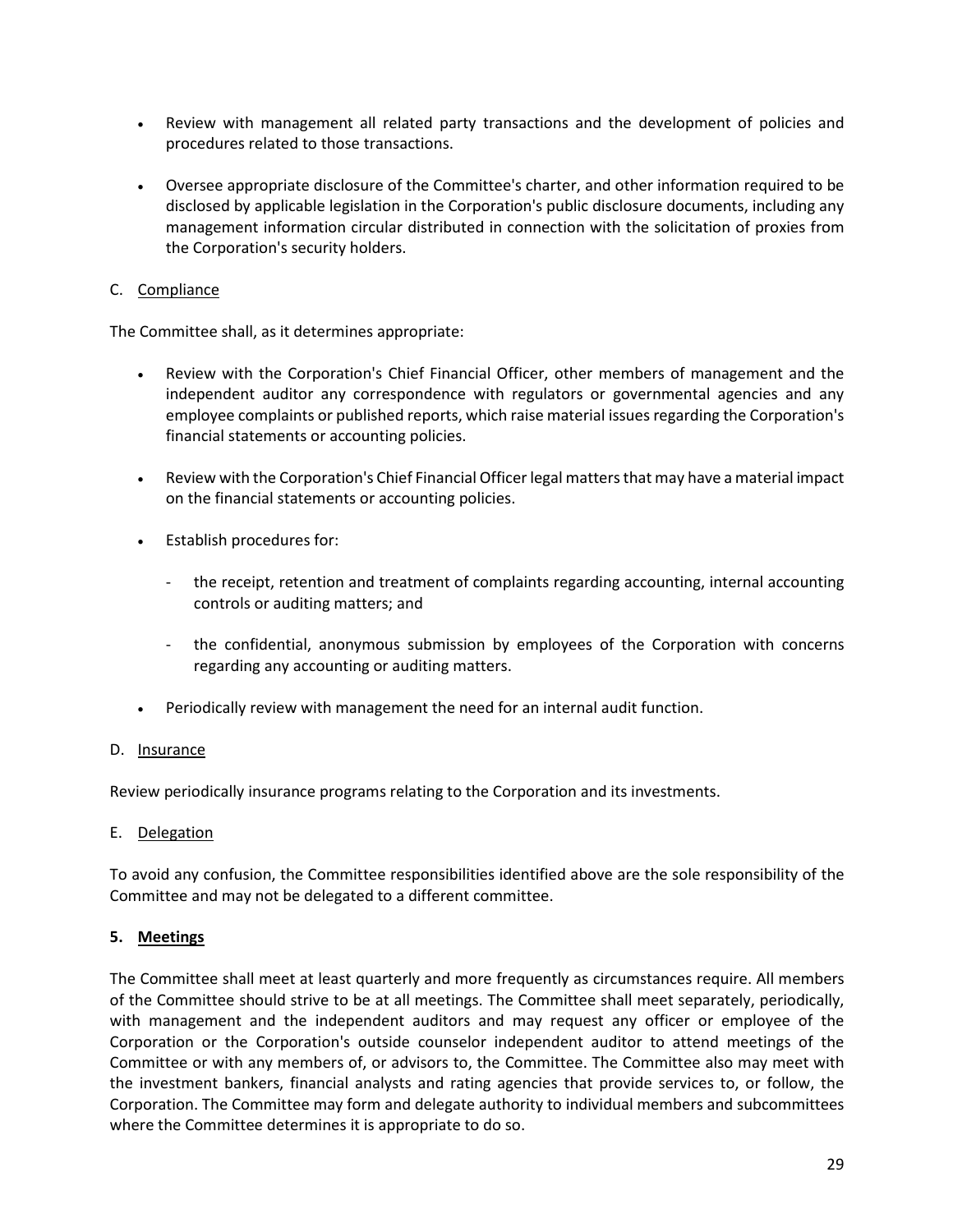# **6. Independent Advice**

In discharging its mandate, the Committee shall have the authority to retain, at the expense of the Corporation, special advisors as the Committee determines to be necessary to permit it to carry out its duties.

# **7. Annual Evaluation**

At least annually, the Committee shall, in a manner it determines to be appropriate:

- Perform a review and evaluation of the performance of the Committee and its members, including the compliance of the Committee with this charter.
- Review and assess the adequacy of its charter (including with respect to the procedures regarding the review of the Corporation's public disclosure of financial information extracted or derived from the Corporation's financial statements) and recommend to the Board any improvements to this charter that the Committee determines to be appropriate.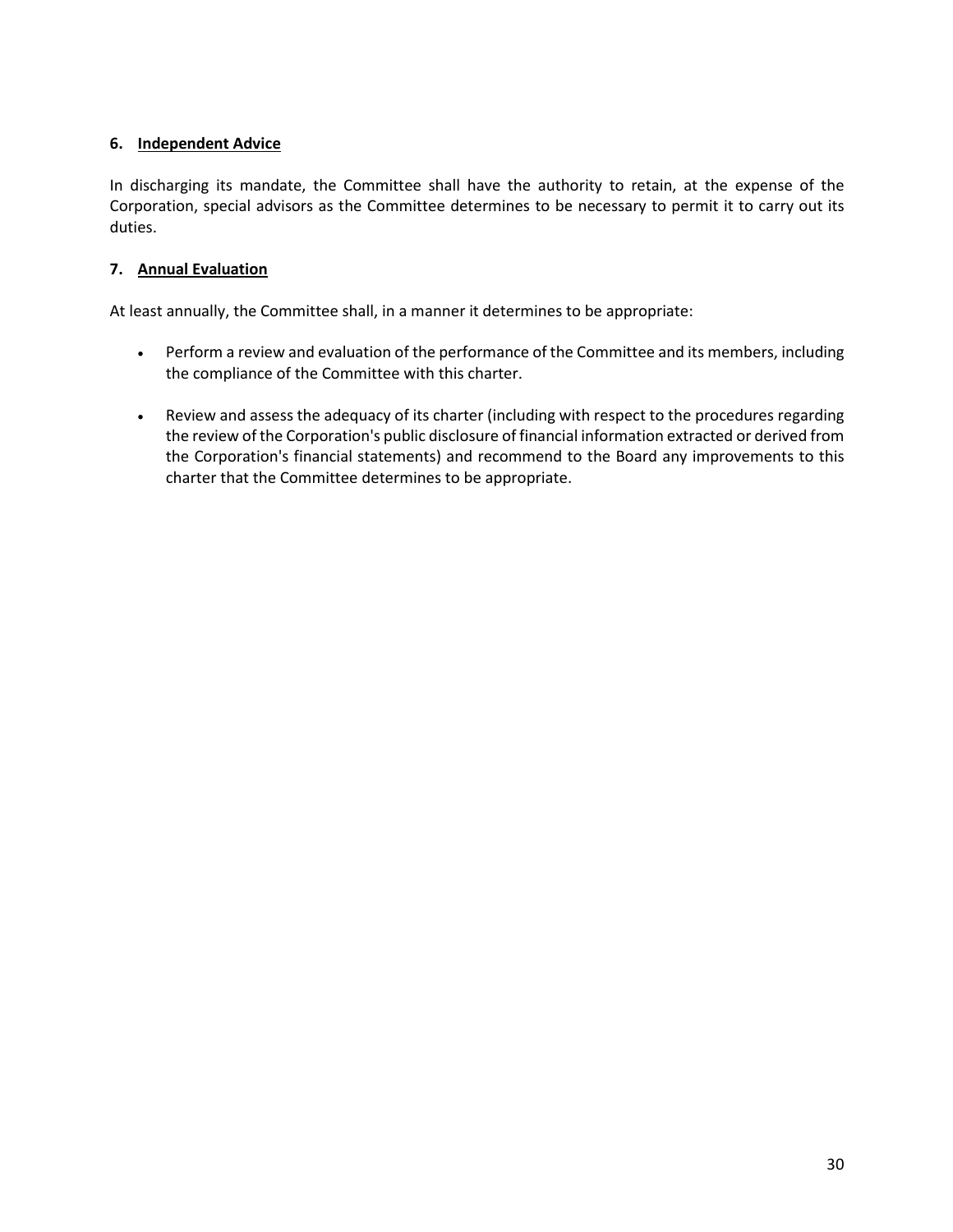# **SCHEDULE "A"**

### **Qualifications, Performance and Independence of Independent Auditor**

- Review the experience and qualifications of the senior members of the independent auditor's team.
- Confirm with the independent auditor that it is in compliance with applicable legal, regulatory and professional standards relating to auditor independence.
- Review and approve clear policies for the hiring by the Corporation of employees or partners or former employees or former partners of the current and former independent auditor.
- Review annual reports from the independent auditor regarding its independence and consider whether there are any non-audit services or relationships that may affect the objectivity and independence of the independent auditor and, if so, recommend that the Board take appropriate action to satisfy itself of the independence of the independent auditor.
- Obtain and review such report(s) from the independent auditor as may be required by applicable legal and regulatory requirements.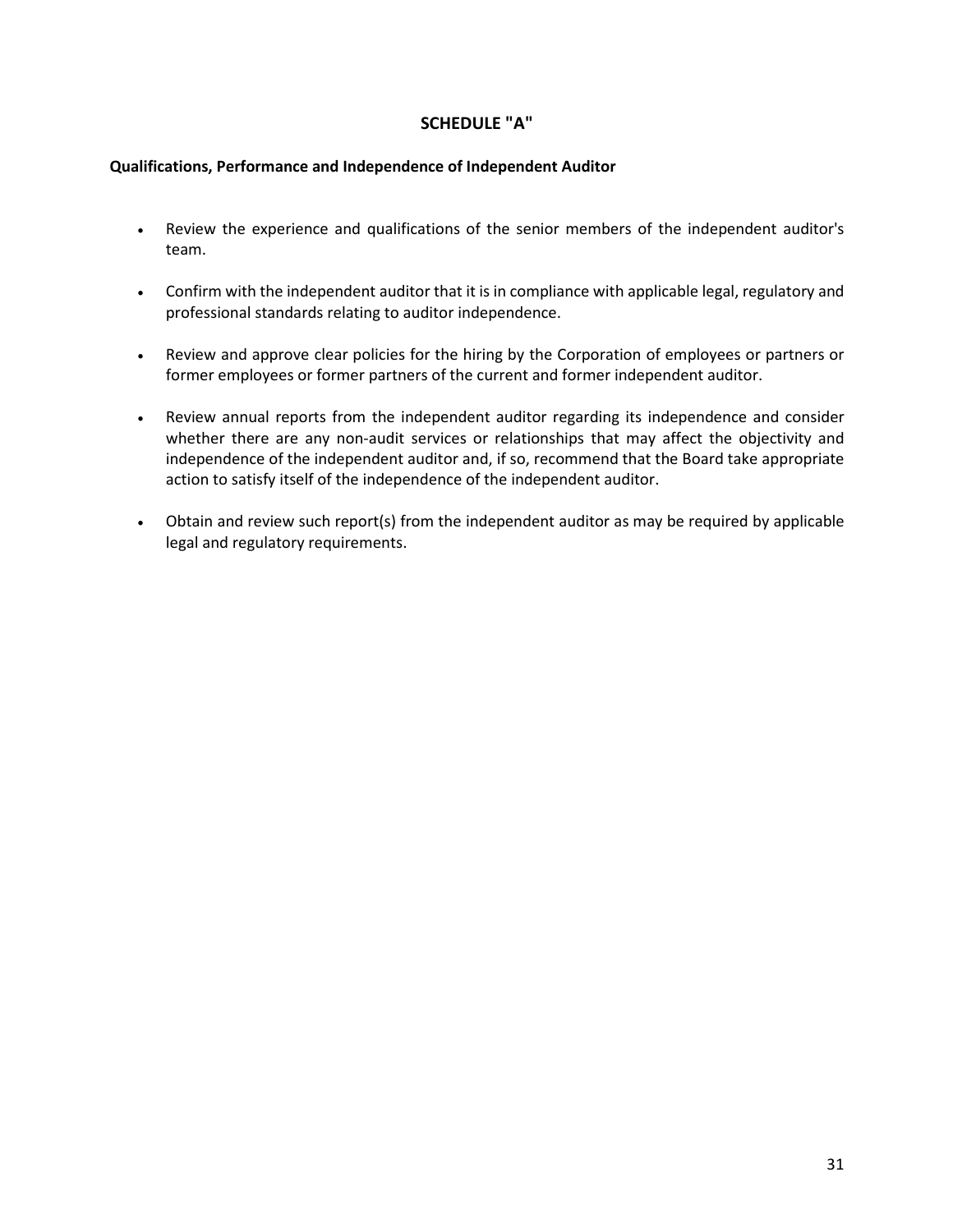# **APPENDIX "B"**

# **ROCKY MOUNTAIN LIQUOR INC. ROCKY MOUNTAIN LIQUOR INC.**

# **STOCK OPTION PLAN**

# **Adopted on February 26, 2008, amended and restated on August 23, 2010 and further amended and restated on May 12, 2022.**

# **1. Purpose of Plan**

The purpose of this rolling stock option plan (the "**Plan**") is to provide directors, officers, employees and technical consultants of Rocky Mountain Liquor Inc. (the "**Corporation**") the opportunity, through stock purchase options, to acquire an increased proprietary interest in the Corporation as an incentive for such persons to contribute to the future growth and development of the Corporation.

# **2. Definitions**

In this Plan, capitalized terms not otherwise defined in this Plan have the meanings set forth below. Notwithstanding the foregoing, where defined terms used herein are also defined in the Exchange Policies and there are discrepancies between said defined terms, the defined term used in the Exchange Policies shall prevail over the defined term used in this Plan during such period of time as the Corporation's Shares are listed on the Exchange.

- (a) "**Administrators**" means the Board of Directors or such committee of the Board of Directors to whom the Board of Directors delegates its powers hereunder.
- (b) "**Board of Directors**" means the board of directors of the Corporation.
- (c) "**Black Out Period**" means a period imposed by the Corporation during which directors, officers and designated employees or Consultants of the Corporation or any subsidiary thereof cannot trade Shares pursuant to any policy adopted by the Corporation respecting restrictions on trading in effect at that time (which, for greater certainty, does not include the period during which a cease trade order is in effect to which the Corporation or in respect of an Insider of the Corporation, that Insider, is subject).
- (d) "**Business Day**" means each day other than a Saturday, Sunday or statutory holiday in Toronto, Ontario, Canada;
- (e) "**Change of Control**" means any sale, lease, exchange or other transfer (in one transaction or a series of related transactions) of all or substantially all of the Company's property and assets; or if the Company (through its directors) approves of any plan or proposal for the liquidation or dissolution of the Company or the merger or amalgamation of a Company with another person or persons;
- (f) "**Company**", unless specifically indicated otherwise, means a corporation, incorporated association or organization, body corporate, partnership, trust, association or other entity, other than an individual.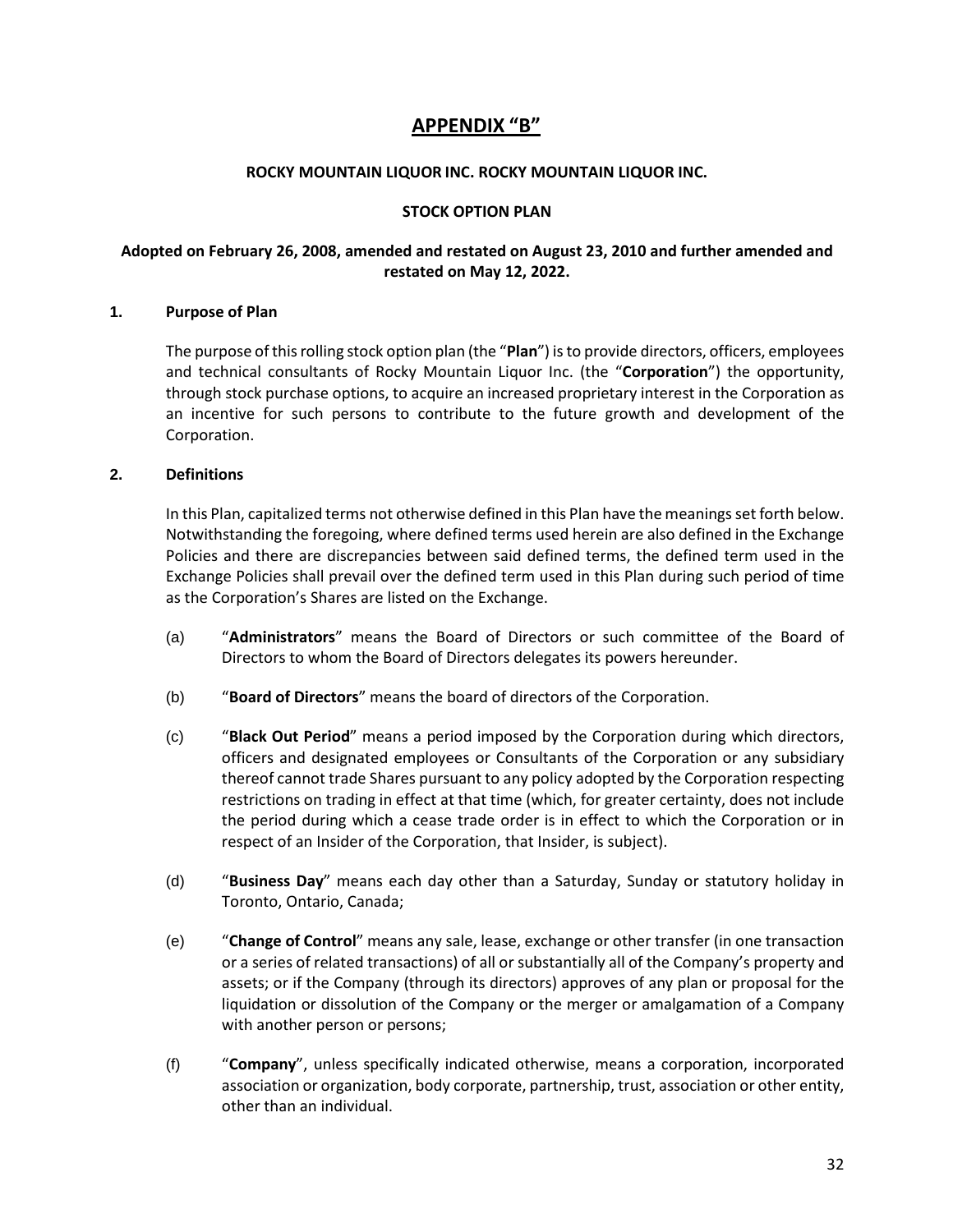- (g) "**Consultant**" means a technical consultant whose particular industry expertise is required to evaluate a proposed transaction for the Corporation.
- (h) "**Disability**" means an illness, disease, injury, mental or physical disability or similar mental or physical state of the Participant that causes the Participant to be unable to fulfill his or her obligations to the Corporation or a subsidiary thereof, as applicable, for a period of 90 consecutive days or for an aggregate of 180 days in any 365 day period.
- (i) "**Discounted Market Price**" shall mean the closing trading price per Share on the Exchange on the last trading day preceding (i) the issuance of a news release in respect of the Option grant, or (ii) the date of grant, as applicable, on which there was a closing price (less the applicable discount), or, if the Shares are not listed on any stock exchange, a price determined by the Administrators.
- (j) "**Eligible Person**" means a director, officer, Employee or Consultant of the Corporation and, at that person's discretion and subject to any required regulatory approvals and conditions, an Eligible Person may include a Company that is wholly- owned by the person, a registered retirement savings plan established by or for the person, or a registered retirement income fund established by or for the person.
- (k) "**Employee**" means:
	- (i) an individual who is considered an employee of the Corporation under the *Income Tax Act* (Canada) (i.e. for whom income tax, employment insurance and CPP deductions must be made at source);
	- (ii) an individual who works full-time for the Corporation providing services normally provided by an employee and who is subject to the same control and direction by the Corporation over the details and methods of work as an employee of the Corporation, but for whom income tax deductions are not made at source; or
	- (iii) an individual who works for the Corporation on a continuing and regular basis for a minimum amount of time per week providing services normally provided by an employee and who is subject to the same control and direction by the Corporation over the details and methods of work as an employee of the Corporation, but for whom income tax deductions are not made at source.
- (l) "**Escalating Exercise Price Mechanism**" has the meaning ascribed thereto in Section 7 of the Plan.
- (m) "**Event of No Fault Termination**" means the termination of employment of the Participant with the Corporation or a subsidiary thereof (i) without cause (including retirement, Disability or removal, discharge or other termination other than as a result of an Event of Termination), or (ii) upon the death of the Participant.
- (n) "**Event of Termination**" means the termination of employment of the Participant with the Corporation or a subsidiary thereof, with cause.
- (o) "**Exchange**" means the TSX Venture Exchange or, if the Shares are not then listed and posted for trading on the TSX Venture Exchange, any stock exchange in Canada on which such shares are listed and posted for trading.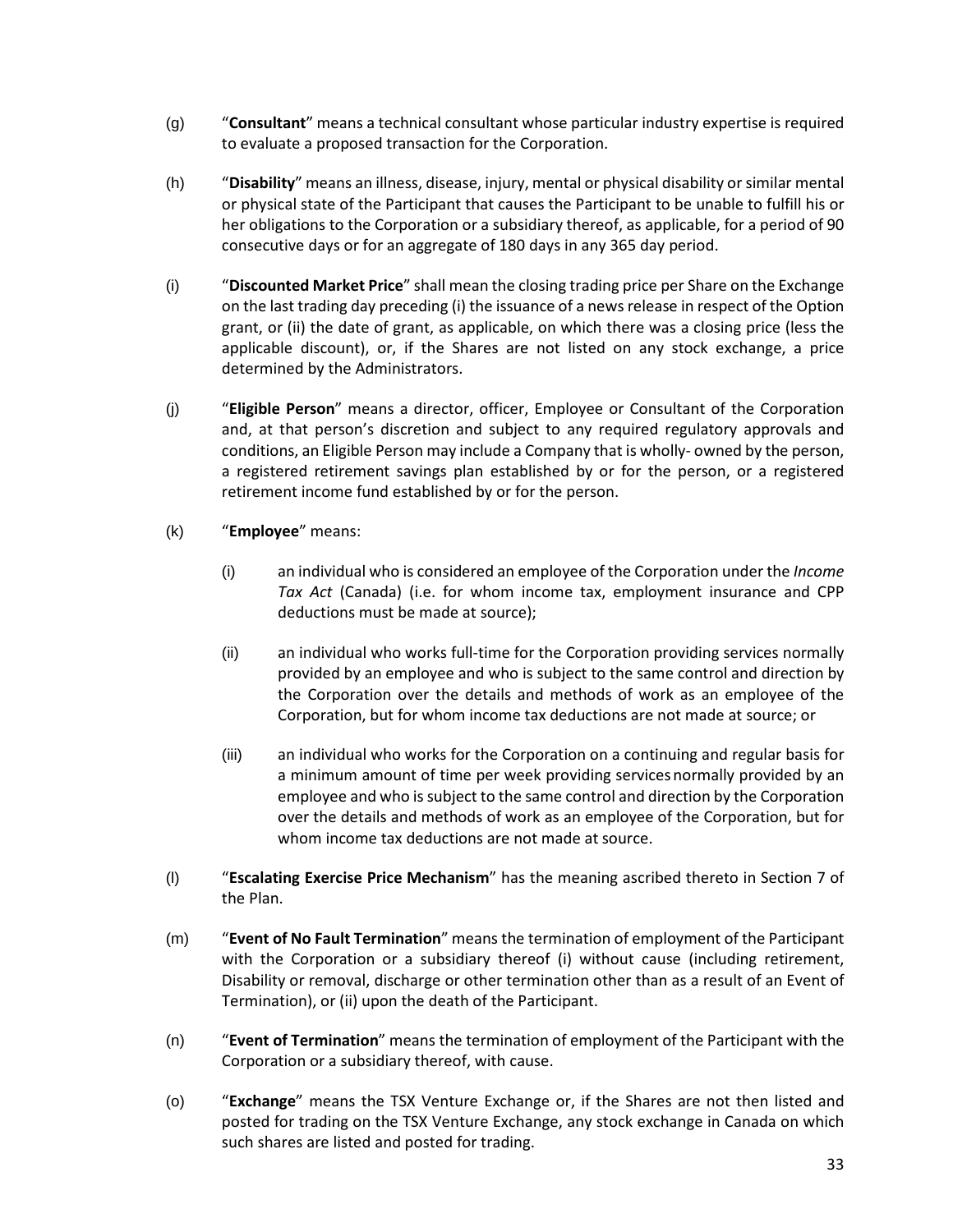- (p) "**Exchange Policies**" means the policies of the TSX Venture Exchange set forth in the TSX Venture Exchange Corporate Finance Manual or the policies of another Exchange, as the case may be.
- (q) "**Final Exchange Bulletin**" has the meaning ascribed thereto in the Exchange Policies.
- (r) "**Insider**" has the meaning ascribed thereto in the Exchange Policies.
- (s) "**Investor Relations Activities**" has the meaning ascribed thereto m the Exchange Policies.
- (t) "**IPO**" means the Corporation's initial public offering.
- (u) "**Outstanding Shares**" at the time of any share issuance or grant of Options means the aggregate number of Shares that are outstanding immediately prior to the share issuance or grant of Options in question on a non-diluted basis, or such other number as may be determined under the applicable rules and regulations of all regulatory authorities to which the Corporation is subject, including, if listed thereon, the Exchange.
- (v) "**Participant**" means an Eligible Person who receives a grant of Options pursuant to Section 4.
- (w) "**subsidiary**" has the meaning ascribed thereto in the *Securities Act* (Ontario) as from time to time amended, supplemented or re-enacted.

# **3. Administration**

The Plan shall be administered by the Administrators, who will have the sole and complete authority to interpret the Plan and to adopt, amend and rescind any administrative guidelines, to make all other determinations and to take all such actions necessary or advisable for the implementation and administration of the Plan, subject to shareholder approval, annual approval by the Exchange and subject to Exchange requirements. All decisions and determinations of the Administrators respecting the Plan shall be binding and conclusive on the Plan and Participants (and their legal personal representatives).

# **4. Grant of Options**

The Administrators may from time to time designate Participants to whom options ("**Options**") to purchase common shares of the Corporation ("**Shares**") may be granted and the number of Shares to be optioned to each, subject to the following requirements (and subject to such additional restrictions and limitations as the Exchange Policies may impose or the Administrators may determine from time to time):

- (a) the aggregate number of Shares reserved for issuance to Directors is 1,250,000 Shares;
- (b) the aggregate number of Shares reserved for issuance to Officers, Employees and Consultants is 1,250,000 Shares;
- (c) the aggregate number of Shares reserved for issuance on exercise of all Options issued under the Plan at any given time shall not exceed 10% of the number of Outstanding Shares;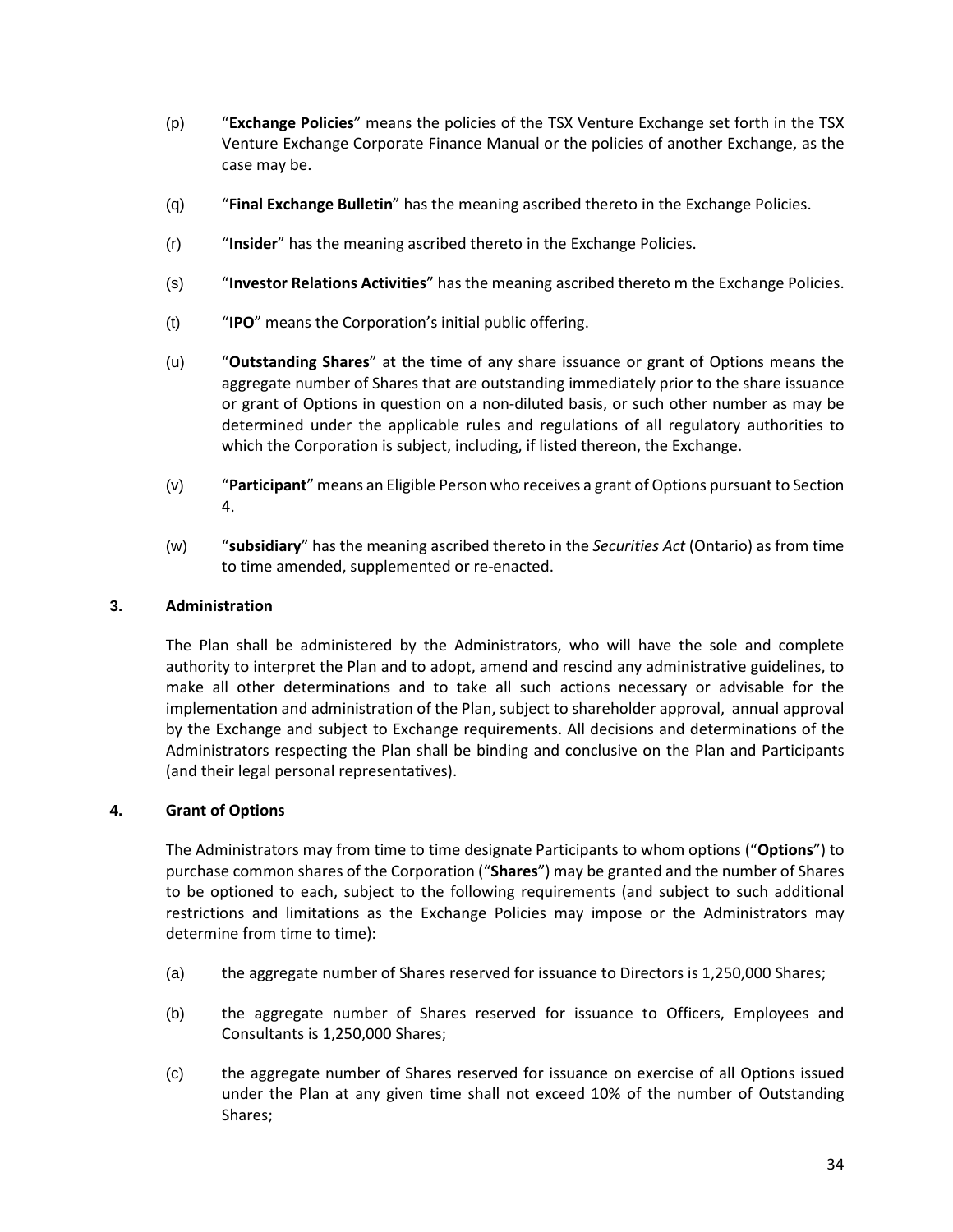- (d) the Shares reserved for issuance to any one Participant (other than a Consultant) in a 12 month period shall not exceed 2% of the number of Outstanding Shares. Under Exchange rules, the maximum aggregate number of Outstanding Shares issuable pursuant to share based compensation grant to any one Eligible Person in any 12 month period must not exceed 5% of the Outstanding Shares of the Issuer, calculated on the date the Option is granted or issued to the Eligible Person, unless disinterested shareholder approval is obtained;
- (e) the maximum Shares reserved for issuance to any one Consultant in a 12-month period shall not exceed 2% of the number of Outstanding Shares;
- (f)
- (i) The maximum aggregate number of Shares reserved for issuance to Insiders (as a group) in a 12-month period shall not exceed 10% of the number of Outstanding Shares, calculated as at the date any Option is granted unless the issuer has obtained the requisite disinterested shareholder approval;
- (ii) The maximum aggregate number of Shares that are issuable pursuant to all Options granted or issued to Insiders (as a group) must not exceed 10% of the issued and outstanding at any point in time unless the Issuer has obtained the requisite disinterested shareholder approval;
- (g) no Options may be granted to any person providing Investor Relation Activities, promotional or other market-making services;
- (h) the Shares that are reserved for issuance on exercise of Options granted pursuant to this Plan that are cancelled, terminated or expire in accordance with the terms of the Plan prior to the exercise of all or a portion thereof shall be available for a subsequent grant of Options pursuant to this Plan;
- (i) all Option grants pursuant to this Plan shall be subject to the Exchange Policies; and
- (j) no fractional Shares may be purchased or issued under the Plan.

# **5. Option Agreements**

A written agreement will be entered into between the Corporation and each Participant to whom an Option is granted hereunder, which agreement will set out the number of Shares subject to Option, the Exercise Price, provisions as to vesting and expiry and any other terms approved by the Administrators, all in accordance with the provisions of this Plan. The agreement will be in such form as the Administrators may from time to time approve or authorize the officers of the Corporation to enter into and may contain such terms as may be considered necessary in order that the Option will comply with this Plan, any provisions respecting Options in the income tax or other laws in force in any country or jurisdiction of which the person to whom the Option is granted may from time to time be a resident or citizen, and the rules of any regulatory body having jurisdiction over the Corporation.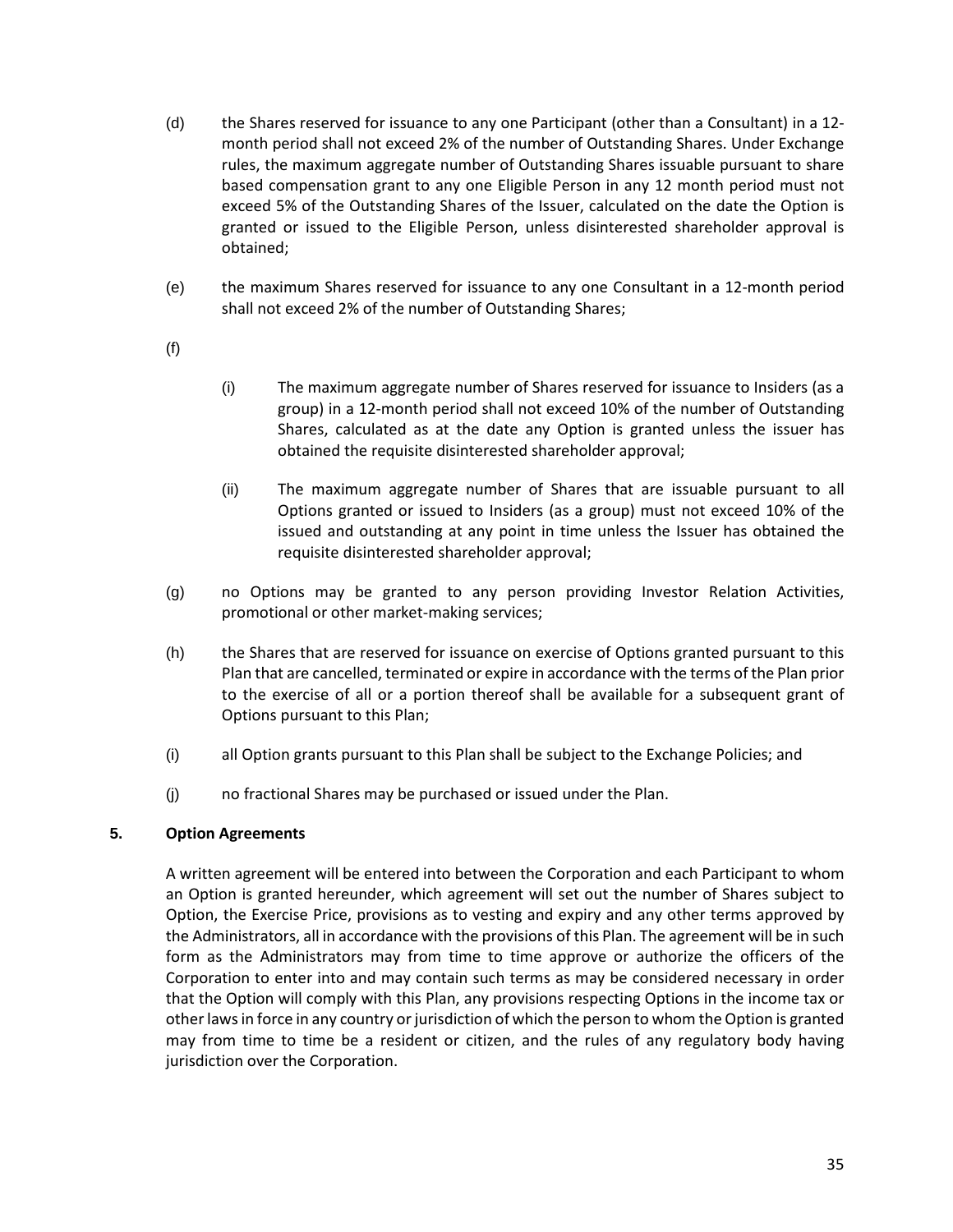# **6. Option Term**

- (a) The period during which an Option is exercisable shall, subject to the provisions of the Plan requiring acceleration of rights of exercise, be such period as may be determined by the Administrators at the time of grant, provided that no Option may be exercised beyond three years from the date of grant, and no Option may have a term greater than ten (10) years.
- (b) Notwithstanding Section 6(a), the Options issued in April 2008 to each of Frank J. Coleman in the amount of 357,137 Shares, Robert Normandeau in the amount of 357,137 Shares, Brian Luborsky in the amount of 357,137 Shares, and Kenneth Chalmers in the amount of 178,589 Shares are exercisable, subject to provisions of the Plan requiring acceleration of rights of exercise and as determined by the Administrators at the time of the grant, provided that no Option may be exercised beyond five years from the date of grant.
- (c) Should the expiration date for an Option granted to any Participant fall within a Black Out Period or within nine Business Days following the expiration of a Black Out Period, the expiration date for such Option shall be automatically extended without any further act or formality to that date which is the 10th Business Day after the end of the Black Out Period, such 10th Business Day to be considered the expiration date for such Option for all purposes under the Plan. Notwithstanding anything else herein contained, the 10 Business Day period referred to in this Section 6 may not be extended by the Administrators.

# **7. Exercise Price**

Subject to the Exchange Policies, the exercise price (the "Exercise Price") of any Option shall be fixed by the Administrators when such Option is granted, provided that such price shall not be less than an Exercise Price established in accordance with the TSX Venture Exchange Policy 4.4. The Corporation must obtain disinterested shareholder approval for any reduction in the Exercise Price of an Option that is held by an Insider of the Corporation.

In order to encourage the early exercise of options granted under the Plan, the Administrators may implement an approach whereby they establish multiple conversion prices (an "**Escalating Exercise Price Mechanism**") for a single grant of options, provided however, that each such grant is in accordance with the terms of this Plan with each conversion price set on the date of grant at a level that (i) equals or exceeds the Discounted Market Price, and (ii) is approved by the Exchange in advance as required by Exchange Policies. By way of example and for greater clarity, the Administrators may grant options that have an exercise price set at the Discounted Market Price during the first 365 days following the grant, an exercise price set at the Discounted Market Price plus 7.5% during the next 365 days (days 366- 730 from the date of grant) and an exercise price set at the Discounted Market Price plus 15% during the final 365 days (days 731- 1,095 from the date of grant).

In the event that an Escalating Exercise Price Mechanism has been established for any options and a Change of Control shall occur, then all options that vest on an accelerated basis in accordance with the terms of Section 8 of the Plan shall be exercisable at the price in effect under the terms of the Escalating Exercise Price Mechanism, measured as at the date that the Change of Control is publicly announced.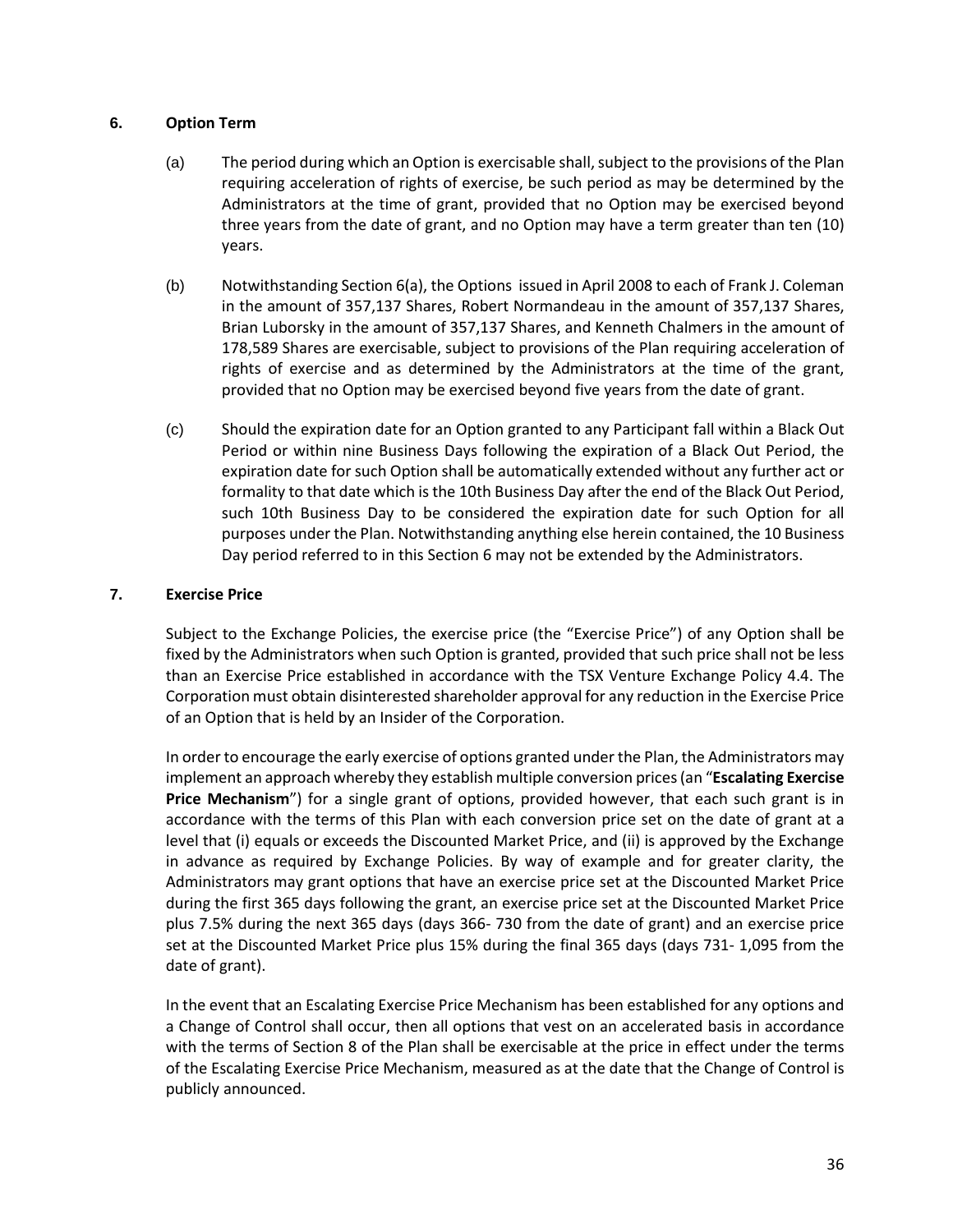# **8. Vesting**

The Administrators may, in their sole discretion, determine the time during which Options shall vest and the method of vesting, acceleration of vesting (including, without limitation, in the case of a takeover bid), or that no vesting restriction shall exist.

In the event that Change of Control shall occur, all unvested issued and outstanding options shall vest immediately.

# **9. Exercise of Option**

Subject to the Plan, a Participant (or his or her legal personal representative) may exercise from time to time by delivery to the Corporation, at its head office or as otherwise set out in the option agreement, of a written notice of exercise specifying the number of Shares with respect to which the Option is being exercised and accompanied by payment in full of the purchase price of the Shares then being purchased. Upon exercise of the Option, the Corporation will cause to be delivered to the Participant a certificate or certificates, representing such Shares in the name of the Participant or the Participant's legal personal representative.

# **10. Transferability**

All benefits, rights and options accruing to a Participant hereunder shall be non-assignable and non-transferable and may not be made so subject to execution, attachment or similar process otherwise than by will or the laws of descent and distribution.

# **11. Alteration in Shares**

Appropriate adjustments, as regards Options granted or to be granted, in the number of Shares that are available for purchase and/or in the purchase price for such Shares under the Plan and to the maximum number of Shares available for issuance under the Plan shall be made by the Administrators, acting reasonably, to give effect to the number of Shares of the Corporation resulting from subdivisions, consolidations or reclassifications of the Shares, the payment of stock dividends by the Corporation (other than cash dividends) or other changes in the capital stock of the Corporation that the Administrators may, in their discretion, consider relevant for purposes of ensuring that the rights of the Participants are not prejudiced thereby (including amalgamations, mergers, reorganizations, liquidations and similar material transactions). Upon any such adjustments being made, the Participant shall be bound by such adjustments and shall accept the terms of such Options in lieu of the Options previously outstanding. Share capital adjustments are subject to prior approval of the Exchange, except where they are related to consolidations or splits.

# **12. Ceasing to be an Eligible Person**

- (a) Each Option shall provide that:
	- (i) upon the occurrence of an Event of Termination, the right of the relevant Participant to exercise Options that have become exercisable (i.e. vested) shall cease immediately without taking into account any notice or severance period to which the Participant may be entitled whether by contract or at law;
	- (ii) upon the occurrence of an Event of No Fault Termination, the Options granted to the relevant Participant that have become exercisable (i.e. vested) shall terminate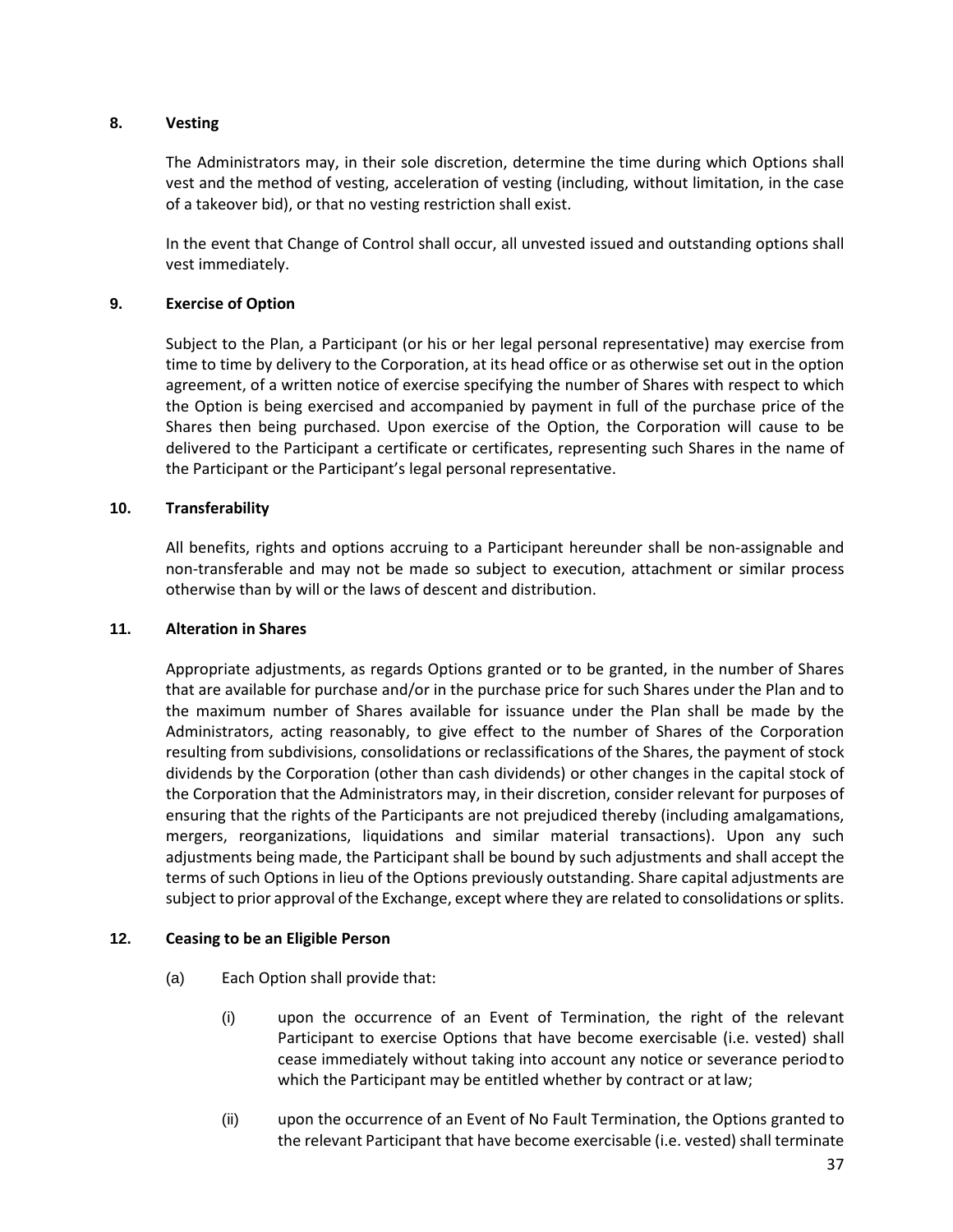on the date prescribed by the Administrators, which date shall be the earlier of (i) the expiry time on the expiry date of such Option; and (ii) the expiry time on the date that is: (A) 90 days following the date of the Event of No Fault Termination (which date shall be calculated without reference to any notice or severance period to which the Participant may be entitled whether by contract or at law); (B) one calendar year from the date of the Event of No Fault Termination if the Event of No Fault Termination is the death of the Participant; and

(iii) upon the occurrence of an Event of Termination or Event of No Fault Termination, all Options granted to the relevant Participant that are not then exercisable (i.e. not vested) shall terminate immediately.

# **13. Regulatory Authorities Approvals**

The Plan shall be subject to the approval, if required, of the Exchange. Any Options granted prior to such approval shall be conditional upon such approval being given and no such Options may be exercised unless such approval, if required, is given.

#### **14. Amendments to and Administration of the Plan**

- (a) The provisions of this Plan (including without limitation, the form of certificate evidencing the Options or any instrument to be executed pursuant to the Plan) may be amended at any time and from time to time without the consent of the Participants or other Eligible Persons upon the approval of the Administrators, in its sole and absolute discretion, including, without limitation, as follows:
	- (i) amendments of a "housekeeping" nature, including, without limitation, any amendment for the purpose of curing any ambiguity, error or omission in the Plan, or to correct or supplement any provision of the Plan that is inconsistent with any other provision of the Plan;
	- (ii) amendments necessary to comply with the provisions of applicable law or the applicable Exchange Policies;
	- (iii) amendments to the vesting provisions of any Option;
	- (iv) amendments to the termination provisions of any Option that does not entail an extension beyond the original expiration date;
	- (v) amendments to the definition of Eligible Persons or otherwise relating to the eligibility of any Participant;
	- (vi) amendments respecting the administration of the Plan;
	- (vii) amendments necessary to suspend or terminate the Plan; and
	- (viii) any other amendment, fundamental or otherwise, not requiring shareholder approval under applicable laws or applicable Exchange Policies, provided however, that the Administrators will not, without the approval of the shareholders of the Corporation, amend the Plan in any manner that requires shareholder approval, and no amendment to the Plan may be made without: (i) obtaining the consent of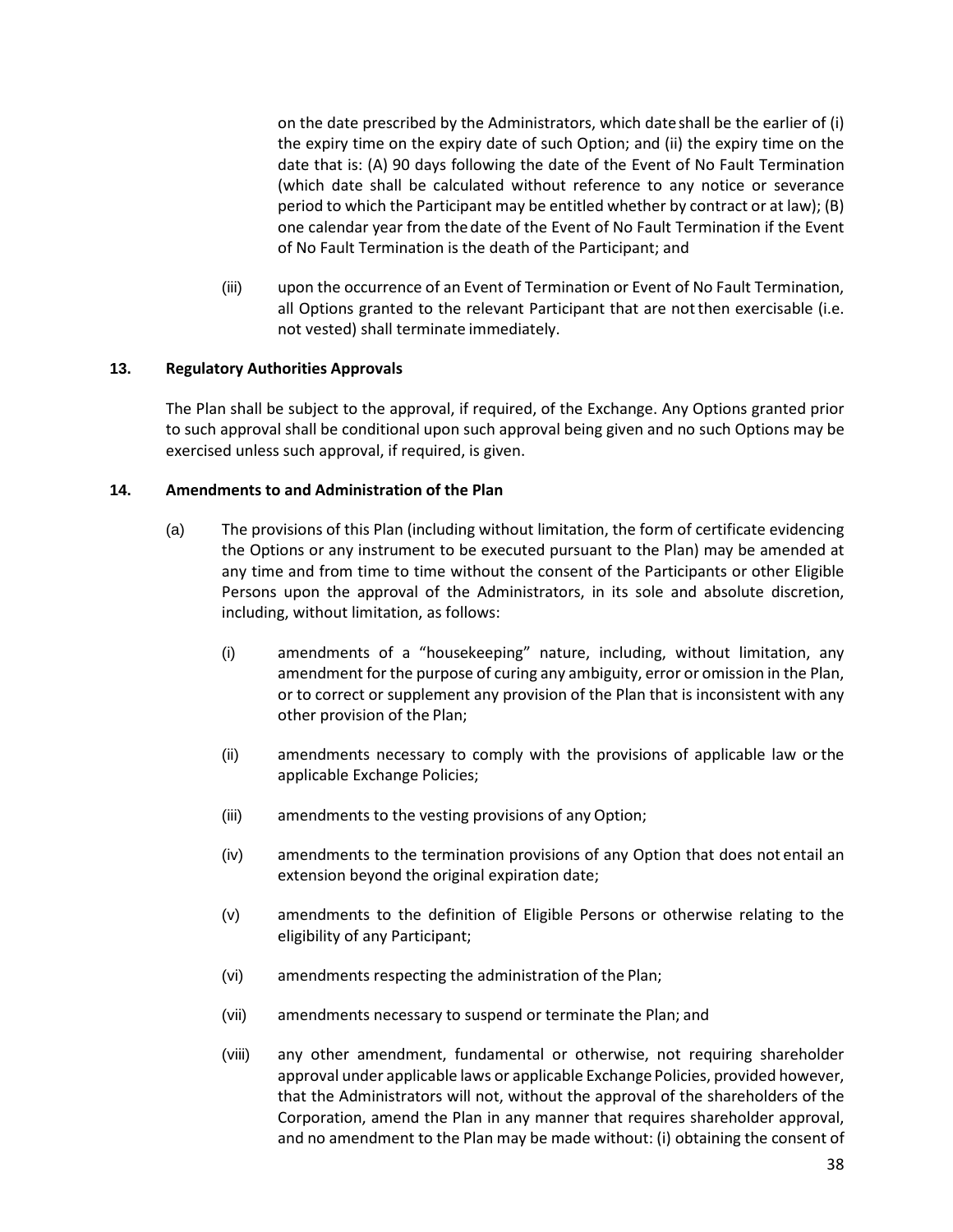the Participant if such amendment would adversely alter or impair the existing rights of such Participant in respect of Options granted to, or Shares that have been acquired under the Plan prior to the date of such amendment by, such Participant; and (ii) if applicable, obtaining any required regulatory approval to such amendment.

- (b) Disinterested Shareholder Approval will be required to be obtained for any (i) reduction in the exercise price of an Option, (ii) reduction in the extension of the term of an Option, if the Participant who holds such Options is an Insider of the Issuer at the time of the proposed amendment (iii) increase to the number of Shares issuable to Insiders (as a group) over 10% of Outstanding Shares at any point in time (iv) increase to the number of Shares issuable to Insiders (as a group) over 10% of Outstanding Shares in any 12 month period (v) increase to the number of Shares issuable to one person over 5% of Outstanding Shares at any point in time.
- (c) The Plan, as amended, shall govern the rights and obligations of the Corporation and the Participants with respect to all then outstanding Options.

# **15. Termination of Plan**

The Administrators may suspend, discontinue or terminate this Plan at any time without the consent of the Participants or other Eligible Persons, in the Administrators sole and absolute discretion. If the Plan is so suspended, discontinued or terminated, no further Options shall be granted, but the Options then outstanding shall continue in full force and effect in accordance with the provisions of this Plan.

# **16. Shares Duly Issued**

Shares issued upon the exercise of an Option granted hereunder will be validly issued and allotted as fully paid and non-assessable upon receipt by the Corporation of the Exercise Price therefor in accordance with the terms of the Option and the issuance of Shares thereunder will not require a resolution or approval of the Board of Directors of the Corporation.

# **17. Miscellaneous**

- (a) Grants to Participants*.* If Options are granted to an Employee, Consultant or Management Company Employee, the Corporation represents that such person is a bona fide Employee, Consultant or Management Company Employee, as the case may be, and is otherwise eligible to participate under the Plan, at the time such Options are granted.
- (b) Compliance with Statutes and Regulations*.* The granting of Options and the sale and delivery of Shares under this Plan shall be carried out in compliance with applicable statutes and with the regulations of governmental authorities and applicable stock exchanges, including without limitation, statutory "hold" periods for the distribution of securities pursuant to applicable securities laws. If the Administrators determine in their discretion that, in order to comply with any such statutes or regulations, certain action is necessary or desirable as a condition of or in connection with the granting of an Option or the issue or purchase of Shares under an Option, that Option may not be exercised in whole or in part unless that action shall have been completed in a manner satisfactory to the Administrators.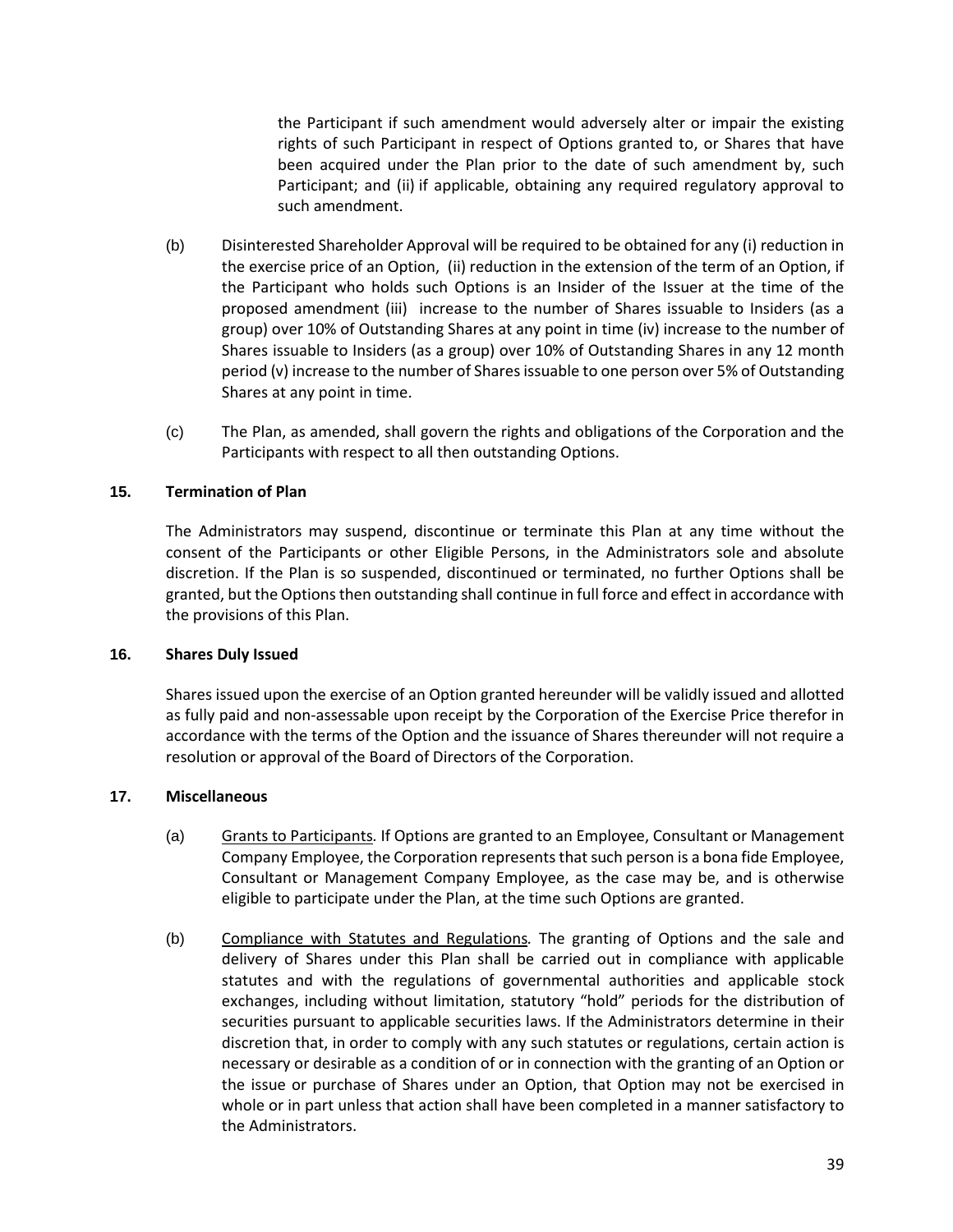- (c) Right to Employment or Other Relationship*.* Nothing in the Plan or any Option (including, without limitation, the selection of any person as a Participant and the granting of any Option) shall: (i) confer upon any person any right to continue in the employ of the Corporation or any subsidiary thereof; (ii) be construed, interpreted or otherwise deemed to be a guarantee of any such right; or (iii) affect in any way the right of the Corporation or any subsidiary thereof to discharge, terminate or otherwise cease his or her employment or relationship with the Corporation or any subsidiary, as the case may be, at any time for any reason whatsoever, with or without cause.
- (d) Application of Policies*.* Notwithstanding any other provision of the Plan, each Participant shall be subject to the terms and restrictions contained in the Corporation's policies on trading of securities of the Corporation, including without limitation, any applicable Black Out Period, as same may be instated, amended, modified, supplemented, replaced or restated from time to time, in connection with any withdrawal, sale, disposition or other transfer of Shares under the Plan.
- (e) Rights of Participants*.* No person entitled to exercise any Option granted under this Plan shall have any of the rights or privileges of a shareholder of the Corporation or any of its subsidiaries in respect of any Shares upon exercise of any such Option until such Shares have been paid for in full and issued to such person in accordance with the Plan. Participation in the Plan by a Participant shall be voluntary.
- (f) Rights to Issue Other Securities*.* The Corporation shall not by virtue of this Plan or any Options be in any way restricted from declaring and paying stock dividends, issuing further Shares or other securities, varying or amending its share capital or corporate structure or conducting its business in any way whatsoever.
- (g) No Liability*.* None of the Corporation, any member of the Board of Directors or committee thereof, or any officer, agent, representative or advisor to the Corporation shall be liable to any Participant for any loss resulting from (i) a decline in the market value of any Shares purchased by a Participant pursuant to the Plan, (ii) any change in the market price of the Shares between the date of grant and the time of purchase of the Shares pursuant to any such grant and/or (iii) any exercise of discretion by the Board of Directors or such committee of the Board of Directors to whom the Board of Directors delegates its powers hereunder.
- (h) Successor Corporation*.* The Plan applies without any further formality or action to any corporation resulting from the amalgamation of the Corporation with one or more other corporations.
- (i) Currency*.* Unless otherwise specified, all references to amounts of money in the Plan refer to Canadian currency.
- (j) Governing Law*.* The Plan, and any and all determinations made and actions taken in connection with the Plan, shall be governed by and construed in accordance with the laws of the province of Ontario and the federal laws of Canada applicable therein.
- (k) Subject to Approval*.* To the extent a provision of the Plan requires regulatory approval which is not received, such provision shall be severed from the remainder of the Plan until the approval is received and the remainder of the Plan shall remain in full force and effect.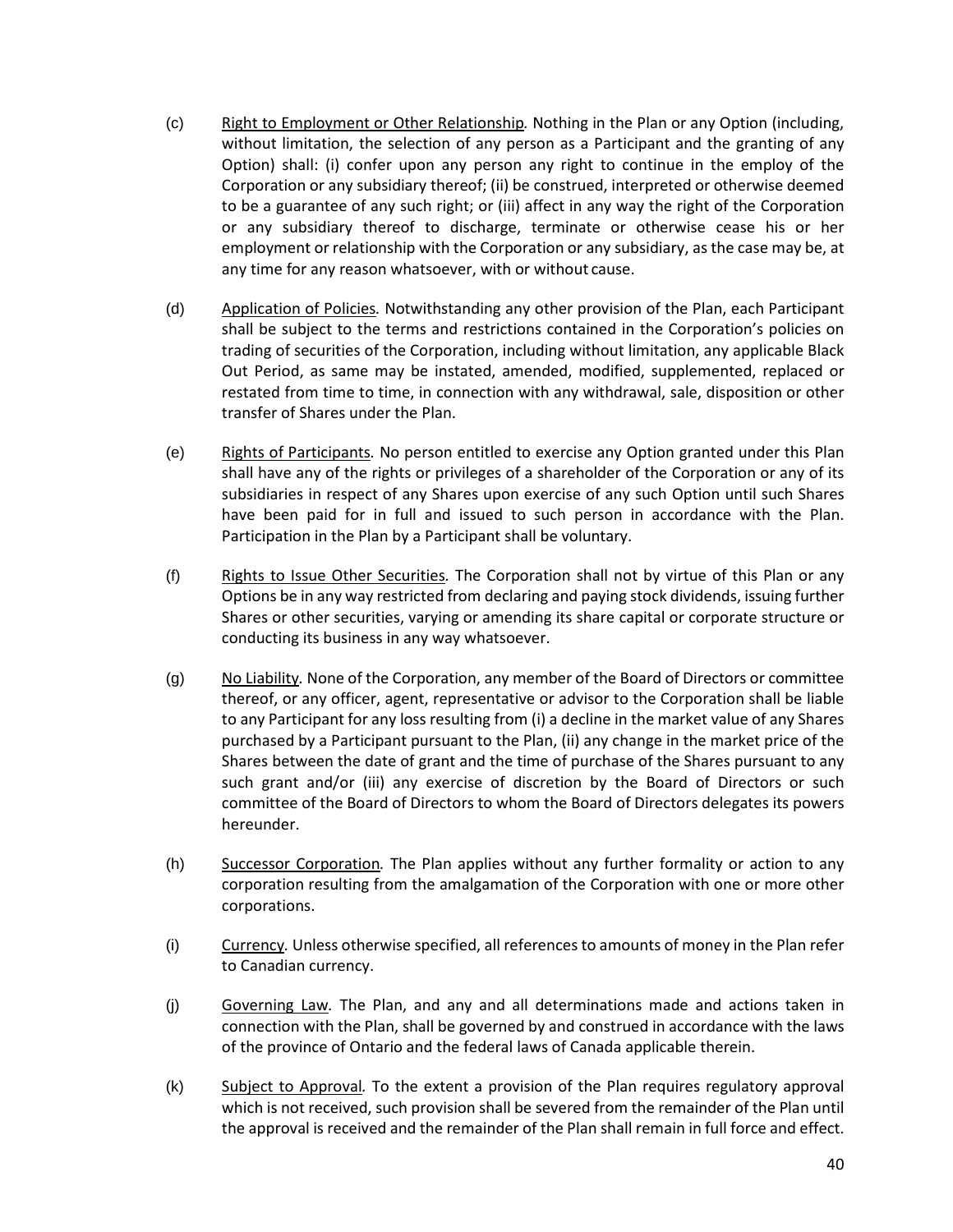AMENDED AND RESTATED by the board of the Corporation the 12<sup>th</sup> day of May, 2022.

Per: "*Peter J. Byrne*" (signed) Peter J. Byrne Executive Chairman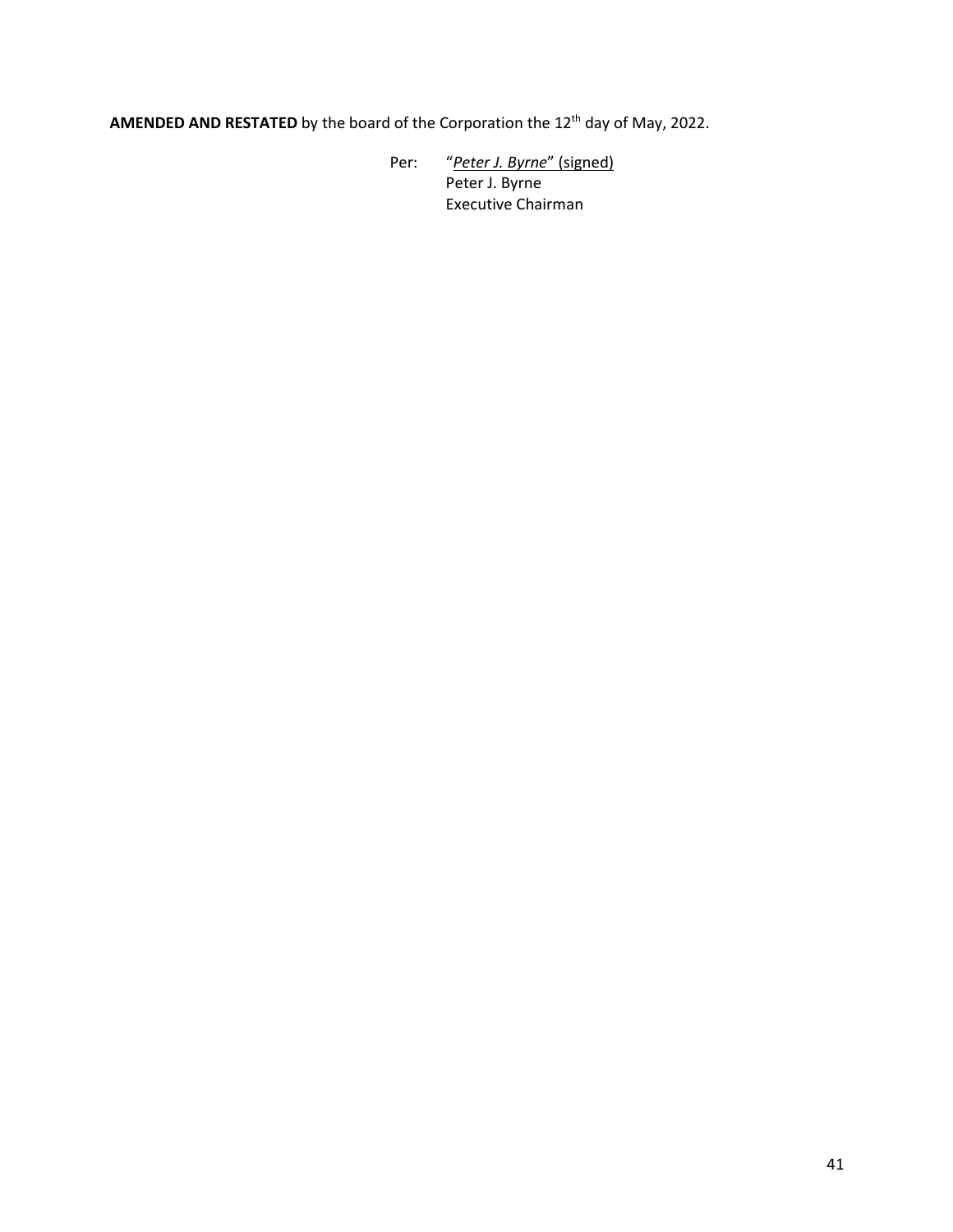# **APPENDIX "C"**

#### **ROCKY MOUNTAIN LIQUOR INC.**

#### **BY-LAW No. 2: Advance Notice By-law (the By-law)**

- 1 Nomination of Directors. Subject to the *Canada Business Corporations Act* (the **Act**) and the articles of the Corporation (the **Articles**), only persons who are nominated in accordance with the following procedures shall be eligible for election as directors of the Corporation. Nominations of persons for election to the board of directors of the Corporation (the **Board**) may be made at any annual meeting of shareholders, or at a special meeting of shareholders if one of the purposes for which the special meeting was called was the election of directors:
	- (a) by or at the direction of the Board, including pursuant to a notice of meeting;
	- (b) by or at the direction or request of one or more shareholders pursuant to a proposal made in accordance with the provisions of the Act or a requisition of the shareholders made in accordance with the provisions of the Act; or
	- (c) by any person (a **Nominating Shareholder**): (A) who, at the close of business on the date of the giving of the notice provided for below in this By-law and on the record date for notice of such meeting of shareholders, is entered in the securities register as a holder of one or more shares carrying the right to vote at such meeting or who beneficially owns shares that are entitled to be voted at such meeting; and (B) who complies with the notice procedures set forth below in this By-law.
- 2 Notice of Nomination. In addition to any other applicable requirements, for a nomination to be made by a Nominating Shareholder, the Nominating Shareholder must have given timely notice thereof in proper written form to the **Chief Financial Officer** of the Corporation at the principal offices of the Corporation in accordance with this by-law.
- 3 Timely Notice. To be timely, a Nominating Shareholder's notice to the **Chief Financial Officer** of the Corporation must be given:
	- (a) in the case of an annual meeting of shareholders (and including an annual and/or special meeting), not less than 30 days (or 40 days where notice and access is to be used) prior to the date of the annual meeting of shareholders; provided, however, that in the event that the annual meeting of shareholders is to be held on a date that is less than 50 days after the date on which the first public announcement (the **Notice Date**) of the date of the annual meeting was made by the Corporation, notice by the Nominating Shareholder must be made not later than the close of business on the tenth (10th) day following the Notice Date; and
	- (b) in the case of a special meeting that is not also an annual meeting of shareholders called for the purpose of electing directors (whether or not called for other purposes), not later than the close of business on the fifteenth (15th) day following the day on which the first public announcement of the date of the special meeting of shareholders was made.
- 4 Information Required. To be in proper written form, a Nominating Shareholder's notice to the **Chief Financial Officer** of the Corporation must set forth:
	- (a) as to each person whom the Nominating Shareholder proposes to nominate for election as a director (each, a **Proposed Nominee**):
		- (A) the name, age, business and residential address of the person;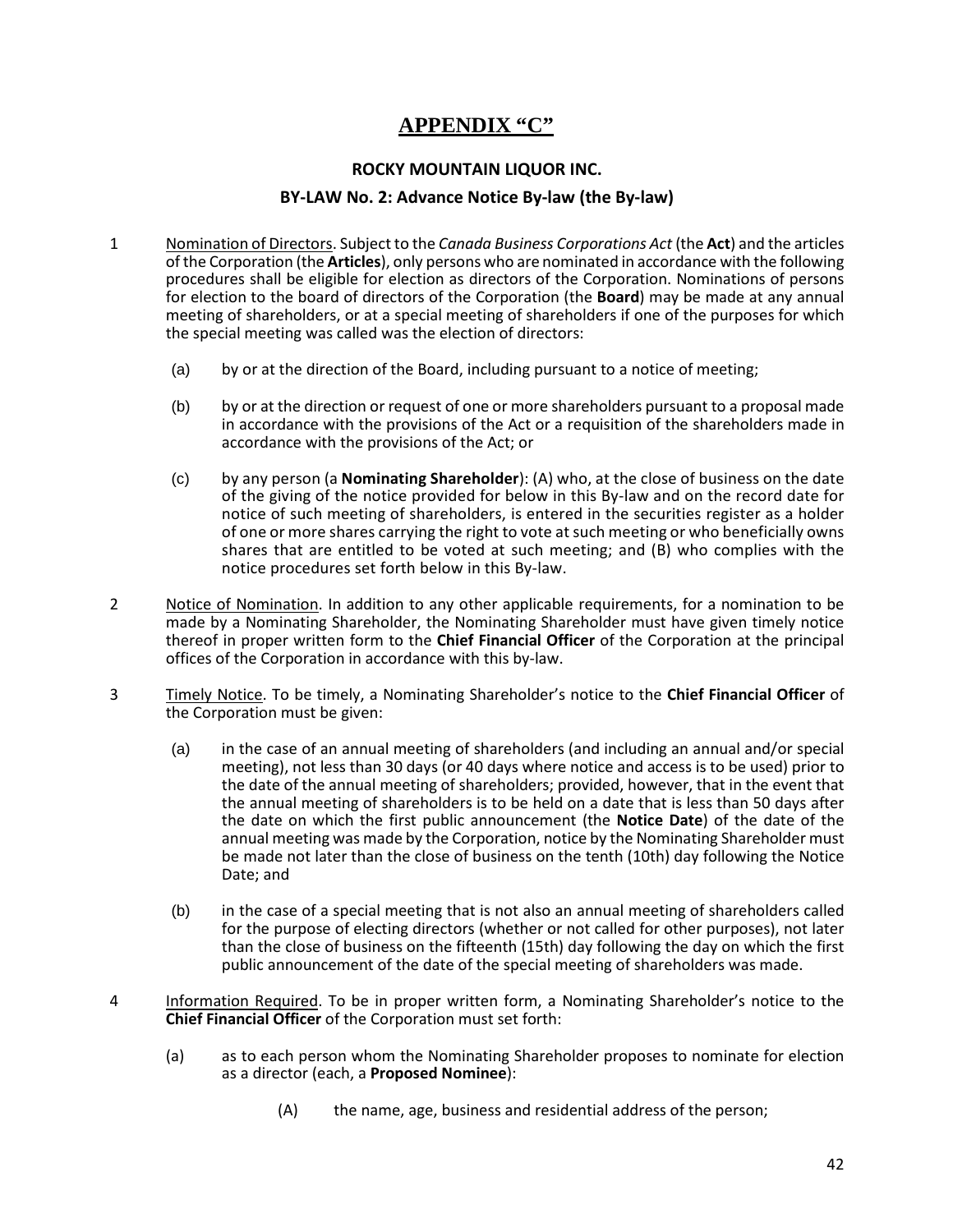- (B) the principal occupation or employment of the person for the last five years;
- (C) the status of such person as a "resident Canadian" as defined in the Act;
- (D) the class or series and number of shares in the capital of the Corporation which are controlled, directed or owned, beneficially or of record, by the person or any other person the Proposed Nominee is acting jointly or in concert with respect to the Corporation or its securities, as of the record date for the meeting of shareholders (if such date shall then have been made publicly available and shall have occurred) and as of the date of such notice; and
- (E) any other information relating to the person that would be required to be disclosed in a dissident's proxy circular in connection with solicitations of proxies for election of directors or other filings pursuant to the Act, Applicable Securities Laws (as defined below) or any stock exchange rules that may be applicable to the Corporation; and
- (b) as to the Nominating Shareholder giving the notice:
	- (A) the name, age, business and residential address of such Nominating Shareholder;
	- (B) the class or series and number of shares in the capital of the Corporation which are controlled, directed or owned, beneficially or of record, by the Nominating Shareholder or any other person the Nominating Shareholder is acting jointly or in concert with respect to the Corporation or its securities, as of the record date for the meeting of shareholders (if such date shall then have been made publicly available and shall have occurred) and as of the date of such notice;
	- (C) their interests in, or rights or obligations associated with any agreement, arrangement or understanding, the purpose or effect of which is to alter, directly or indirectly, the person's economic interest in a security of the Corporation or the person's economic exposure to the Corporation;
	- (D) any proxy, contract, arrangement, understanding or relationship pursuant to which such Nominating Shareholder or any affiliate or associate has a right to vote any shares of the Corporation; and
	- (E) any other information relating to such Nominating Shareholder that would be required to be made in a dissident's proxy circular in connection with solicitations of proxies for election of directors or other filings pursuant to the Act, Applicable Securities Laws or any stock exchange rules that may be applicable to the Corporation.
- 5 Public Availability of Information. Subject to applicable law, all information provided by the Proposed Nominee or Nominating Shareholder which has been requested by the Corporation shall (as soon as practicable after receipt of the information) be made publicly available to shareholders by the Corporation.
- 6 Update of Information. All information to be provided in a timely notice pursuant to paragraph 4 above shall be provided as of the date of such notice. To be considered timely and in proper written form, a Nominating Shareholder's notice shall be promptly updated and supplemented, if